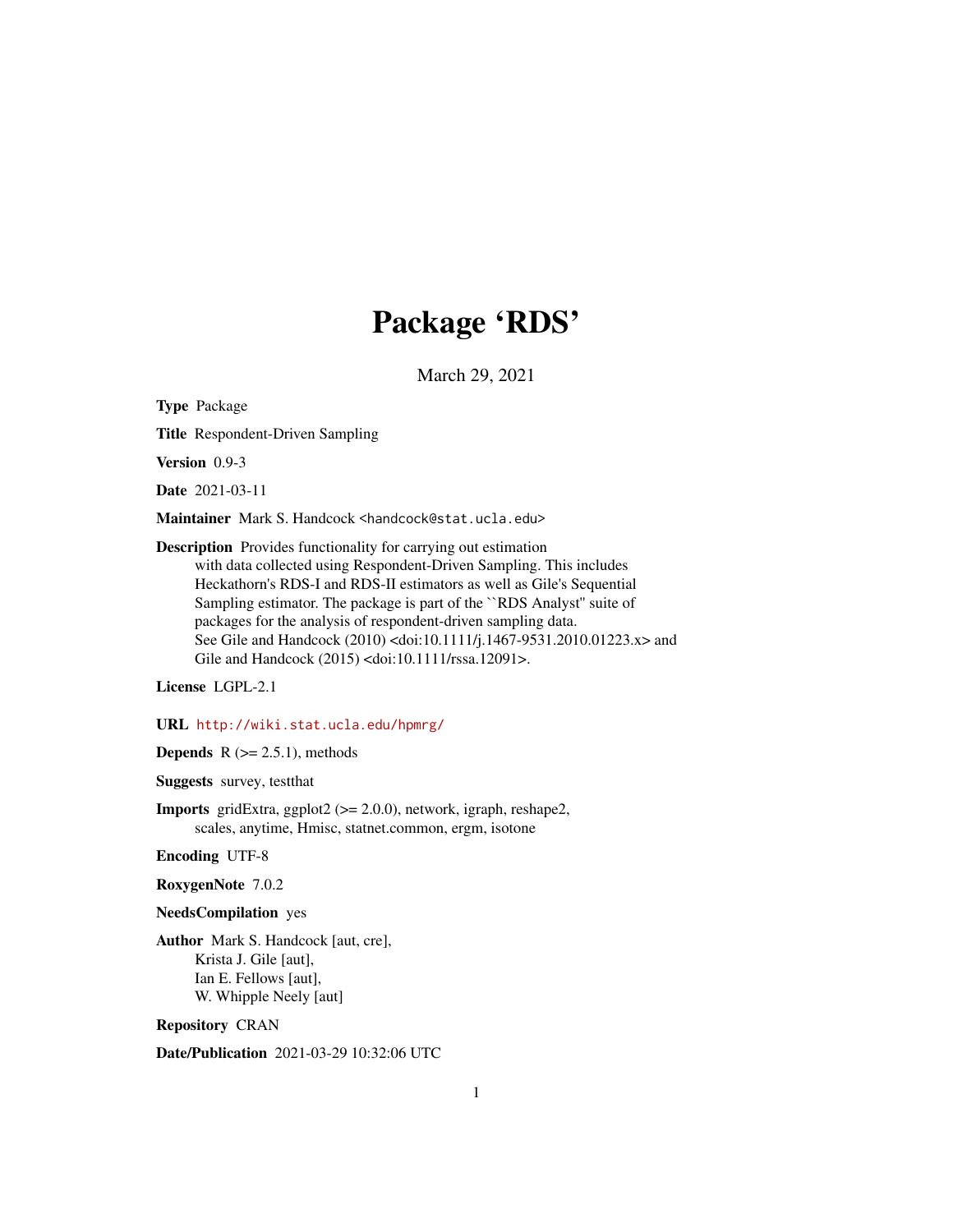# R topics documented:

|                                                                                                            | 3              |
|------------------------------------------------------------------------------------------------------------|----------------|
|                                                                                                            | $\overline{4}$ |
|                                                                                                            | 5              |
|                                                                                                            | 5              |
|                                                                                                            | 6              |
|                                                                                                            | 8              |
|                                                                                                            | 9              |
|                                                                                                            | 10             |
|                                                                                                            | 11             |
|                                                                                                            | 12             |
|                                                                                                            | 13             |
|                                                                                                            | 13             |
|                                                                                                            | 14             |
|                                                                                                            | 15             |
|                                                                                                            | 15             |
|                                                                                                            | 16             |
|                                                                                                            | 17             |
|                                                                                                            | 18             |
|                                                                                                            | 18             |
|                                                                                                            | 19             |
|                                                                                                            | 19             |
|                                                                                                            | 20             |
|                                                                                                            | 20             |
|                                                                                                            | 21             |
|                                                                                                            | 21             |
|                                                                                                            | 22             |
|                                                                                                            | 22             |
|                                                                                                            | 23             |
|                                                                                                            | 23             |
|                                                                                                            | 24             |
|                                                                                                            | 24             |
|                                                                                                            | 25             |
|                                                                                                            | 28             |
|                                                                                                            | 29             |
|                                                                                                            | 31             |
| $is.rds.$ interval.estimate $\ldots \ldots \ldots \ldots \ldots \ldots \ldots \ldots \ldots \ldots \ldots$ | 32             |
|                                                                                                            | 32             |
|                                                                                                            | 33             |
|                                                                                                            | 35             |
|                                                                                                            | 36             |
| plot.rds.data.frame                                                                                        | 39             |
|                                                                                                            | 40             |
|                                                                                                            | 41             |
|                                                                                                            | 41             |
|                                                                                                            | 42             |
|                                                                                                            | 42             |
|                                                                                                            |                |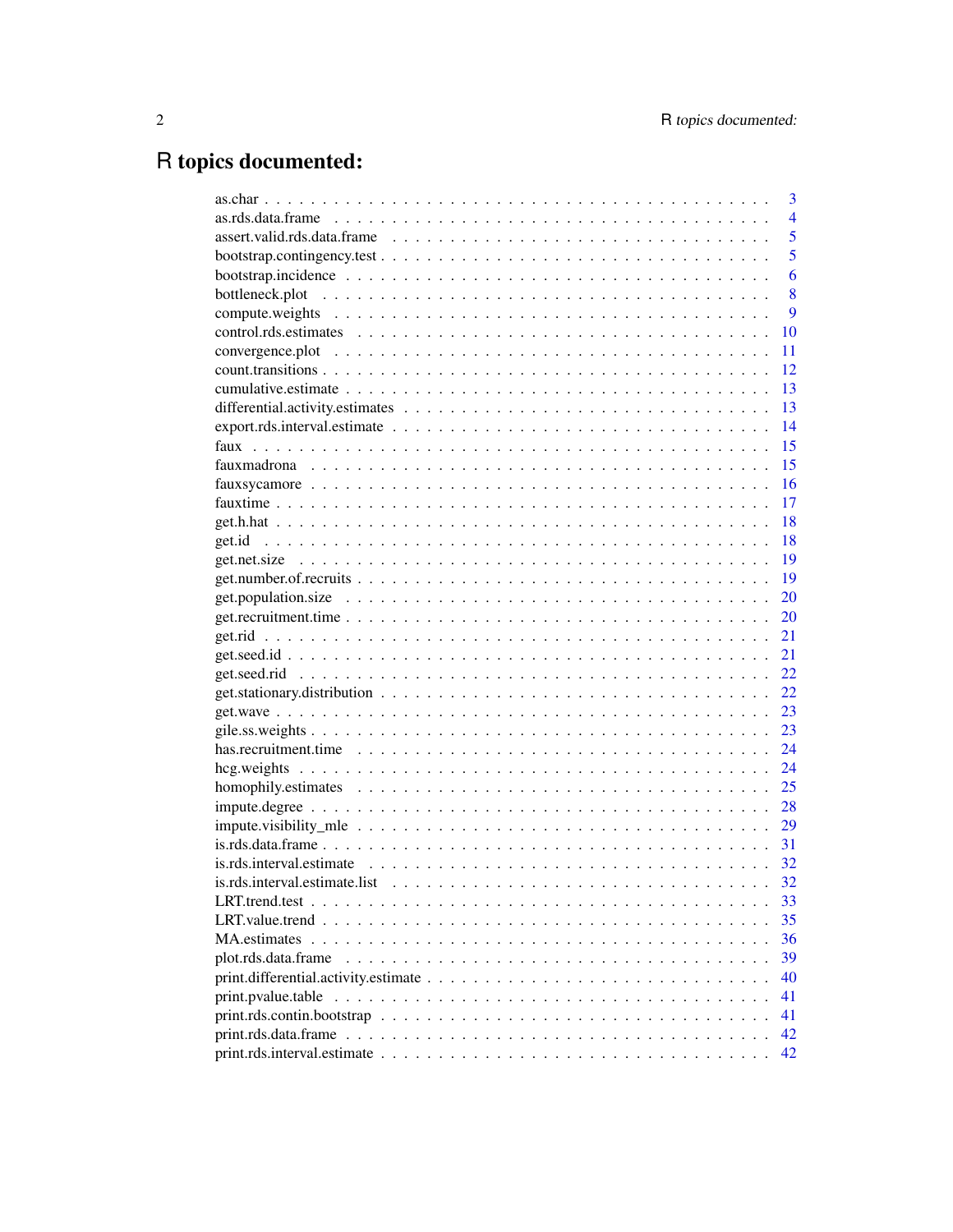<span id="page-2-0"></span>

|                                                                                                                 | 43 |
|-----------------------------------------------------------------------------------------------------------------|----|
|                                                                                                                 | 44 |
|                                                                                                                 | 44 |
|                                                                                                                 | 46 |
|                                                                                                                 | 47 |
|                                                                                                                 | 48 |
|                                                                                                                 | 50 |
|                                                                                                                 | 51 |
|                                                                                                                 | 52 |
|                                                                                                                 | 54 |
|                                                                                                                 | 55 |
|                                                                                                                 | 58 |
|                                                                                                                 | 59 |
|                                                                                                                 | 60 |
|                                                                                                                 | 60 |
|                                                                                                                 | 61 |
|                                                                                                                 | 62 |
|                                                                                                                 | 63 |
| summary.svyglm.RDS $\ldots \ldots \ldots \ldots \ldots \ldots \ldots \ldots \ldots \ldots \ldots \ldots \ldots$ | 63 |
| transition.counts.to.Markov.mle $\ldots \ldots \ldots \ldots \ldots \ldots \ldots \ldots \ldots \ldots \ldots$  | 65 |
|                                                                                                                 | 65 |
|                                                                                                                 | 66 |
|                                                                                                                 | 66 |
|                                                                                                                 | 67 |
|                                                                                                                 | 67 |
|                                                                                                                 | 68 |
|                                                                                                                 | 68 |
|                                                                                                                 | 69 |
|                                                                                                                 |    |

#### $\blacksquare$  Index  $\blacksquare$

as.char *converts to character with minimal loss of precision for numeric variables*

### Description

converts to character with minimal loss of precision for numeric variables

### Usage

as.char $(x, \ldots)$ 

| x | the value                                |
|---|------------------------------------------|
| . | passed to either format or as character. |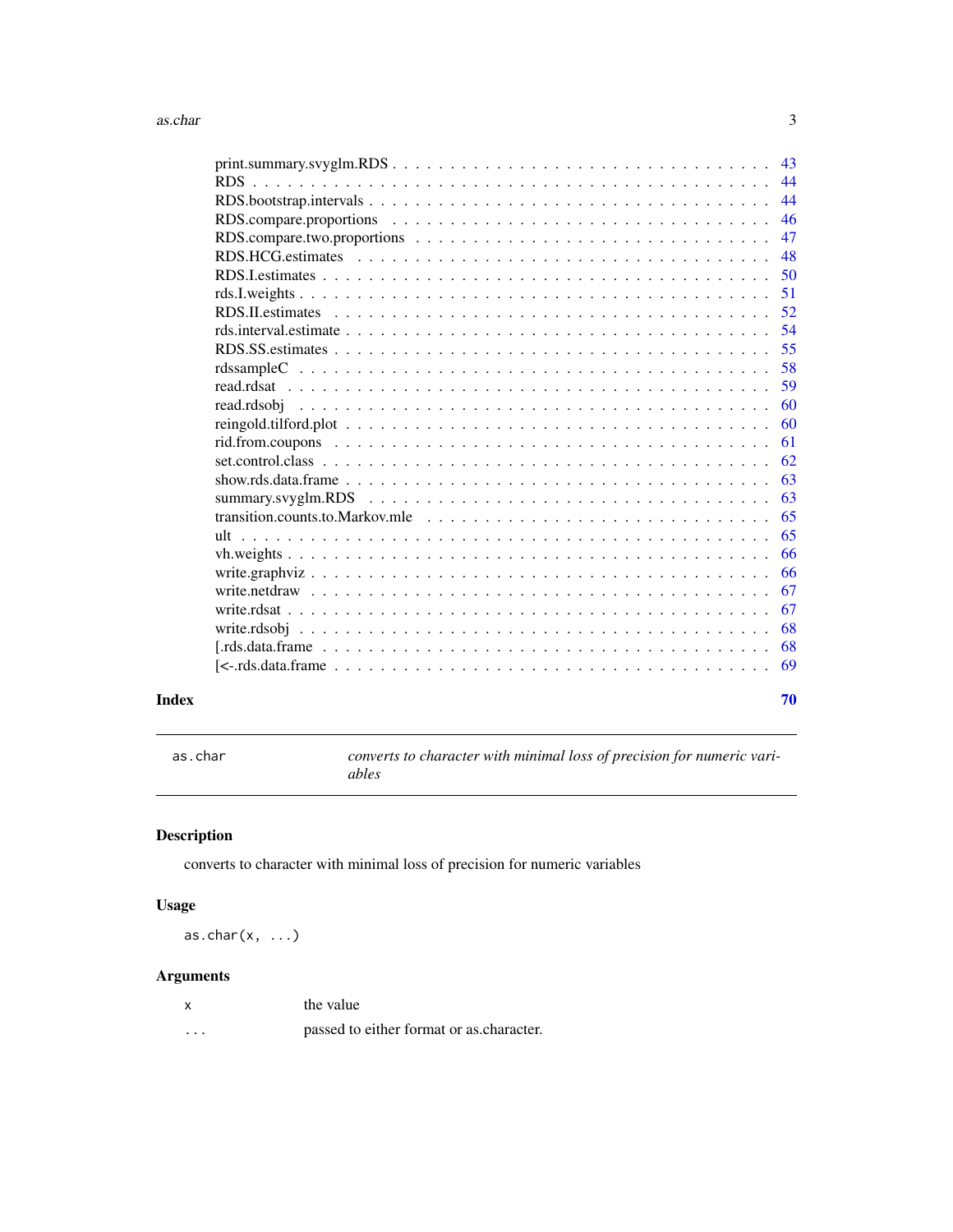<span id="page-3-0"></span>

#### Description

This function converts a regular R data frame into an rds.data.frame. The greatest advantage of this is that it performs integrity checks and will fail if the recruitment information in the original data frame is incomplete.

#### Usage

```
as.rds.data.frame(
 df,
 id = if (is.null(attr(df, "id"))) "id" else attr(df, "id"),recruiter.id = if (is.null(attr(df, "recruiter.id"))) { "recruiter.id" } else
    attr(df, "recruiter.id"),
  network.size = if (is.null(attr(df, "network.size.variable"))) {
    "network.size.variable" } else attr(df, "network.size.variable"),
 population.size = if (all(is.na(get.population.size(df, FALSE)))) { NULL } else
    get.population.size(df, FALSE),
 max.coupons = if (is.null(attr(df, "max.coupons"))) { NULL } else attr(df,
    "max.coupons"),
 notes = if (is.null(attr(df, "notes"))) { NULL } else attr(df, "time"),
  time = if (is.null(attr(df, "time"))) { NULL } else attr(df, "time"),
  check.valid = TRUE
)
```
### Arguments

| A data.frame representing an RDS sample.                                                                                                                             |
|----------------------------------------------------------------------------------------------------------------------------------------------------------------------|
| The unique identifier.                                                                                                                                               |
| The unique identifier of the recruiter of this row.                                                                                                                  |
| The number of alters (i.e. possible recruitees).                                                                                                                     |
|                                                                                                                                                                      |
| The size of the population from which this RDS sample has been drawn. Either a<br>single number, or a vector of length three indicating low, mid and high estimates. |
| The number of recruitment coupons distributed to each enrolled subject (i.e. the<br>maximum number of recruitees for any subject).                                   |
| Data set notes.                                                                                                                                                      |
| the name of the recruitment time variable, optional.                                                                                                                 |
| If true, validity checks are performed to ensure that the data is well formed.                                                                                       |
|                                                                                                                                                                      |

#### Value

An rds.data.frame object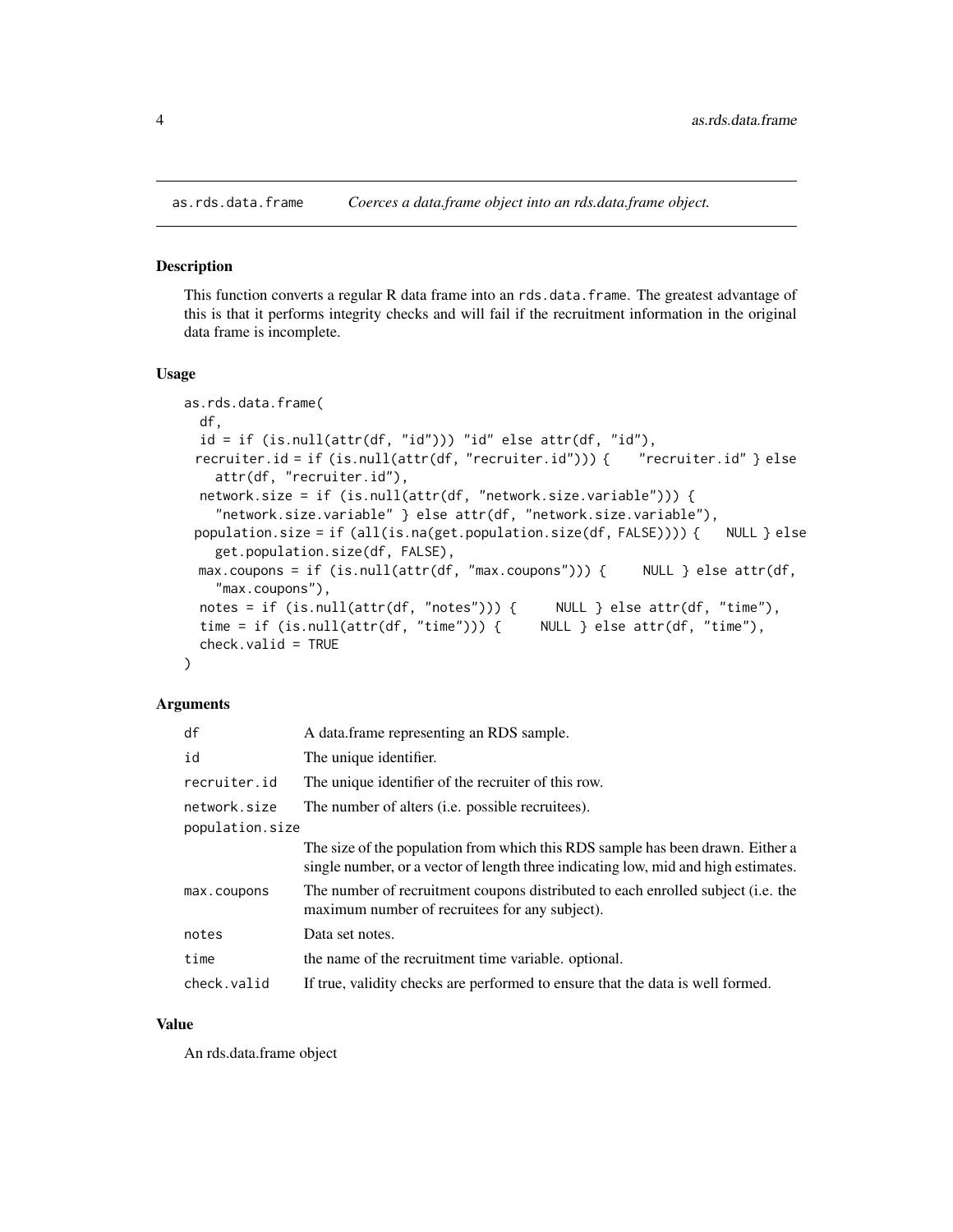### <span id="page-4-0"></span>Examples

```
dat <- data.frame(id=c(1,2,3,4,5), recruiter.id=c(2,-1,2,-1,4),
                  network.size.variable=c(4,8,8,2,3))
as.rds.data.frame(dat)
```
assert.valid.rds.data.frame

*Does various checks and throws errors if x is not a valid rds.data.frame*

### Description

Does various checks and throws errors if x is not a valid rds.data.frame

#### Usage

```
assert.valid.rds.data.frame(x, ...)
```
#### Arguments

| $\boldsymbol{\mathsf{x}}$ | an rds.data.frame |
|---------------------------|-------------------|
| .                         | unused            |

### Details

Throws an informative message if x is malformed.

```
bootstrap.contingency.test
```
*Performs a bootstrap test of independance between two categorical variables*

### Description

Performs a bootstrap test of independance between two categorical variables

```
bootstrap.contingency.test(
  rds.data,
  row.var,
  col.var,
  number.of.bootstrap.samples = 1000,
  weight.type = c("HCG", "RDS-II", "Arithmetic Mean"),
  table.only = FALSE,
  verbose = TRUE,
  ...
\mathcal{L}
```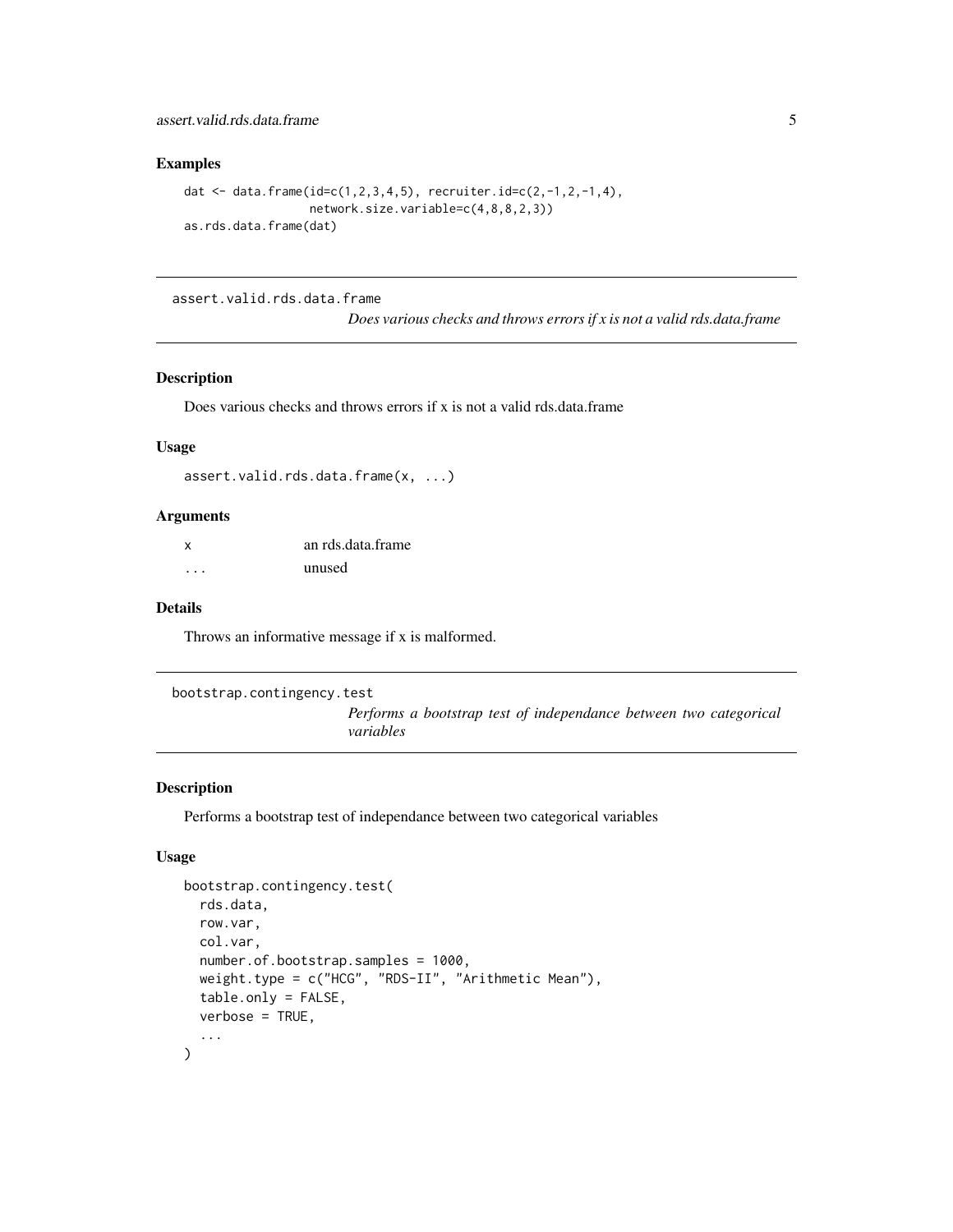#### <span id="page-5-0"></span>**Arguments**

| rds.data                    | an rds.data.frame                                                                                  |  |
|-----------------------------|----------------------------------------------------------------------------------------------------|--|
| row.var                     | the name of the first categorical variable                                                         |  |
| col.var                     | the name of the second categorical variable                                                        |  |
| number.of.bootstrap.samples |                                                                                                    |  |
|                             | The number of simulated boootstrap populations                                                     |  |
| weight.type                 | The type of weighting to use for the continuation table. Only large sample<br>methods are allowed. |  |
| table.only                  | only returns the weighted table, without bootstrap.                                                |  |
| verbose                     | level of output                                                                                    |  |
| $\cdot$                     | Additional parameters for compute_weights                                                          |  |

#### Details

This function first estimates a Homophily Configuration Graph model for the underlying network under the assumption that the two variables are independant and that the population size is large. It then draws bootstrap RDS samples from this population distribution and calculates the chi.squared statistic on the weighted contingency table. Weights are calculated using the HCG estimator assuming a large population size.

#### Examples

```
data(faux)
bootstrap.contingency.test(rds.data=faux, row.var="X", col.var="Y",
 number.of.bootstrap.samples=50, verbose=FALSE)
```
bootstrap.incidence *Calculates incidence and bootstrap confidence intervals for immunoassay data collected with RDS*

### Description

Calculates incidence and bootstrap confidence intervals for immunoassay data collected with RDS

```
bootstrap.incidence(
  rds.data,
  recent.variable,
  hiv.variable,
 N = NULL,weight.type = c("Gile's SS", "RDS-I", "RDS-I (DS)", "RDS-II", "Arithmetic Mean",
    "HCG"),
  mean.duration = 200,
  frr = 0.01,
```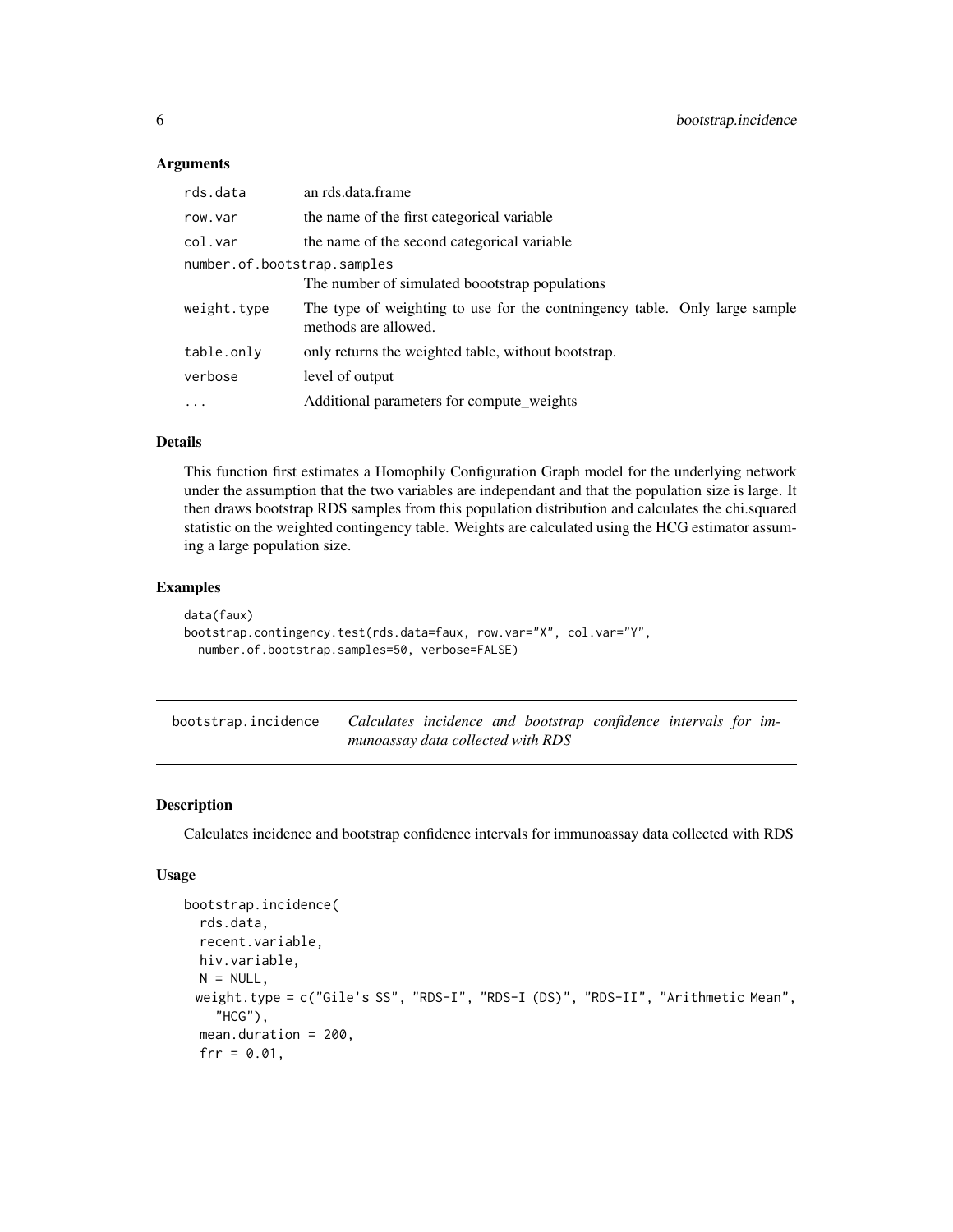### bootstrap.incidence 7

```
post.infection.cutoff = 730,
  number.of.bootstrap.samples = 1000,
  se.mean.duration = 0,
  se.frr = \theta,
  confidence.level = 0.95,
  verbose = TRUE,
  ...
\mathcal{L}
```
### Arguments

| rds.data                    | an rds.data.frame                                                                                                                                                  |
|-----------------------------|--------------------------------------------------------------------------------------------------------------------------------------------------------------------|
| recent.variable             |                                                                                                                                                                    |
|                             | The name of the variable indicating recent infection                                                                                                               |
| hiv.variable                | The name of the variable indicating of hiv infection                                                                                                               |
| N                           | Population size                                                                                                                                                    |
| weight.type                 | A string giving the type of estimator to use. The options are "Gile's SS",<br>"RDS-I", "RDS-II", "RDS-I/DS", and "Arithemic Mean". It defaults to "Gile's<br>SS''. |
| mean.duration               | Estimated mean duration of recent infection (MDRI) (days)                                                                                                          |
| frr                         | Estimated false-recent rate (FRR)                                                                                                                                  |
| post.infection.cutoff       |                                                                                                                                                                    |
|                             | Post-infection time cut-off T, separating "true-recent" from "false-recent" results<br>(days)                                                                      |
| number.of.bootstrap.samples |                                                                                                                                                                    |
|                             | The number of bootstrap samples used to construct the interval.                                                                                                    |
| se.mean.duration            |                                                                                                                                                                    |
|                             | The standard error of the mean duration estimate                                                                                                                   |
| se.frr                      | The standard error of the false recency estimate                                                                                                                   |
| confidence.level            |                                                                                                                                                                    |
|                             | The level of confidence for the interval                                                                                                                           |
| verbose                     | verbosity control                                                                                                                                                  |
| $\cdots$                    | additional arguments to compute weights                                                                                                                            |

### Details

The recent.variable and hiv should be the names of logical variables. Otherwise they are converted to logical using as.numeric( $x$ ) > 0.5.

This function estimates incidence using RDS sampling wieghts. Confidence intervals are constucted using HCG bootstraps. See http://www.incidence-estimation.org/ for additional information on (non-RDS) incidence estimation.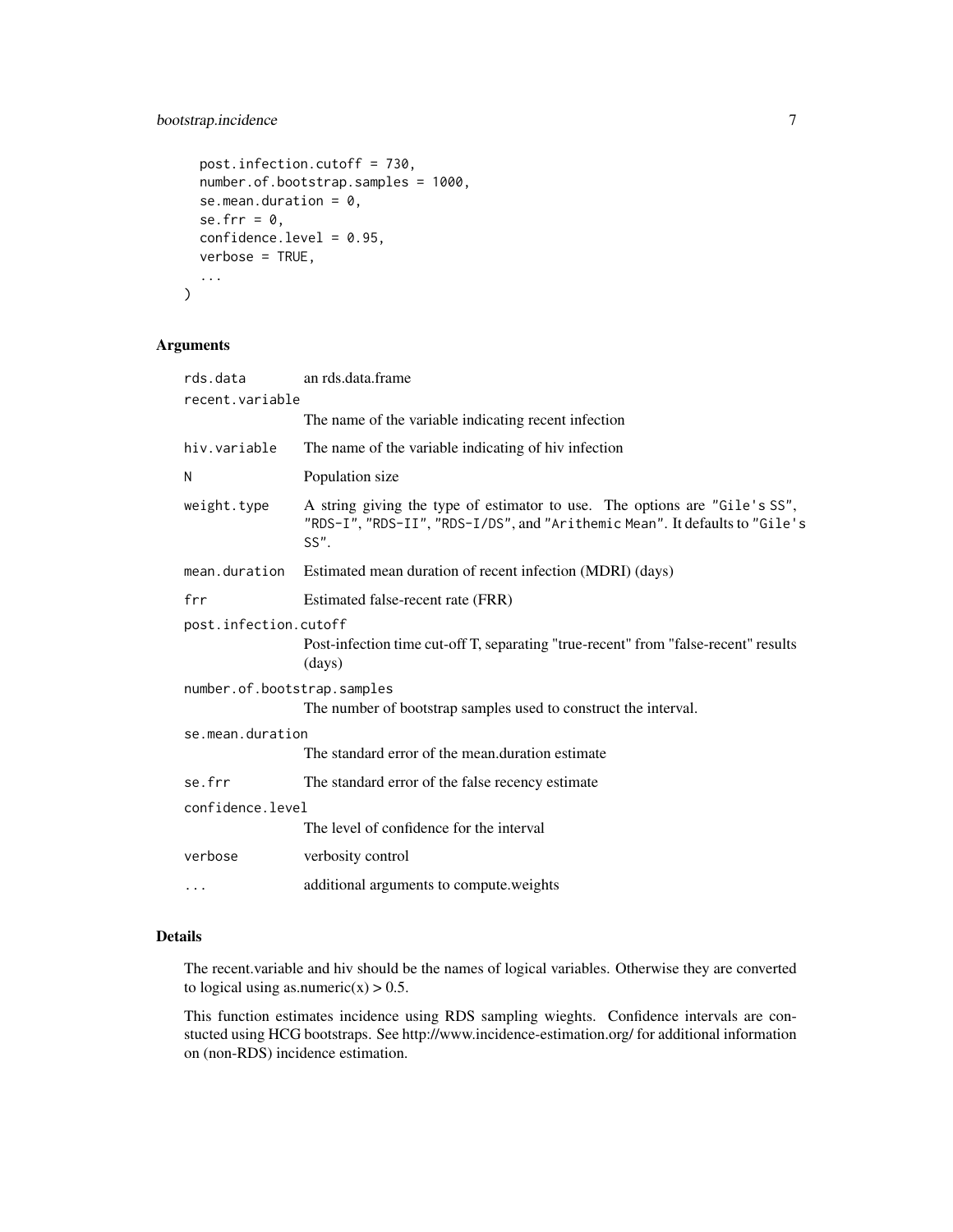### Examples

```
data(faux)
faux$hiv <- faux$X == "blue"
faux$recent <- NA
faux$recent[faux$hiv] <- runif(sum(faux$hiv)) < .2
faux$recent[runif(nrow(faux)) > .5] <- NA
faux$hiv[is.na(faux$recent)][c(1,6,10,21)] <- NA
attr(faux,"time") <- "wave"
bootstrap.incidence(faux,"recent","hiv",weight.type="RDS-II", number.of.bootstrap.samples=100)
```
bottleneck.plot *Bottleneck Plot*

### Description

Bottleneck Plot

### Usage

```
bottleneck.plot(
  rds.data,
  outcome.variable,
  est.func = RDS.II.estimates,
  as.factor = FALSE,
  n.eval.points = 25,
  ...
\mathcal{L}
```
### Arguments

| rds.data         | An rds.data.frame.                                                                                              |
|------------------|-----------------------------------------------------------------------------------------------------------------|
| outcome.variable |                                                                                                                 |
|                  | A character vector of outcome variables.                                                                        |
| est.func         | A function taking rds data and outcome variable as parameters and returning an<br>rds.weighted.estimate object. |
| as.factor        | Convert all outcome variables to factors                                                                        |
| n.eval.points    | number of evaluation points to calculate the estimates at                                                       |
| $\cdot$          | additional parameters for est. func.                                                                            |

### References

Krista J. Gile, Lisa G. Johnston, Matthew J. Salganik *Diagnostics for Respondent-driven Sampling* eprint arXiv:1209.6254, 2012

### Examples

```
data(fauxmadrona)
bottleneck.plot(fauxmadrona,"disease")
```
<span id="page-7-0"></span>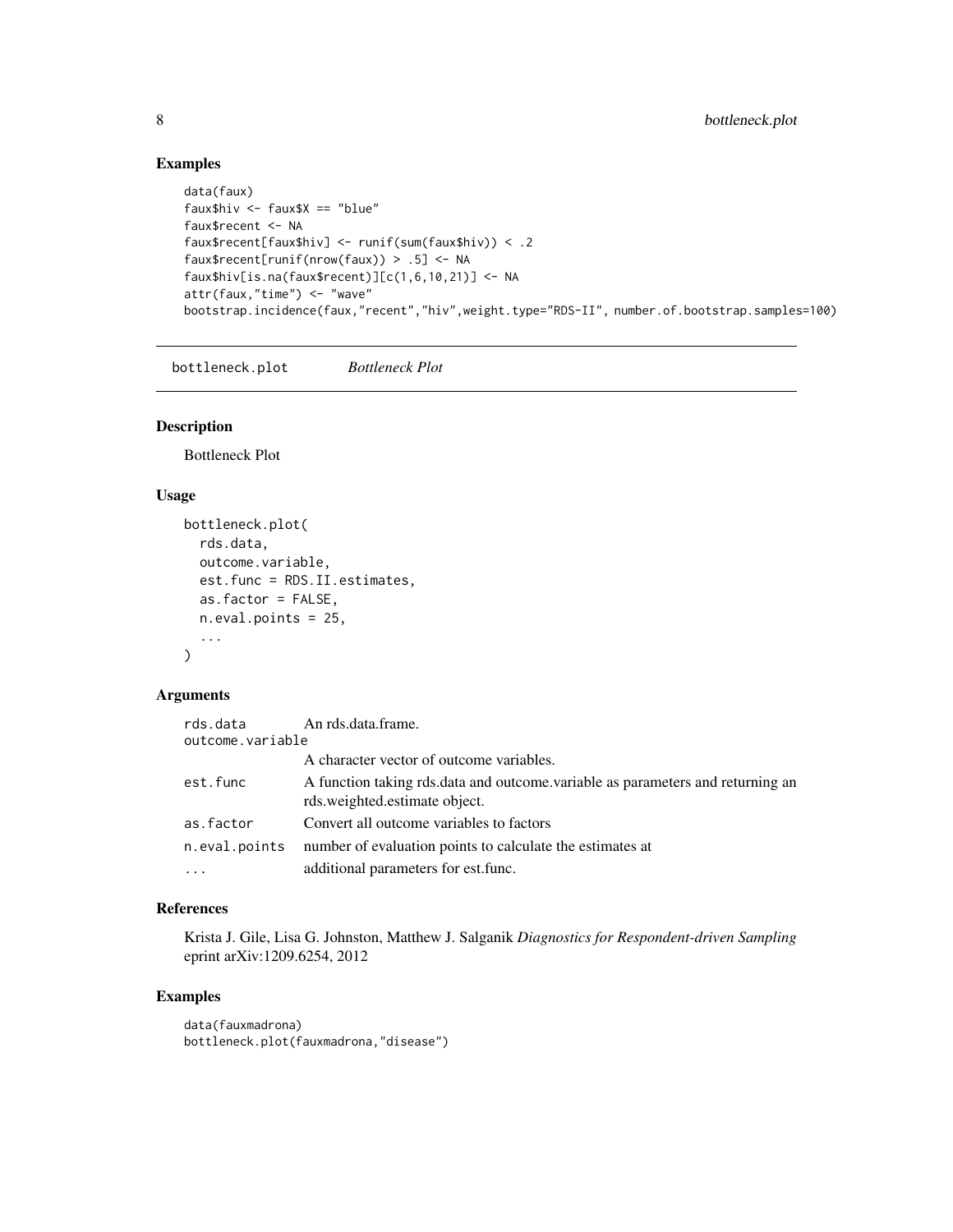<span id="page-8-0"></span>

### Description

Compute estimates of the sampling weights of the respondent's observations based on various estimators

#### Usage

```
compute.weights(
  rds.data,
 weight.type = c("Gile's SS", "RDS-I", "RDS-I (DS)", "RDS-II", "Arithmetic Mean",
    "HCG"),
 N = NULL,subset = NULL,
  control = control.rds.estimates(),
  ...
)
```
### Arguments

| rds.data    | An rds data frame that indicates recruitment patterns by a pair of attributes<br>named "id" and "recruiter.id".                                                                                                                                                    |
|-------------|--------------------------------------------------------------------------------------------------------------------------------------------------------------------------------------------------------------------------------------------------------------------|
| weight.type | A string giving the type of estimator to use. The options are "Gile's SS",<br>"RDS-I", "RDS-II", "RDS-I/DS", and "Arithemic Mean". It defaults to "Gile's<br>SS''.                                                                                                 |
| N           | An estimate of the number of members of the population being sampled. If NULL<br>it is read as the population. size mid attribute of the rds. data frame. If that<br>is missing, the weights will sum to 1. Note that this parameter is required for<br>Gile's SS. |
| subset      | A logical expression subsetting rds.data.                                                                                                                                                                                                                          |
| control     | A list of control parameters for algorithm tuning. Constructed using<br>control.rds.estimates.                                                                                                                                                                     |
| $\ddotsc$   | Additional parameters passed to the individual weighting algorithms.                                                                                                                                                                                               |

#### Value

A vector of weights for each of the respondents. It is of the same size as the number of rows in rds.data.

### See Also

[rds.I.weights](#page-50-1), [gile.ss.weights](#page-22-1), [vh.weights](#page-65-1)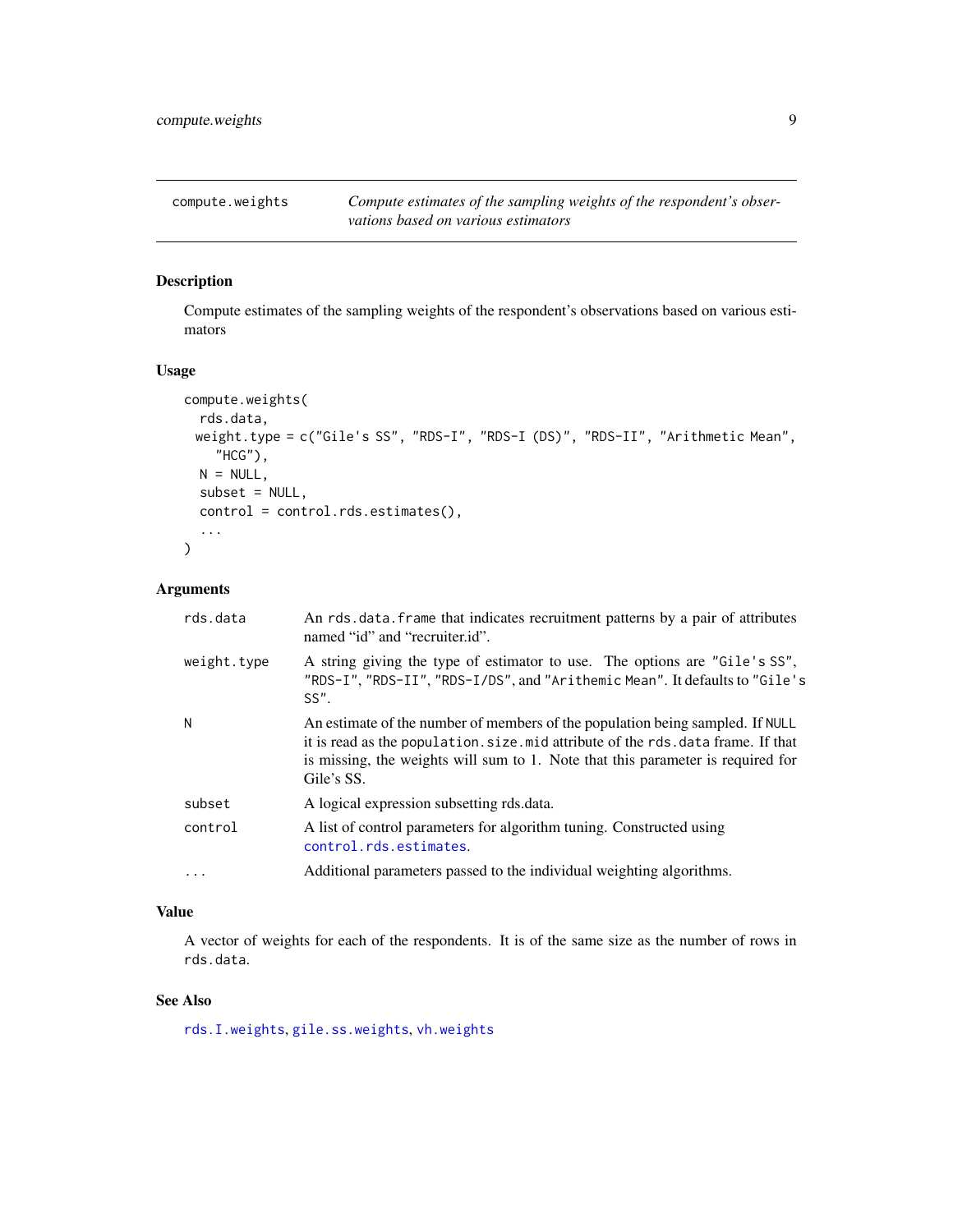<span id="page-9-1"></span><span id="page-9-0"></span>control.rds.estimates *Auxiliary for Controlling RDS.bootstrap.intervals*

### Description

Auxiliary function as user interface for fine-tuning RDS.bootstrap.intervals algorithm, which computes interval estimates for via bootstrapping.

### Usage

```
control.rds.estimates(
 confidence.level = 0.95,
  SS.infinity = 0.01,
  lowprevalence = c(8, 14),
  discrete.cutoff = 0.8,
 useC = TRUE,number.of.bootstrap.samples = NULL,
 hcg.reltol = sqrt(.Machine$double.eps),
 hcg.BS.reltol = 1e+05 * sqrt(.Machine$double.eps),
 hcg.max.optim = 500,
  seed = NULL
)
```
### Arguments

confidence.level

|                             | The confidence level for the confidence intervals. The default is 0.95 for 95%.                                                                                                                                                                                          |  |
|-----------------------------|--------------------------------------------------------------------------------------------------------------------------------------------------------------------------------------------------------------------------------------------------------------------------|--|
| SS.infinity                 | The sample proportion, n/N, below which the computation of the SS weights<br>should simplify to that of the RDS-II weights.                                                                                                                                              |  |
| lowprevalence               | Standard confidence interval procedures can be inaccurate when the outcome<br>expected count is close to zero. This sets conditions where alternatives to the<br>standard are used for the ci.type="hmg" option. See Details for its use.                                |  |
| discrete.cutoff             |                                                                                                                                                                                                                                                                          |  |
|                             | The minimum proportion of the values of the outcome variable that need to be<br>unique before the variable is judged to be continuous.                                                                                                                                   |  |
| useC                        | Use a C-level implementation of Gile's bootstrap (rather than the R level). The<br>implementations should be computational equivalent (except for speed).                                                                                                                |  |
| number.of.bootstrap.samples |                                                                                                                                                                                                                                                                          |  |
|                             | The number of bootstrap samples to take in estimating the uncertainty of the<br>estimator. If NULL it defaults to the number necessary to compute the standard<br>error to accuracy 0.001.                                                                               |  |
| hcg.reltol                  | Relative convergence tolerance for the HCG estimator. The algorithm stops if it<br>is unable to reduce the log-likelihood by a factor of reltol $\star$ (abs (log-likelihood)<br>+ reltol) at a step. Defaults to sqrt(.Machine\$double.eps), typically about<br>$1e-8.$ |  |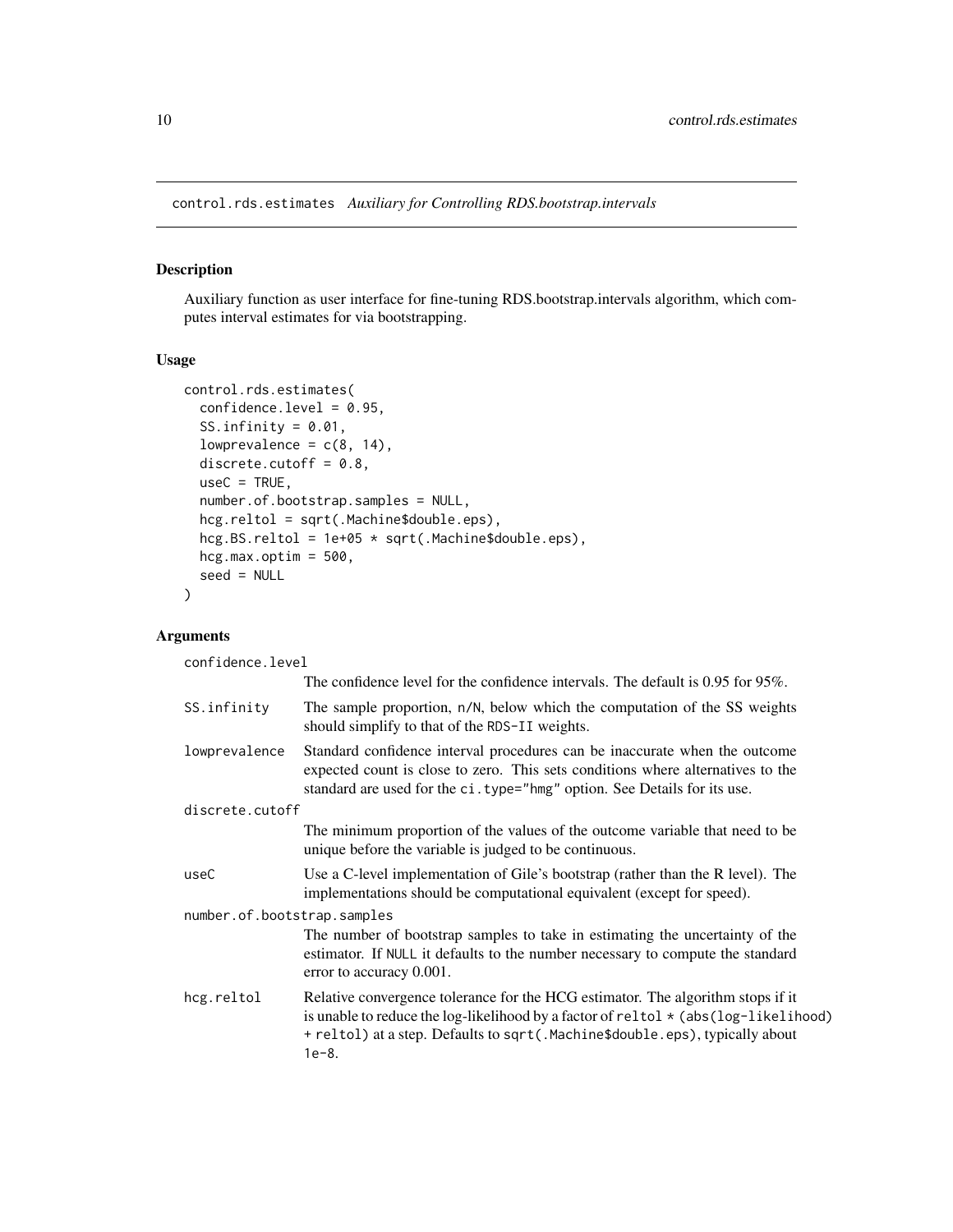<span id="page-10-0"></span>

| hcg.BS.reltol | Relative convergence tolerance for the bootstrap of the HCG estimator. It has the<br>same interpretation as hcg. reltol except it is applied to each bootstrap sample.<br>It is typically the same or larger than hcg. reltol. |
|---------------|--------------------------------------------------------------------------------------------------------------------------------------------------------------------------------------------------------------------------------|
| hcg.max.optim | The number of iterations on the likelihood optimization for the HCG estimator.                                                                                                                                                 |
| seed          | Seed value (integer) for the random number generator. See set. seed                                                                                                                                                            |

### Details

This function is only used within a call to the [RDS.bootstrap.intervals](#page-43-1) function.

Some of the arguments are not yet fully implemented. It will evolve slower to incorporate more arguments as the package develops.

Standard confidence interval procedures can be inaccurate when the outcome expected count is close to zero. In these cases the combined Agresti-Coull and the bootstrap-t interval of Mantalos and Zografos (2008) can be used. The lowprevalence argument is a two vector parameter setting the conditions under which the approximation is used. The first is the penalty term on the differential activity. If the observed number of the rare group minus the product of the first parameter and the differential activity is lower than the second parameter, the low prevalence approximation is used.

### Value

A list with arguments as components.

#### See Also

[RDS.bootstrap.intervals](#page-43-1)

convergence.plot *Convergence Plots*

#### Description

This function creates diagnostic convergence plots for RDS estimators.

```
convergence.plot(
  rds.data,
  outcome.variable,
  est.func = RDS.II.estimates,
  as.factor = FALSE,
 n.eval.points = 25,
  ...
)
```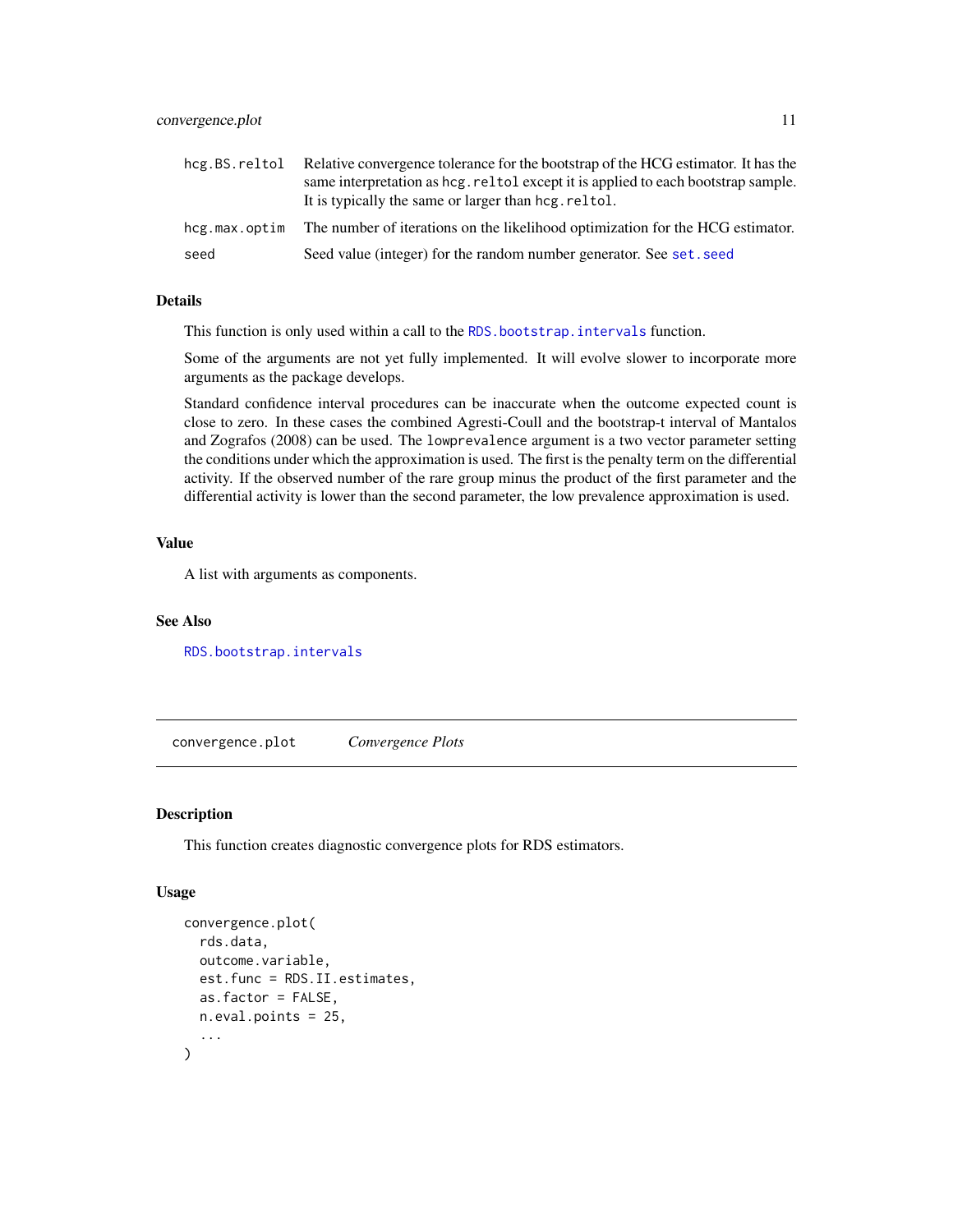### <span id="page-11-0"></span>Arguments

| rds.data         | An rds.data.frame.                                                                                              |
|------------------|-----------------------------------------------------------------------------------------------------------------|
| outcome.variable |                                                                                                                 |
|                  | A character vector of outcome variables.                                                                        |
| est.func         | A function taking rds data and outcome variable as parameters and returning an<br>rds.weighted.estimate object. |
| as.factor        | Convert all outcome variables to factors                                                                        |
| n.eval.points    | number of evaluation points to calculate the estimates at                                                       |
| $\cdots$         | additional parameters for est. func.                                                                            |
|                  |                                                                                                                 |

### References

Krista J. Gile, Lisa G. Johnston, Matthew J. Salganik *Diagnostics for Respondent-driven Sampling* eprint arXiv:1209.6254, 2012

### Examples

```
data(faux)
convergence.plot(faux,c("X","Y"))
```

| count.transitions | Counts the number or recruiter->recruitee transitions between differ- |
|-------------------|-----------------------------------------------------------------------|
|                   | ent levels of the grouping variable.                                  |

### Description

Counts the number or recruiter->recruitee transitions between different levels of the grouping variable.

### Usage

```
count.transitions(rds.data, group.variable)
```
### Arguments

rds.data An rds.data.frame

group.variable The name of a categorical variable in rds.data

### Examples

```
data(faux)
count.transitions(faux,"X")
```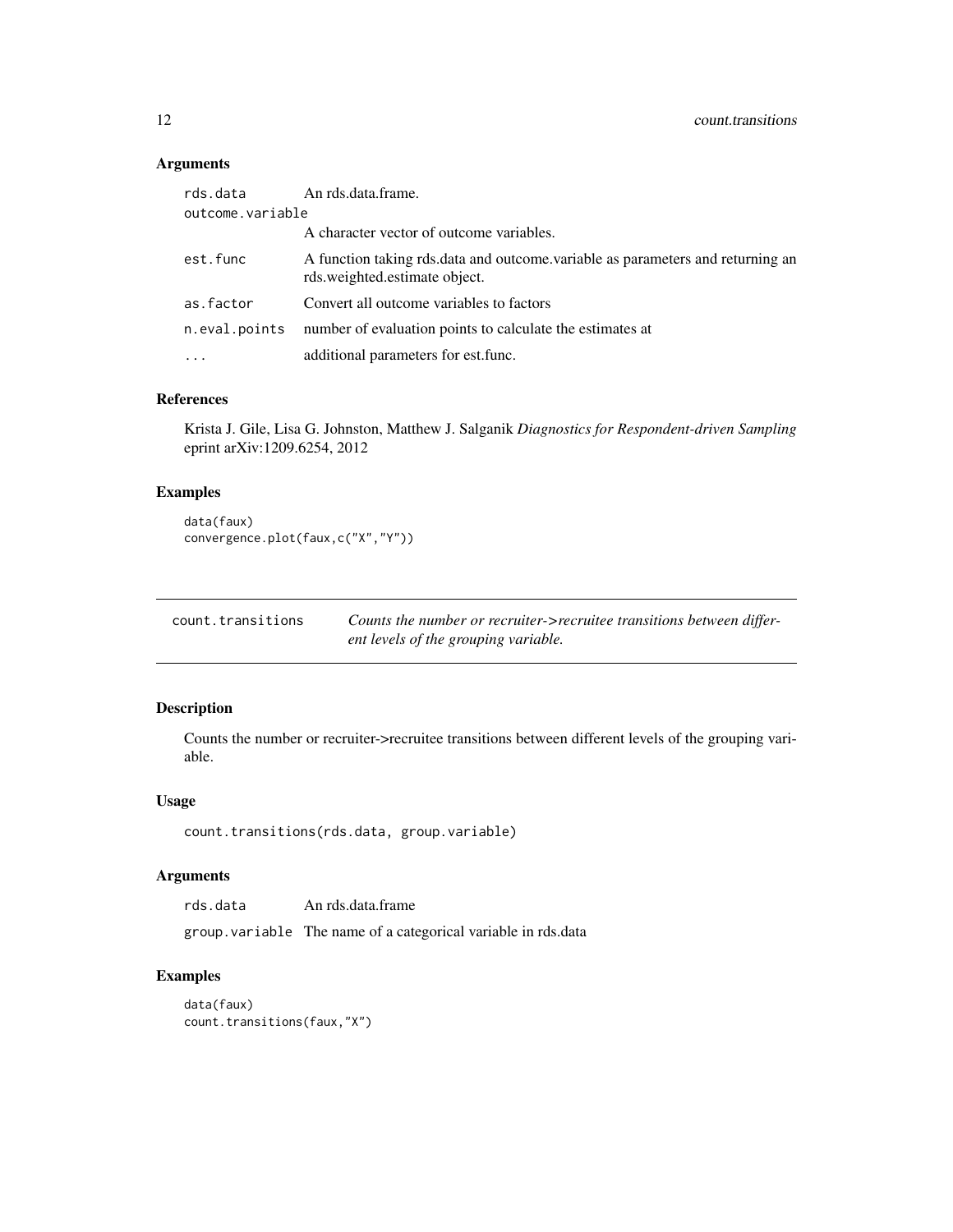<span id="page-12-0"></span>cumulative.estimate *Calculates estimates at each successive wave of the sampling process*

### Description

Calculates estimates at each successive wave of the sampling process

### Usage

```
cumulative.estimate(
  rds.data,
  outcome.variable,
  est.func = RDS.II.estimates,
  n.eval.points = 25,
  ...
\mathcal{L}
```
### Arguments

| rds.data         | An rds.data.frame                                                                                              |
|------------------|----------------------------------------------------------------------------------------------------------------|
| outcome.variable |                                                                                                                |
|                  | The outcome                                                                                                    |
| est.func         | A function taking rds data and outcome variable as parameters and returning an<br>rds.weighted.estimate object |
| n.eval.points    | number of evaluation points to calculate the estimates at                                                      |
| $\cdots$         | additional parameters for est. func                                                                            |

differential.activity.estimates *Differential Activity between groups*

### Description

Differential Activity between groups

```
differential.activity.estimates(
  rds.data,
  outcome.variable,
 weight.type = "Gile's SS",
 N = NULL,subset = NULL,...
\mathcal{L}
```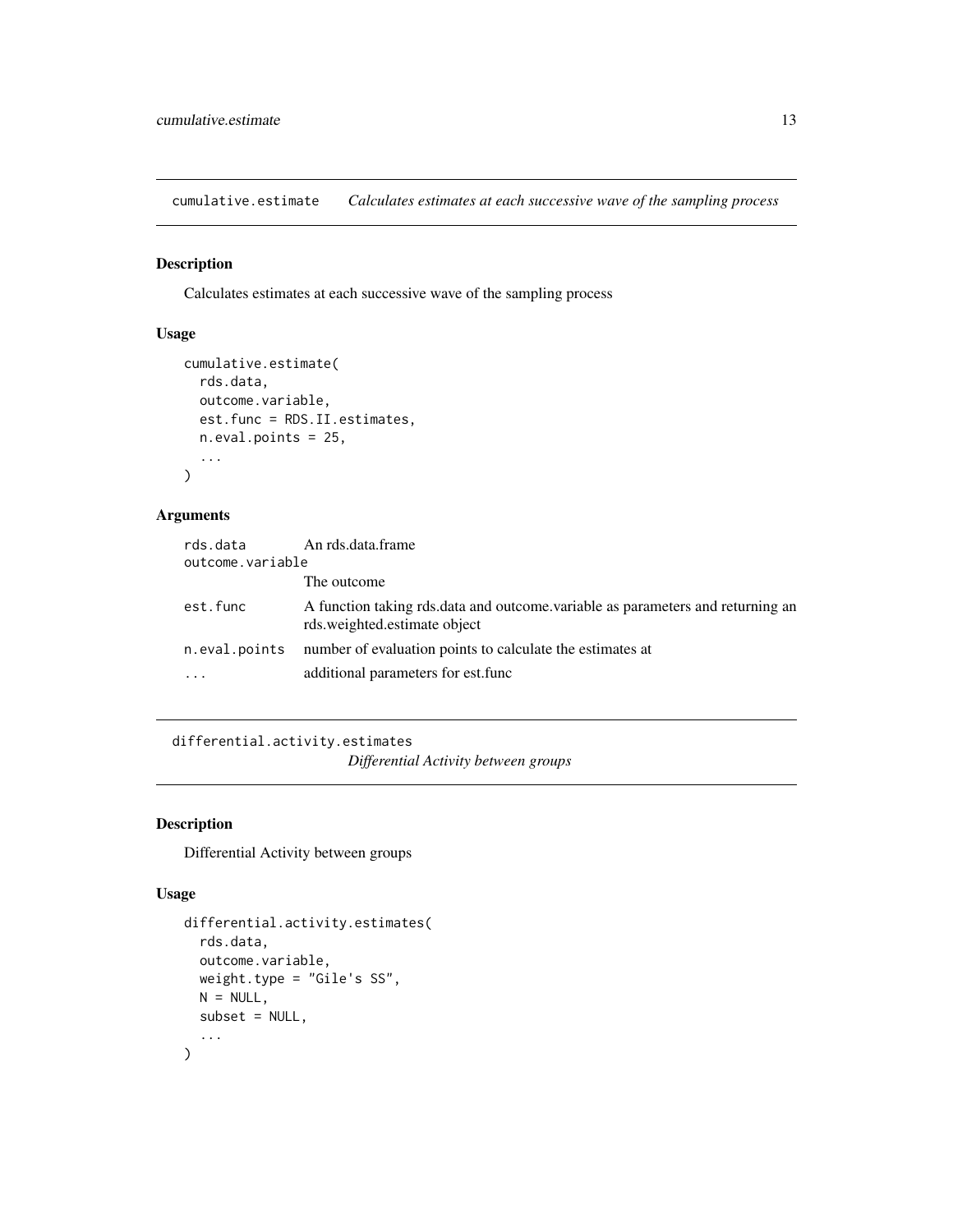### <span id="page-13-0"></span>Arguments

| rds.data         | An rds.data.frame object                                                                                                                                           |
|------------------|--------------------------------------------------------------------------------------------------------------------------------------------------------------------|
| outcome.variable |                                                                                                                                                                    |
|                  | A character string of column names representing categorical variables.                                                                                             |
| weight.type      | A string giving the type of estimator to use. The options are "Gile's SS",<br>"RDS-I", "RDS-II", "RDS-I/DS", and "Arithemic Mean". It defaults to "Gile's<br>SS''. |
| N                | The population size.                                                                                                                                               |
| subset           | An expression defining a subset of rds.data.                                                                                                                       |
| $\cdots$         | Additional parameters passed to compute weights.                                                                                                                   |
|                  |                                                                                                                                                                    |

### Details

This function estimates the ratio of the average degree of one population group divided by the average degree of those in another population group.

### Examples

```
data(faux)
differential.activity.estimates(faux,"X",weight.type="RDS-II")
```

```
export.rds.interval.estimate
```
*Convert the output of print.rds.interval.estimate from a character data.frame to a numeric matrix*

### Description

Convert the output of print.rds.interval.estimate from a character data.frame to a numeric matrix

### Usage

```
export.rds.interval.estimate(x, proportion = TRUE)
```

|            | An object, typically the result of print rds interval estimate.                |
|------------|--------------------------------------------------------------------------------|
| proportion | logical, Should the outcome be treated as a proportion and converted to a per- |
|            | centage.                                                                       |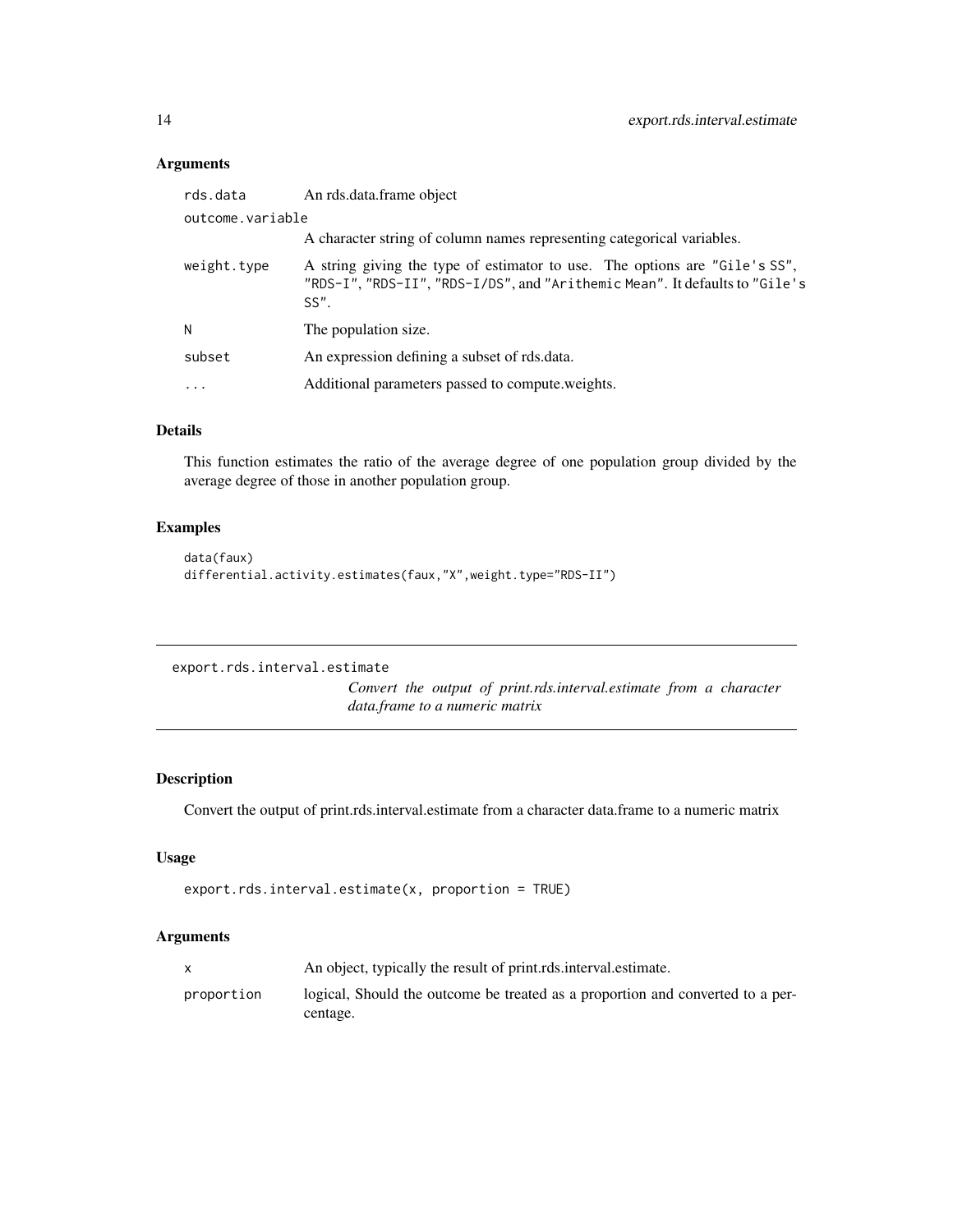<span id="page-14-2"></span><span id="page-14-0"></span>

### Description

This is a faux set used to demonstrate RDS functions and analysis. It is used is some simple examples and has categorical variables "X", "Y" and "Z".

#### Format

An rds.data.frame object

### References

Gile, Krista J., Handcock, Mark S., 2010 *Respondent-driven Sampling: An Assessment of Current Methodology*, *Sociological Methodology*, 40, 285-327.

### See Also

[fauxsycamore](#page-15-1), [fauxmadrona](#page-14-1)

#### Examples

```
data(faux)
RDS.I.estimates(rds.data=faux,outcome.variable='X')
```
<span id="page-14-1"></span>fauxmadrona *A Simulated RDS Data Set with no seed dependency*

### Description

This is a faux set used to illustrate how the estimators perform under different populations and RDS schemes.

#### Format

An rds.data.frame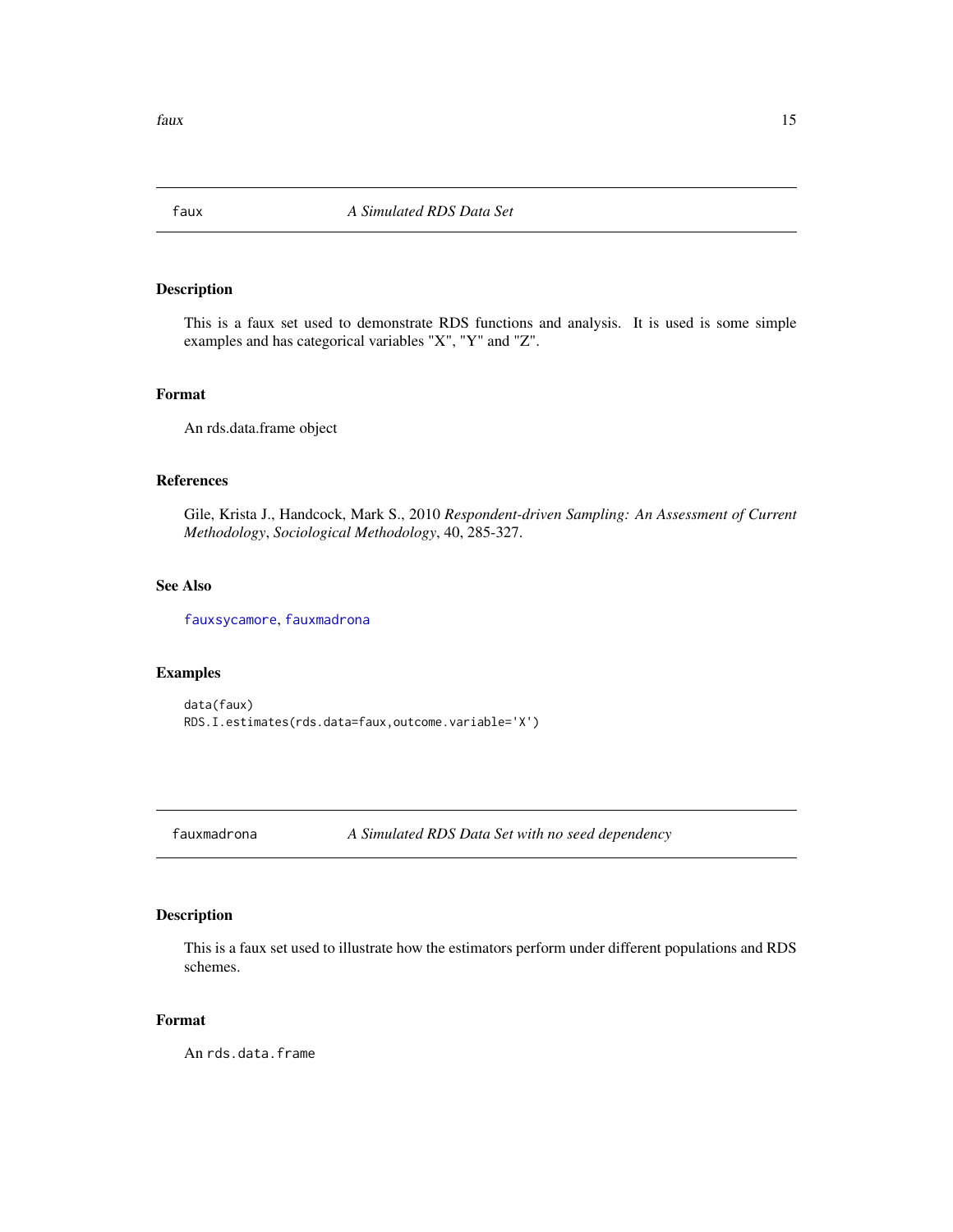### <span id="page-15-0"></span>Details

The population had  $N=1000$  nodes. In this case, the sample size is 500 so that there is a relatively small sample fraction  $(50\%)$ . There is homophily on disease status  $(R=5)$  and there is differential activity by disease status whereby the infected nodes have mean degree twice that of the uninfected  $(w=1.8)$ .

In the sampling, the seeds are chosen randomly from the full population, so there is no dependency induced by seed selection.

Each sample member is given 2 uniquely identified coupons to distribute to other members of the target population in their acquaintance. Further each respondent distributes their coupons completely at random from among those they are connected to.

Here are the results for this data set and the sister fauxsycamore data set:

| Name City | Type                                                      | Mean |               | RDS I (SH) RDS II (VH) SS |        |
|-----------|-----------------------------------------------------------|------|---------------|---------------------------|--------|
|           | faux sycamore Oxford seed dependency, 70%                 |      | 0.2408 0.1087 | 0.1372                    | 0.1814 |
|           | fauxmadrona Seattle no seed dependency, 50% 0.2592 0.1592 |      |               | 0.1644                    | 0.1941 |

Even with only 50% sample, the VH is substantially biased , and the SS does much better.

#### Source

The original network is included as fauxmadrona.network as a network object. The data set also includes the data. frame of the RDS data set as fauxmadrona. Use data(package="RDS") to get a full list of datasets.

#### References

Gile, Krista J., Handcock, Mark S., 2010 *Respondent-driven Sampling: An Assessment of Current Methodology*, *Sociological Methodology*, 40, 285-327.

#### See Also

[fauxsycamore](#page-15-1), [faux](#page-14-2)

<span id="page-15-1"></span>fauxsycamore *A Simulated RDS Data Set with extreme seed dependency*

### Description

This is a faux set used to demonstrate RDS functions and analysis. The population had  $N=715$ nodes. In this case, the sample size is 500 so that there is a relatively large sample fraction  $(70\%)$ . There is homophily on disease status  $(R=5)$  and there is differential activity by disease status whereby the infected nodes have mean degree twice that of the uninfected  $(w=1.8)$ .

#### Format

An rds.data.frame plus the original network as a network object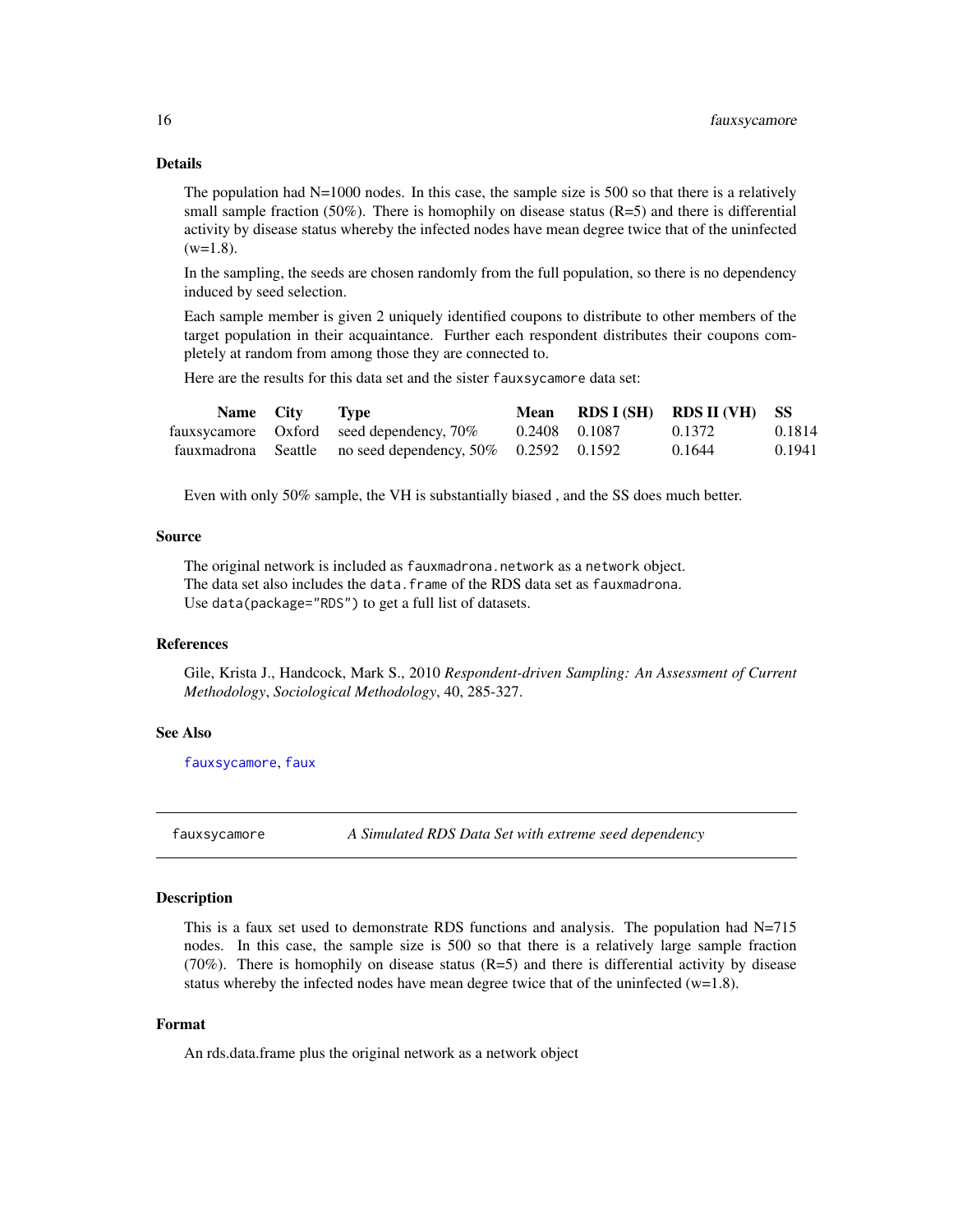#### <span id="page-16-0"></span>fauxtime that the contract of the contract of the contract of the contract of the contract of the contract of the contract of the contract of the contract of the contract of the contract of the contract of the contract of

#### Details

In the sampling the seeds are chosen randomly from the infected population, so there is extreme dependency induced by seed selection.

Each sample member is given 2 uniquely identified coupons to distribute to other members of the target population in their acquaintance. Further each respondent distributes their coupons completely at random from among those they are connected to.

With 70% sample, the VH is substantially biased, so the SS (and presumably MA) do much better. We expect the MA to perform a bit better than the SS.

It is network 702 and its sample from YesYes on mosix. Look for "extract702.R" The original network is included as fauxsycamore.network as a network object. The data set also includes the data.frame of the RDS data set as fauxsycamore. Use data(package="RDS") to get a full list of datasets.

#### References

Gile, Krista J., Handcock, Mark S., 2009. *Respondent-driven Sampling: An Assessment of Current Methodology*, *Sociological Methodology*, 40, 285-327.

### See Also

[faux](#page-14-2), [fauxmadrona](#page-14-1)

fauxtime *A Simulated RDS Data Set*

### Description

This is a faux set used to demonstrate RDS functions and analysis.

#### Format

An rds.data.frame object

#### References

Gile, Krista J., Handcock, Mark S., 2010 *Respondent-driven Sampling: An Assessment of Current Methodology*, *Sociological Methodology*, 40, 285-327.

#### See Also

[fauxsycamore](#page-15-1), [fauxmadrona](#page-14-1)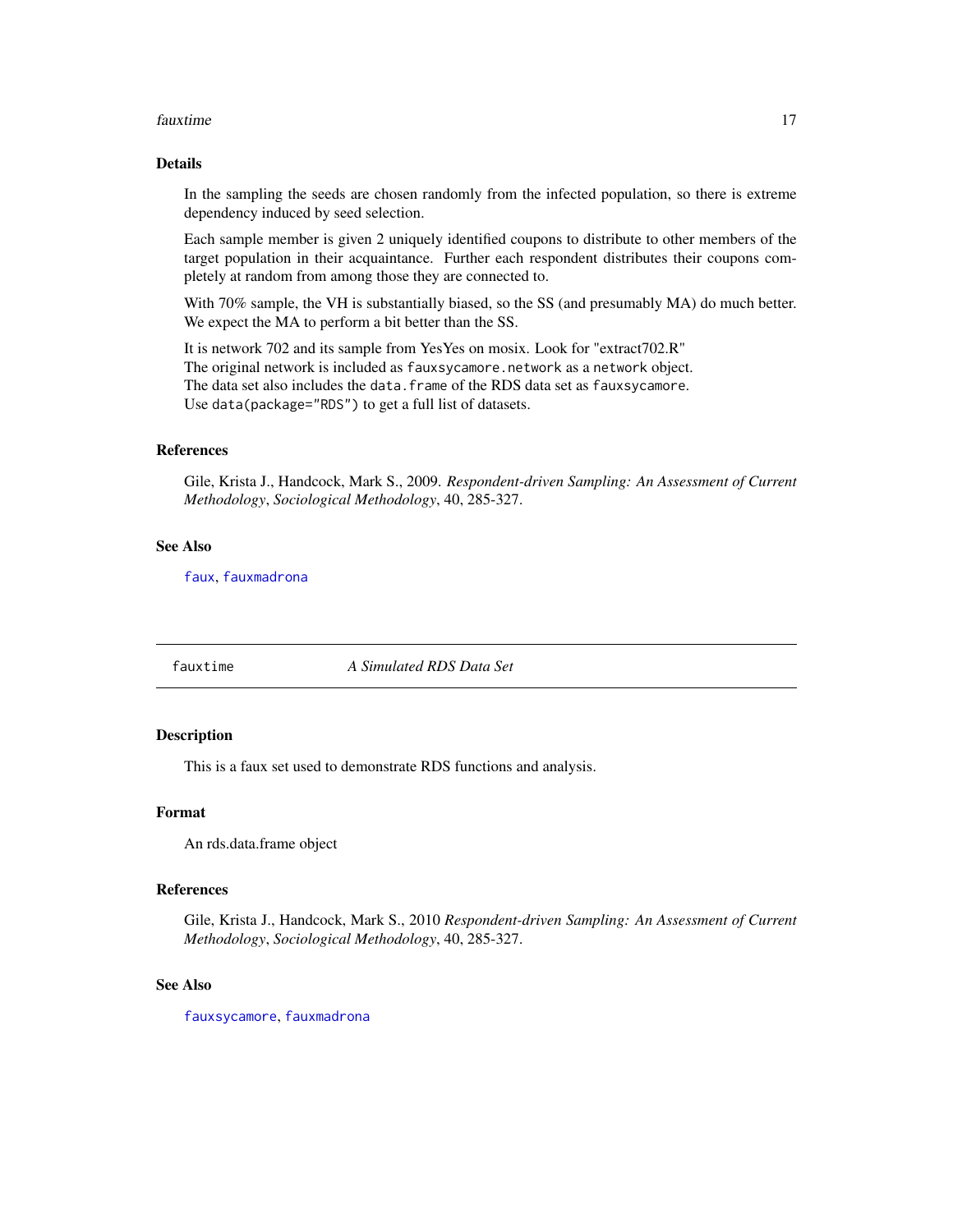<span id="page-17-0"></span>

### Description

Get Horvitz-Thompson estimator assuming inclusion probability proportional to the inverse of network.var (i.e. degree).

### Usage

```
get.h.hat(
  rds.data,
  group.variable,
  network.var = attr(rds.data, "network.size")
\mathcal{L}
```
### Arguments

| rds.data    | An rds.data.from                       |
|-------------|----------------------------------------|
|             | group. variable The grouping variable. |
| network.var | The network size variable.             |

| get.id | Get the subject id |
|--------|--------------------|
|        |                    |

### Description

Get the subject id

#### Usage

```
get.id(x, check.type = TRUE)
```
### Arguments

|            | an rds.data.frame object                            |
|------------|-----------------------------------------------------|
| check.type | if true, x is required to be of type rds.data.frame |

### Details

returns the variable indicated by the 'id' attribute, coercing to a character vector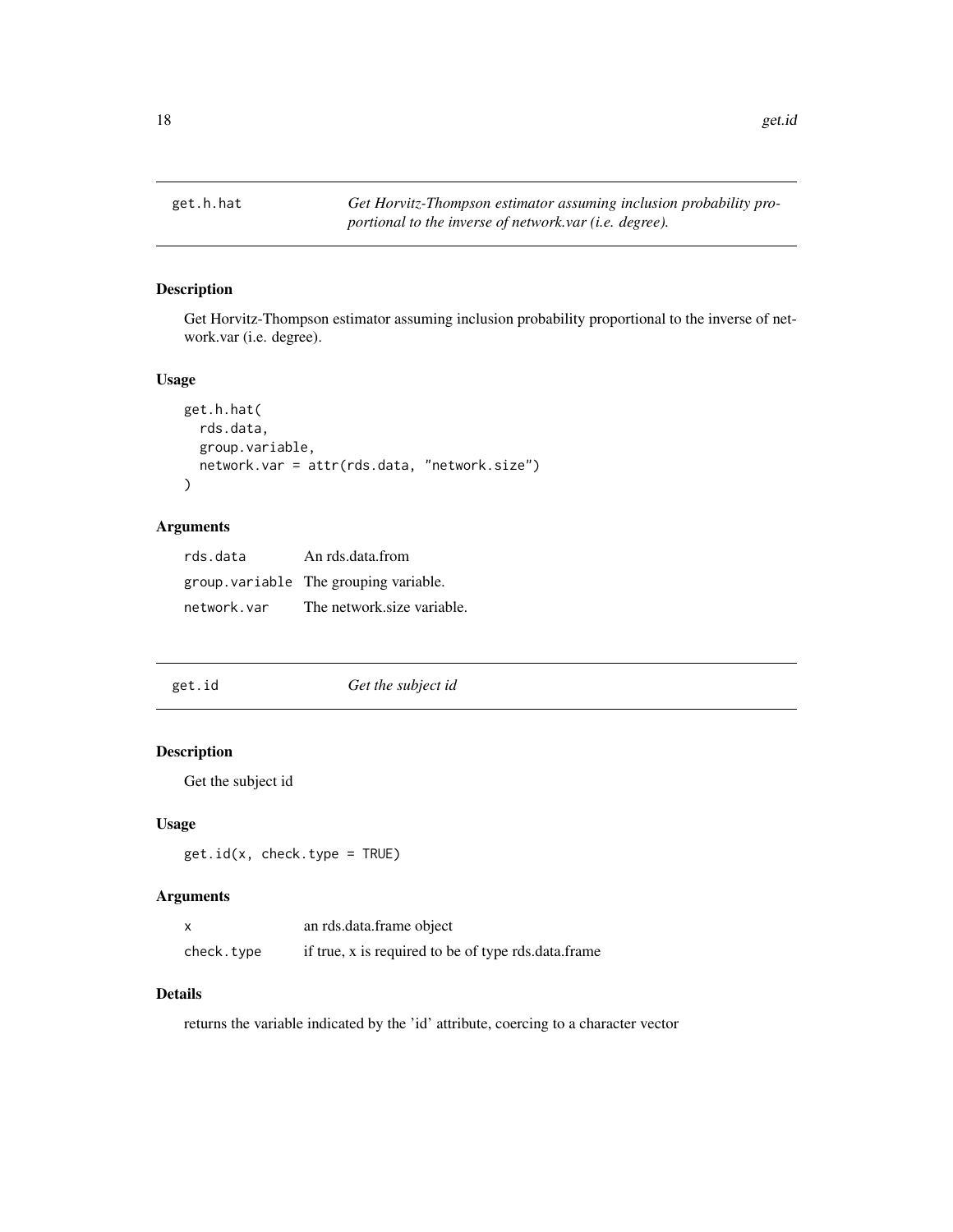<span id="page-18-0"></span>

### Description

Returns the network size of each subject (i.e. their degree).

#### Usage

get.net.size(x, check.type = TRUE)

### Arguments

|            | the rds.data.frame                                  |
|------------|-----------------------------------------------------|
| check.type | if true, x is required to be of type rds.data.frame |

get.number.of.recruits

*Calculates the number of (direct) recuits for each respondent.*

### Description

Calculates the number of (direct) recuits for each respondent.

### Usage

```
get.number.of.recruits(data)
```
### Arguments

data An rds.data.frame

### Examples

```
data(fauxmadrona)
nr <- get.number.of.recruits(fauxmadrona)
#frequency of number recruited by each id
barplot(table(nr))
```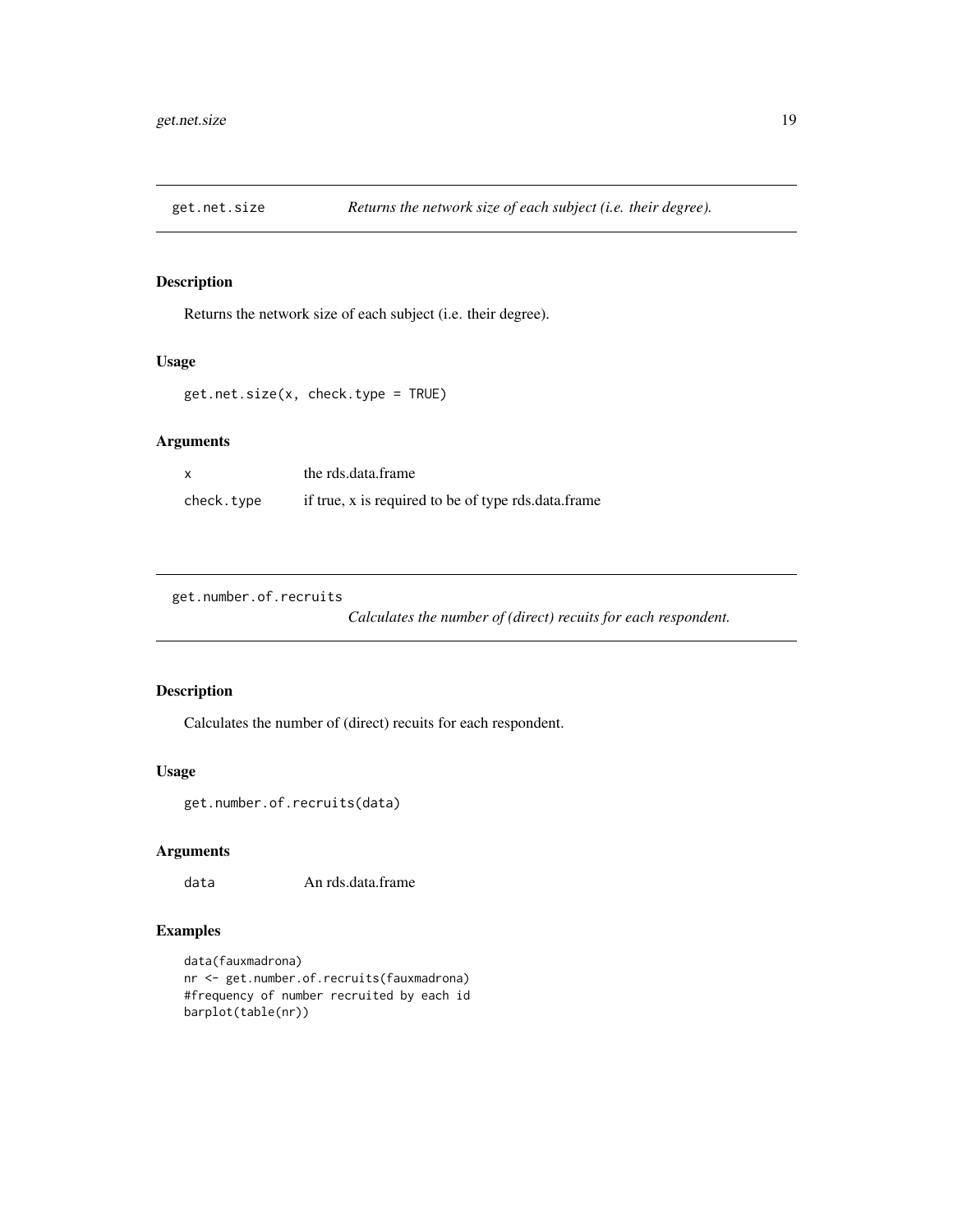<span id="page-19-0"></span>get.population.size *Returns the population size associated with the data.*

### Description

Returns the population size associated with the data.

### Usage

```
get.population.size(x, check.type = TRUE)
```
### Arguments

x the rds.data.frame check.type if true, x is required to be of type rds.data.frame

get.recruitment.time *Returns the recruitment time for each subject*

### Description

Returns the recruitment time for each subject

### Usage

```
get.recruitment.time(
  x,
  to.numeric = TRUE,
  wave.fallback = FALSE,
  check.type = TRUE
\mathcal{L}
```

| <b>X</b>   | the rds.data.frame                                                                                                                                   |
|------------|------------------------------------------------------------------------------------------------------------------------------------------------------|
| to.numeric | if true, time will be converted into a numeric variable.                                                                                             |
|            | wave fallback if true, subjects' recruitment times are ordered by wave and then by data.frame<br>index if no recruitment time variable is available. |
| check.type | if true, x is required to be of type rds.data.frame                                                                                                  |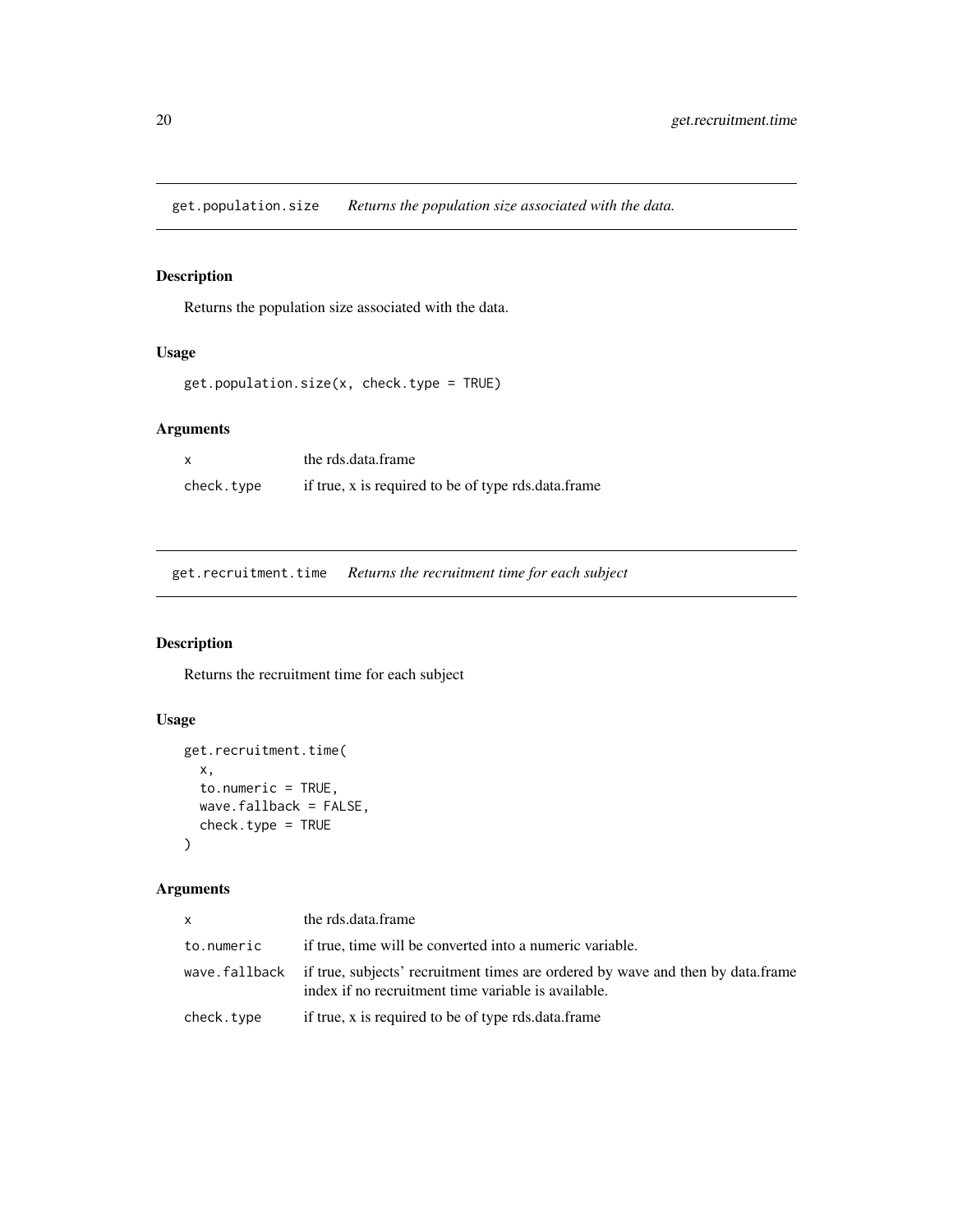<span id="page-20-0"></span>

### Description

Get recruiter id

### Usage

get.rid(x, check.type = TRUE)

### Arguments

|            | an rds.data.frame object                            |
|------------|-----------------------------------------------------|
| check.type | if true, x is required to be of type rds.data.frame |

### Details

returns the variable indicated by the 'recruiter.id' attribute, coercing to a character vector

get.seed.id *Calculates the root seed id for each node of the recruitement tree.*

### Description

Calculates the root seed id for each node of the recruitement tree.

### Usage

get.seed.id(data)

### Arguments

data An rds.data.frame

### Examples

```
data(fauxmadrona)
seeds <- get.seed.id(fauxmadrona)
#number recruited by each seed
barplot(table(seeds))
```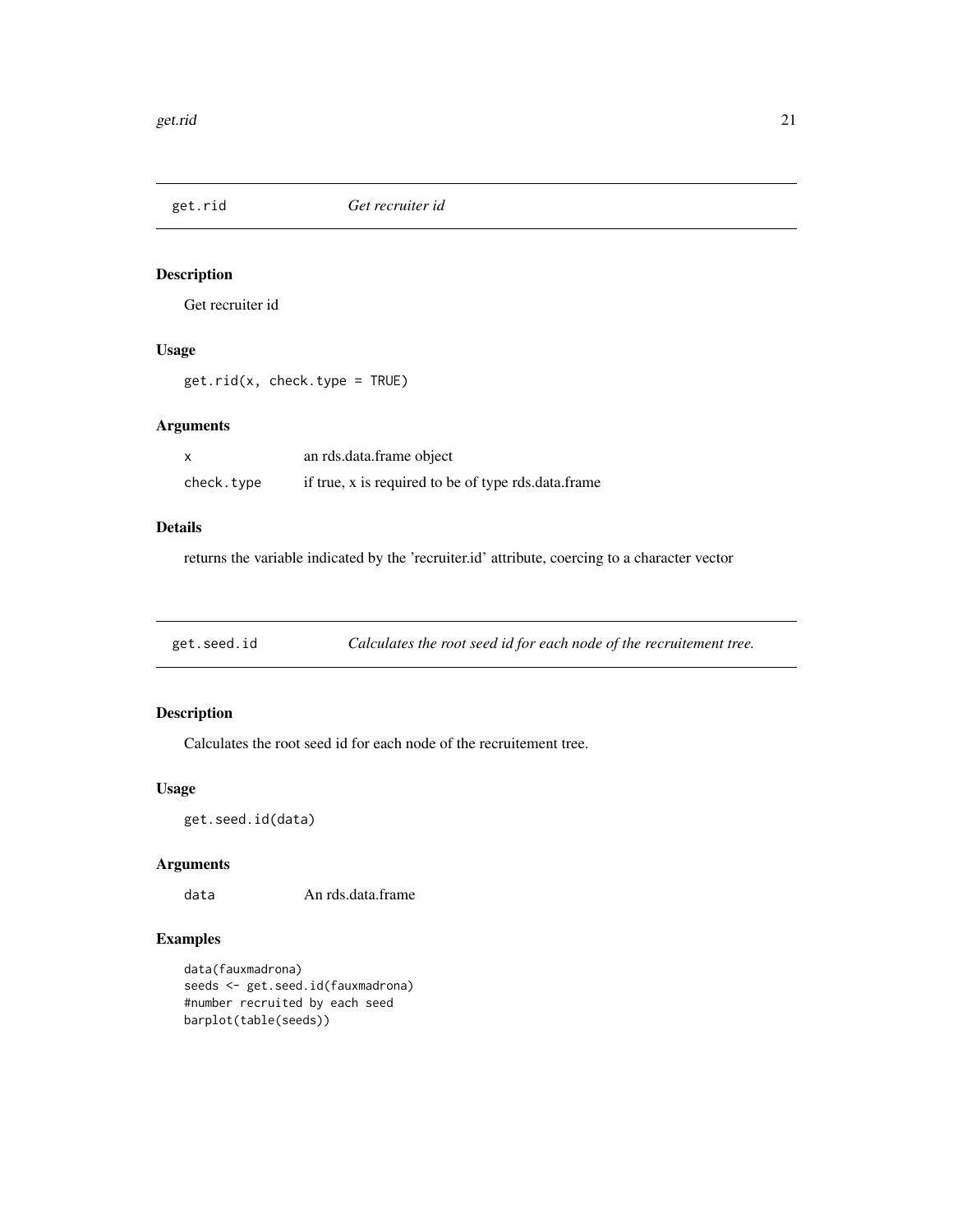<span id="page-21-0"></span>

#### Description

Gets the recruiter id associated with the seeds

#### Usage

```
get.seed.rid(x, check.type = TRUE)
```
#### Arguments

|            | an rds.data.frame object                            |
|------------|-----------------------------------------------------|
| check.type | if true, x is required to be of type rds.data.frame |

### Details

All seed nodes must have the same placeholder recruiter id.

```
get.stationary.distribution
                         Markov chain statistionary distribution
```
### Description

Markov chain statistionary distribution

#### Usage

get.stationary.distribution(mle)

#### Arguments

mle The transition probabilities

#### Value

A vector of proportions representing the proportion in each group at the stationary distribution of the Markov chain.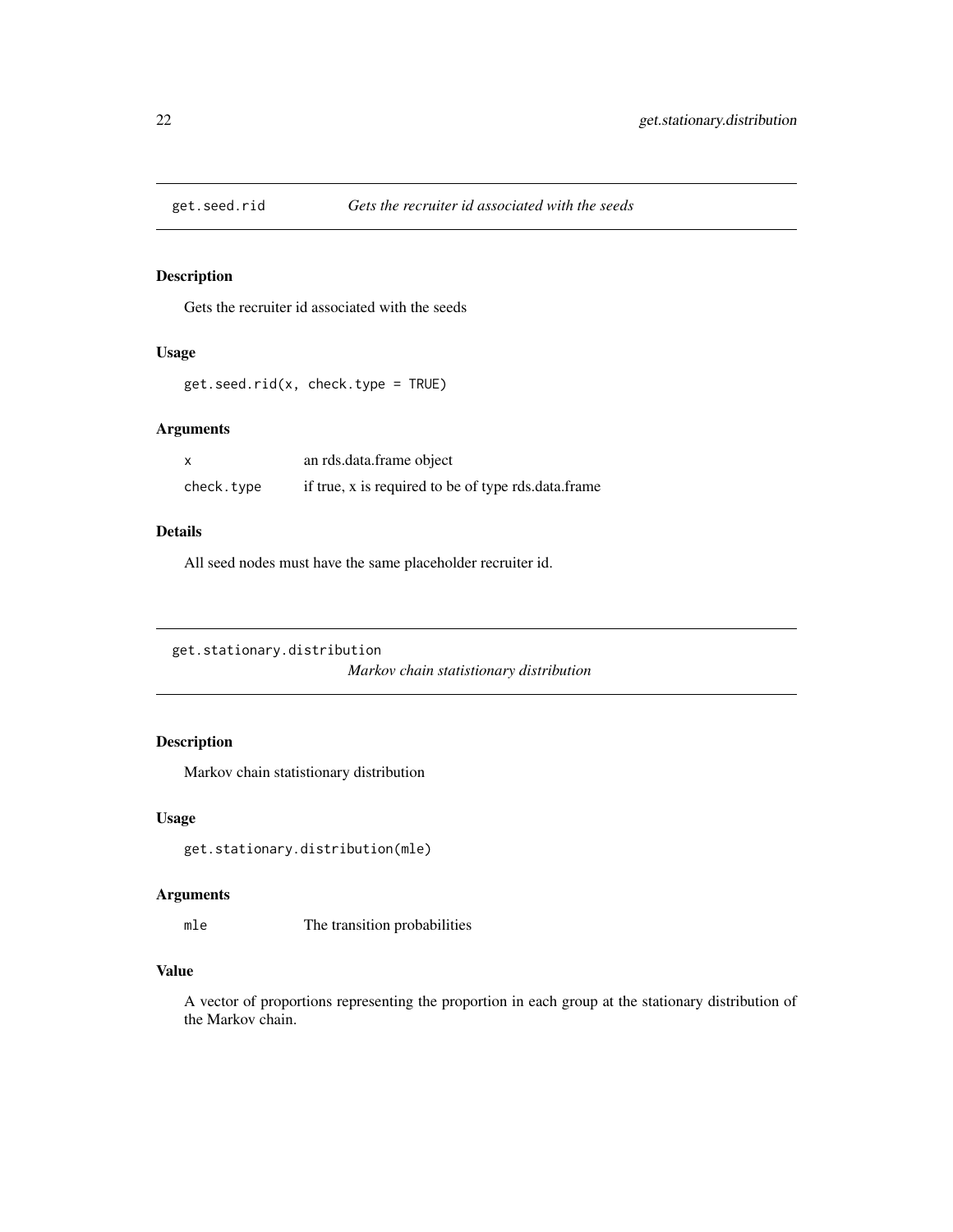<span id="page-22-0"></span>get.wave *Calculates the depth of the recruitment tree (i.e. the recruitment wave) at each node.*

### Description

Calculates the depth of the recruitment tree (i.e. the recruitment wave) at each node.

#### Usage

get.wave(data)

### Arguments

data An rds.data.frame

### Examples

```
data(fauxmadrona)
#number subjects in each wave
w <- get.wave(fauxmadrona)
#number recruited in each wave
barplot(table(w))
```
<span id="page-22-1"></span>gile.ss.weights *Weights using Giles SS estimator*

### Description

Weights using Giles SS estimator

```
gile.ss.weights(
  degs,
  N,
  number.ss.samples.per.iteration = 500,
  number.ss.iterations = 5,
  hajek = TRUE,
  SS.infinity = 0.04,
  se = FALSE,...
\mathcal{L}
```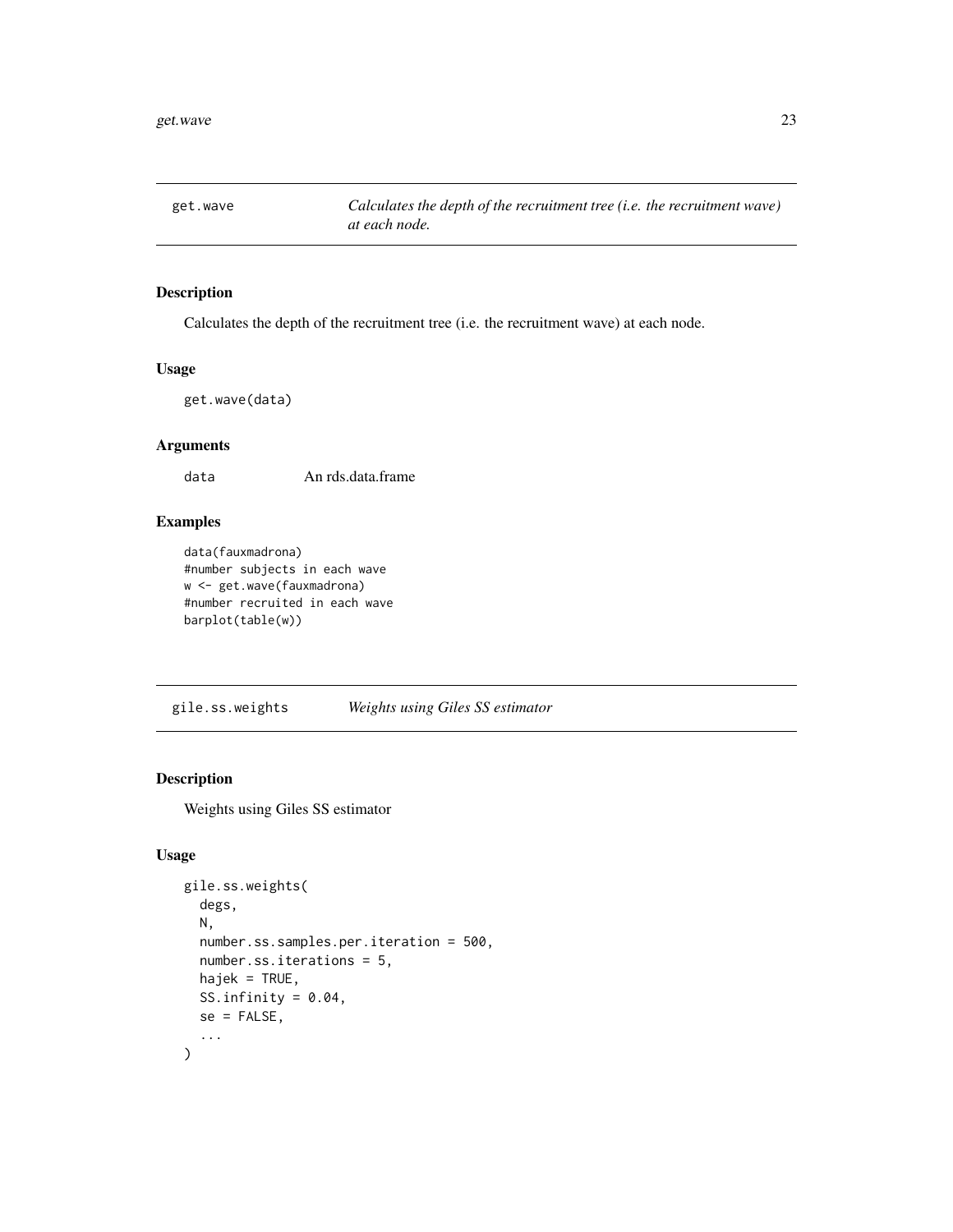### <span id="page-23-0"></span>Arguments

| degs                 | subjects' degrees (i.e. network sizes).                                                                                               |  |
|----------------------|---------------------------------------------------------------------------------------------------------------------------------------|--|
| N                    | Population size estimate.                                                                                                             |  |
|                      | number.ss.samples.per.iteration                                                                                                       |  |
|                      | The number of samples to use to estimate inclusion probabilities in a probability<br>proportional to size without replacement design. |  |
| number.ss.iterations |                                                                                                                                       |  |
|                      | number of iterations to use in giles SS algorithm.                                                                                    |  |
| hajek                | Should the hajek estiamtor be used. If false, the HT estimator is used.                                                               |  |
| SS.infinity          | The sample proportion, n/N, below which the computation of the SS weights<br>should simplify to that of the RDS-II weights.           |  |
| se                   | Should covariances be included.                                                                                                       |  |
| $\ddots$ .           | unused                                                                                                                                |  |

has.recruitment.time *RDS data.frame has recruitment time information*

### Description

RDS data.frame has recruitment time information

### Usage

```
has.recruitment.time(x, check.type = TRUE)
```
### Arguments

| $\times$   | the rds.data.frame                                  |
|------------|-----------------------------------------------------|
| check.type | if true, x is required to be of type rds.data.frame |

hcg.weights *homophily configuration graph weights*

### Description

homophily configuration graph weights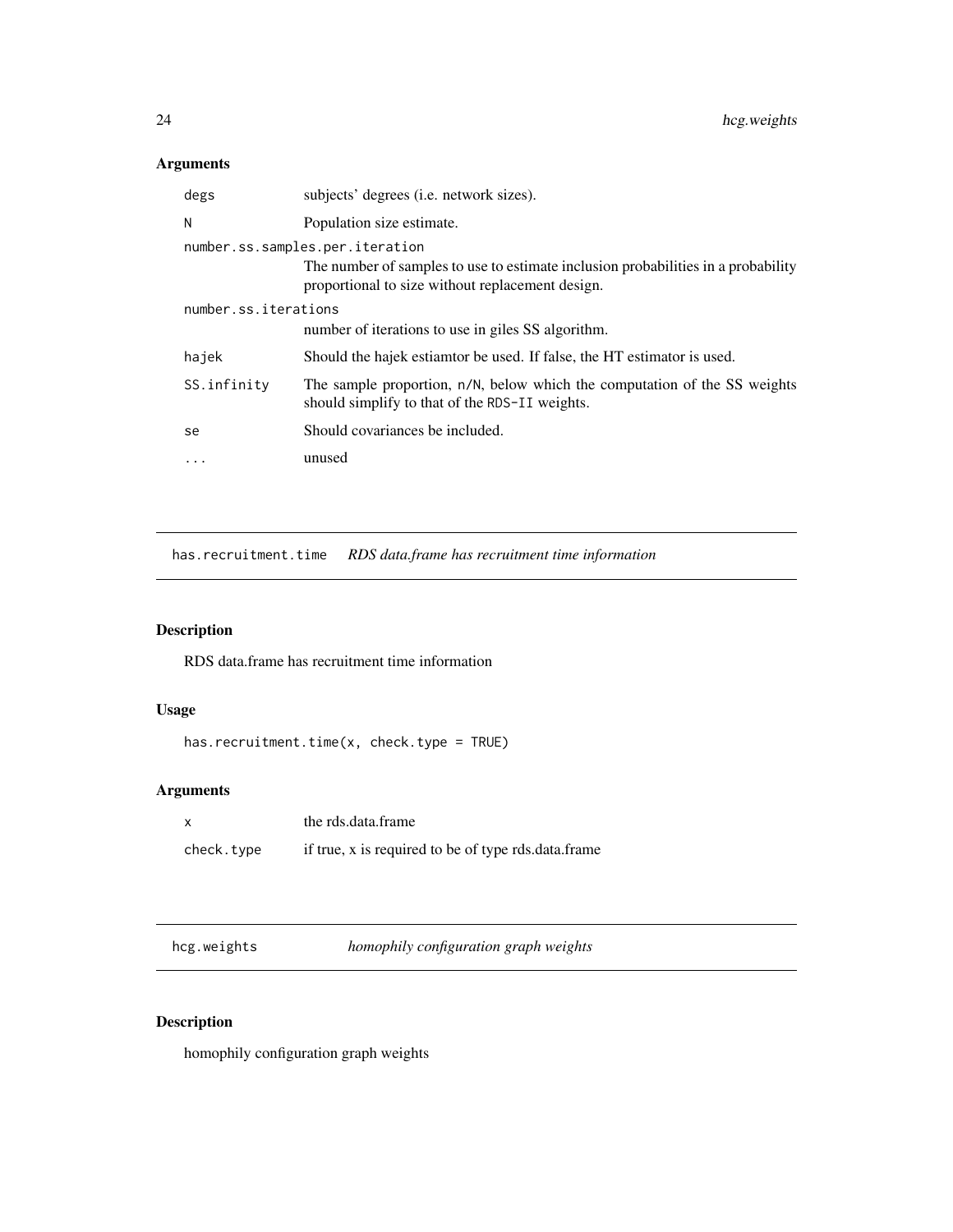### <span id="page-24-0"></span>homophily.estimates 25

### Usage

```
hcg.weights(
  rds.data,
  outcome.variable,
 N = NULL,small.fraction = FALSE,
  reltol = sqrt(.Machine$double.eps),
 max.optim = 500,
  theta.start = NULL,
  ...
)
```
### Arguments

| rds.data         | An rds.data.frame                                                                                                                                                                                                                                                         |  |
|------------------|---------------------------------------------------------------------------------------------------------------------------------------------------------------------------------------------------------------------------------------------------------------------------|--|
| outcome.variable |                                                                                                                                                                                                                                                                           |  |
|                  | The variable used to base the weights on.                                                                                                                                                                                                                                 |  |
| Ν                | Population size                                                                                                                                                                                                                                                           |  |
|                  | small. fraction should a small sample fraction be assumed                                                                                                                                                                                                                 |  |
| reltol           | Relative convergence tolerance for the HCG estimator. The algorithm stops if it<br>is unable to reduce the log-likelihood by a factor of related $\star$ (abs (log-likelihood)<br>+ reltol) at a step. Defaults to sqrt(.Machine\$double.eps), typically about<br>$1e-8.$ |  |
| max.optim        | The number of iterations on the likelihood optimization for the HCG estimator.                                                                                                                                                                                            |  |
| theta.start      | The initial value of theta used in the likelihood optimization for the HCG es-<br>timator. If NULL, the default, it is the margin of the table of counts for the<br>transitions.                                                                                          |  |
| $\cdot$          | Unused                                                                                                                                                                                                                                                                    |  |
|                  |                                                                                                                                                                                                                                                                           |  |

### Examples

```
data(fauxtime)
hcg.weights(fauxtime,"var1",N=3000)
fauxtime$NETWORK[c(1,100,40,82,77)] <- NA
```
homophily.estimates *This function computes an estimate of the population homophily and the recruitment homophily based on a categorical variable.*

#### Description

This function computes an estimate of the population homophily and the recruitment homophily based on a categorical variable.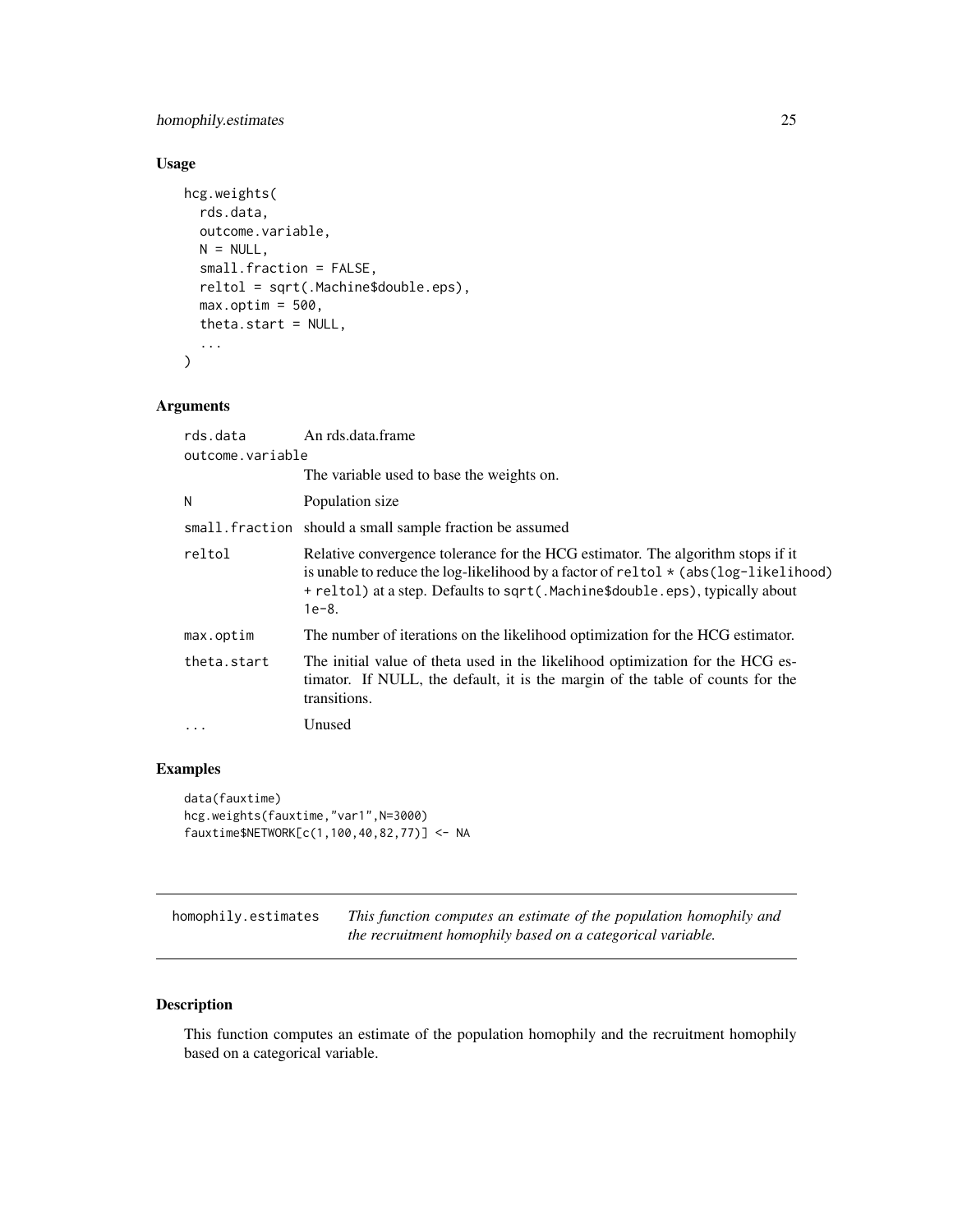### Usage

```
homophily.estimates(
 rds.data,
 outcome.variable,
 weight.type = NULL,
 uncertainty = NULL,
 recruitment = FALSE,
 N = NULL,to.group0.variable = NULL,
  to.group1.variable = NULL,
 number.ss.samples.per.iteration = NULL,
 confidence.level = 0.95
)
```

| rds.data                        | An rds.data.frame that indicates recruitment patterns by a pair of attributes<br>named "id" and "recruiter.id".                                                                                                                                                                                                                                                               |  |
|---------------------------------|-------------------------------------------------------------------------------------------------------------------------------------------------------------------------------------------------------------------------------------------------------------------------------------------------------------------------------------------------------------------------------|--|
| outcome.variable                |                                                                                                                                                                                                                                                                                                                                                                               |  |
|                                 | A string giving the name of the variable in the rds. data that contains a cate-<br>gorical or numeric variable to be analyzed.                                                                                                                                                                                                                                                |  |
| weight.type                     | A string giving the type of estimator to use. The options are<br>"Gile's SS", "RDS-I", "RDS-II", "RDS-I/DS", "Good-Fellows" and "Arithemic<br>Mean". If NULL it defaults to "Gile's SS".                                                                                                                                                                                      |  |
| uncertainty                     | A string giving the type of uncertainty estimator to use. The options are "Gile's<br>SS" and "Salganik". This is usually determined by weight. type to be con-<br>sistent with the estimator's origins (e.g., for "Gile's SS", "RDS-I", "RDS-II",<br>"RDS-I/DS", and "Arithemic Mean"). Hence it's current functionality is lim-<br>ited. If NULL it defaults to "Gile's SS". |  |
| recruitment                     | A logical indicating if the homophily in the recruitment chains should be com-<br>puted also. The default is FALSE.                                                                                                                                                                                                                                                           |  |
| N                               | An estimate of the number of members of the population being sampled. If NULL<br>it is read as the population. size. mid attribute of the rds. data frame. If that<br>is missing it defaults to 1000.                                                                                                                                                                         |  |
| to.group0.variable              |                                                                                                                                                                                                                                                                                                                                                                               |  |
|                                 | The number in the network of each survey respondent who have group variable<br>value 0. Usually this is not available. The default is to not use this variable.                                                                                                                                                                                                               |  |
| to.group1.variable              |                                                                                                                                                                                                                                                                                                                                                                               |  |
|                                 | The number in the network of each survey respondent who have group variable<br>value 1. Usually this is not available. The default is to not use this variable.                                                                                                                                                                                                               |  |
| number.ss.samples.per.iteration |                                                                                                                                                                                                                                                                                                                                                                               |  |
|                                 | The number of samples to take in estimating the inclusion probabilites in each<br>iteration of the sequential sampling algorithm. If NULL it is read as the<br>number.ss.samples.per.iteration attribute of rds.data. If that is missing<br>it defaults to 5000.                                                                                                              |  |
| confidence.level                |                                                                                                                                                                                                                                                                                                                                                                               |  |
|                                 | The confidence level for the confidence intervals. The default is 0.95 for 95%.                                                                                                                                                                                                                                                                                               |  |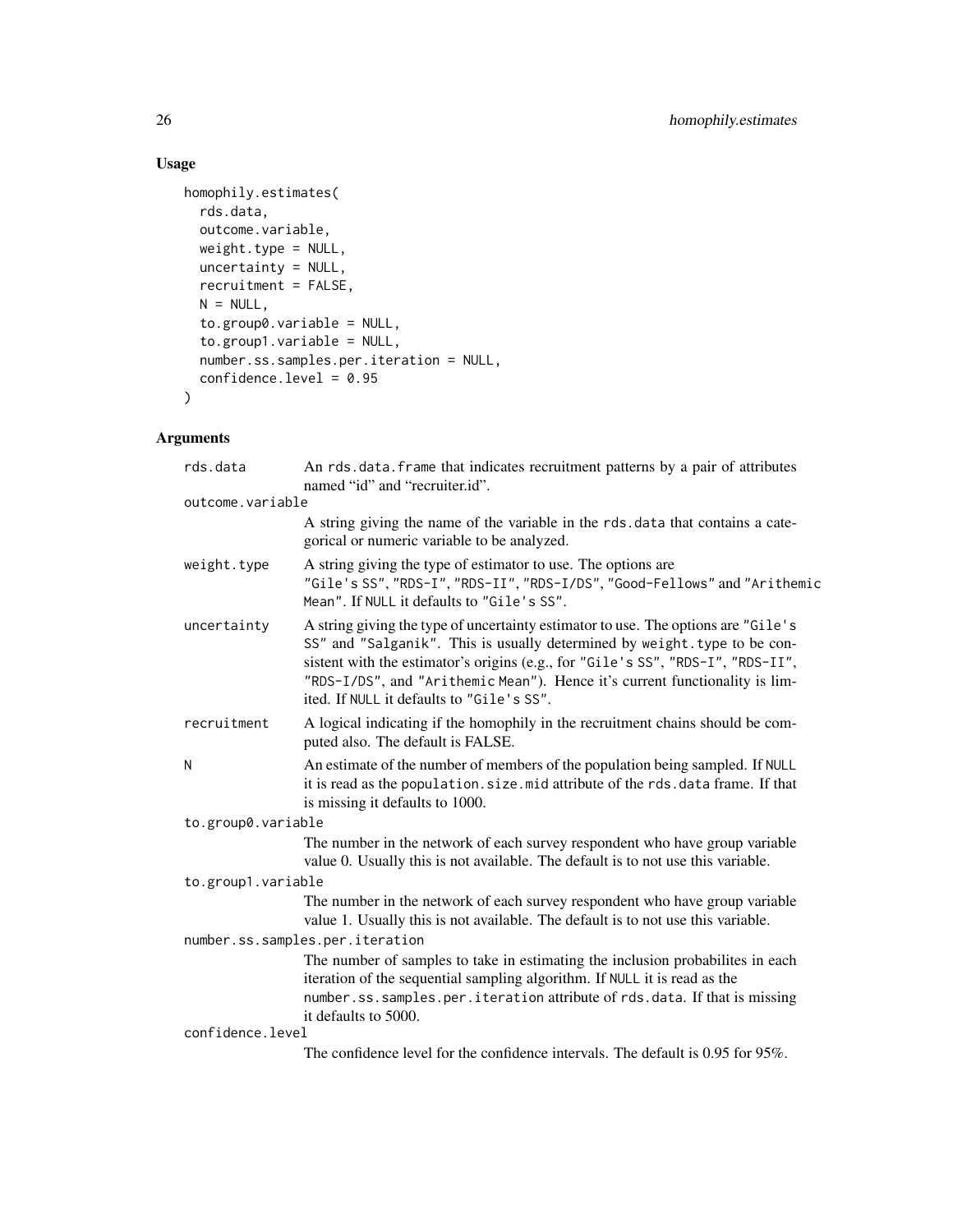#### homophily.estimates 27

#### Value

If outcome. variable is binary then the homophily estimate of  $0$  verses 1 is returned, otherwise a vector of differential homophily estimates is returned.

#### Recruitment Homophily

The recruitment homophily is a homophily measure for the recruitment process. It addresses the question: Do respondents differential recruit people like themselves? That is, the homophily on a variable in the recruitment chains. Take as an example infection status. In this case, it is the ratio of number of recruits that have the same infection status as their recruiter to the number we would expect if there was no homophily on infection status. The difference with the Population Homophily (see below) is that this is in the recruitment chain rather than the population of social ties. For example, of the recruitment homophily on infection status is about 1, we see little effect of recruitment homophily on infection status (as the numbers of homophilous pairs are close to what we would expect by chance).

#### Population Homophily

This is an estimate the homophily of a given variable in the underlying networked population. For example, consider HIV status. The population homophily is the homophily in the HIV status of two people who are tied in the underlying population social network (a "couple"). Specifically, the population homophily is the ratio of the expected number of HIV discordant couples absent homophily to the expected number of HIV discordant couples with the homophily. Hence larger values of population homophily indicate more homophily on HIV status. For example, a value of 1 means the couple are random with respect to HIV status. A value of 2 means there are twice as many HIV discordant couples as we would expect if there was no homophily in the population. This measure is meaningful across different levels of differential activity. As we do not see most of the population network, we estimate the population homophily from the RDS data. As an example, suppose the population homophily on HIV is 0.75 so there are 25% more HIV discordant couples than expected due to chance. So their is actually heterophily on HIV in the population. If the population homophily on sex is 1.1, there are 10% more same-sex couples than expected due to chance. Hence there is modest homophily on sex.

#### Author(s)

Mark S. Handcock with help from Krista J. Gile

#### References

Gile, Krista J., Handcock, Mark S., 2010, *Respondent-driven Sampling: An Assessment of Current Methodology*. Sociological Methodology 40, 285-327.

#### Examples

```
## Not run:
data(fauxmadrona)
names(fauxmadrona)
#
# True value:
```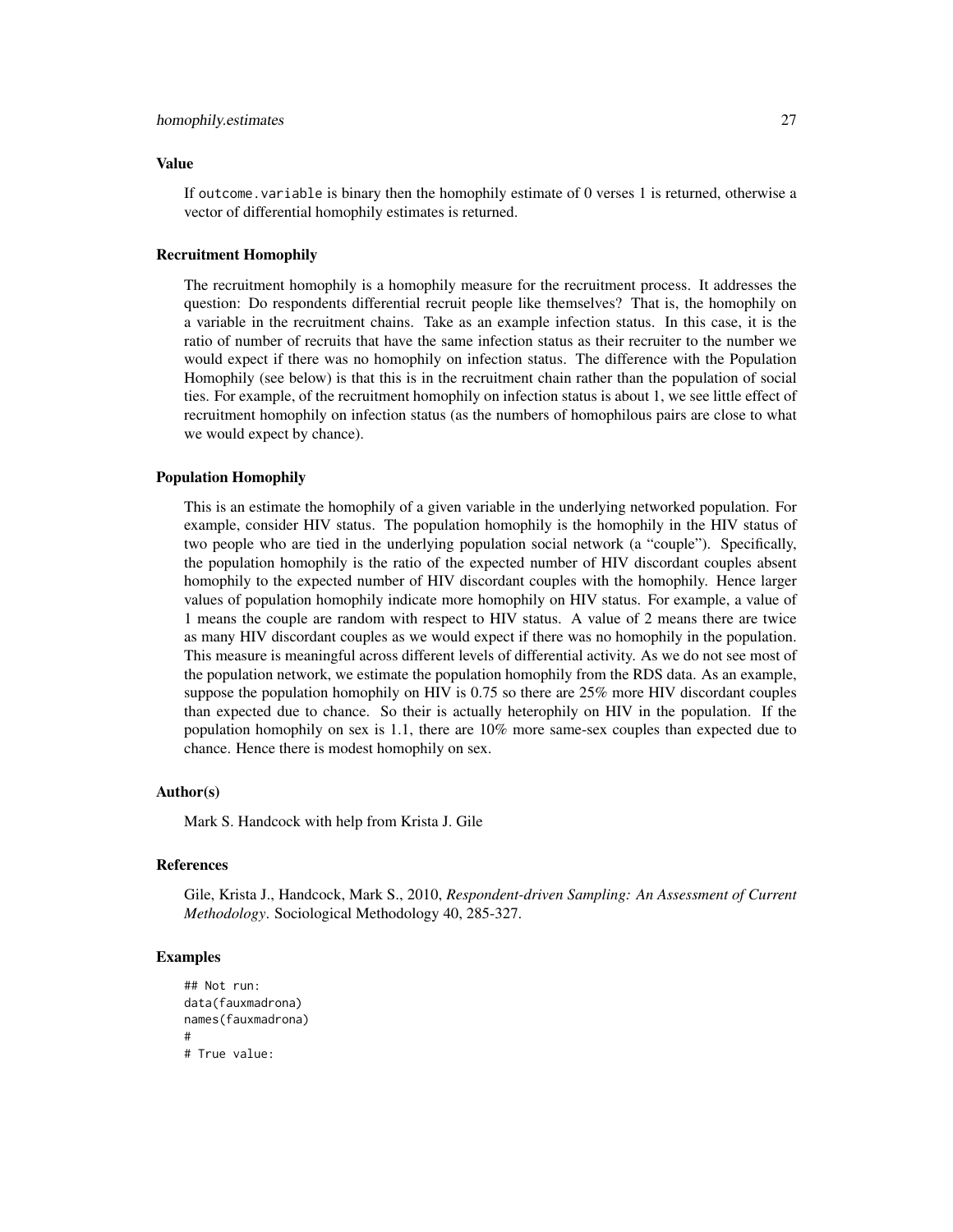```
#
if(require(network)){
a=as.sociomatrix(fauxmadrona.network)
deg \leftarrow apply(a, 1, sum)dis <- fauxmadrona.network \
deg1 <- apply(a[dis==1,],1,sum)
deg0 \leq apply(a[dis==0,],1,sum)
# differential activity
mean(deg1)/ mean(deg0)
p=mean(dis)
N=1000
# True homophily
p*(1-p)*mean(deg0)*mean(deg1)*N/(mean(deg)*sum(a[dis==1,dis==0]))
}
# HT based estimators using the to.group information
data(fauxmadrona)
homophily.estimates(fauxmadrona,outcome.variable="disease",
  to.group0.variable="tonondiseased", to.group1.variable="todiseased",
  N=1000)
# HT based estimators not using the to.group information
homophily.estimates(fauxmadrona,outcome.variable="disease",
  N=1000,weight.type="RDS-II")
## End(Not run)
```
impute.degree *Imputes missing degree values*

#### Description

Imputes missing degree values

#### Usage

```
impute.degree(
  rds.data,
  trait.variable = NULL,
 N = NULL.
 method = c("mean", "quantile"),
  quantile = 0.5,
  recruitment.lower.bound = TRUE,
  round.degree = TRUE
)
```
#### Arguments

rds.data an rds.data.frame trait.variable the name of the variable in rds.data to stratify the imputation by N population size

<span id="page-27-0"></span>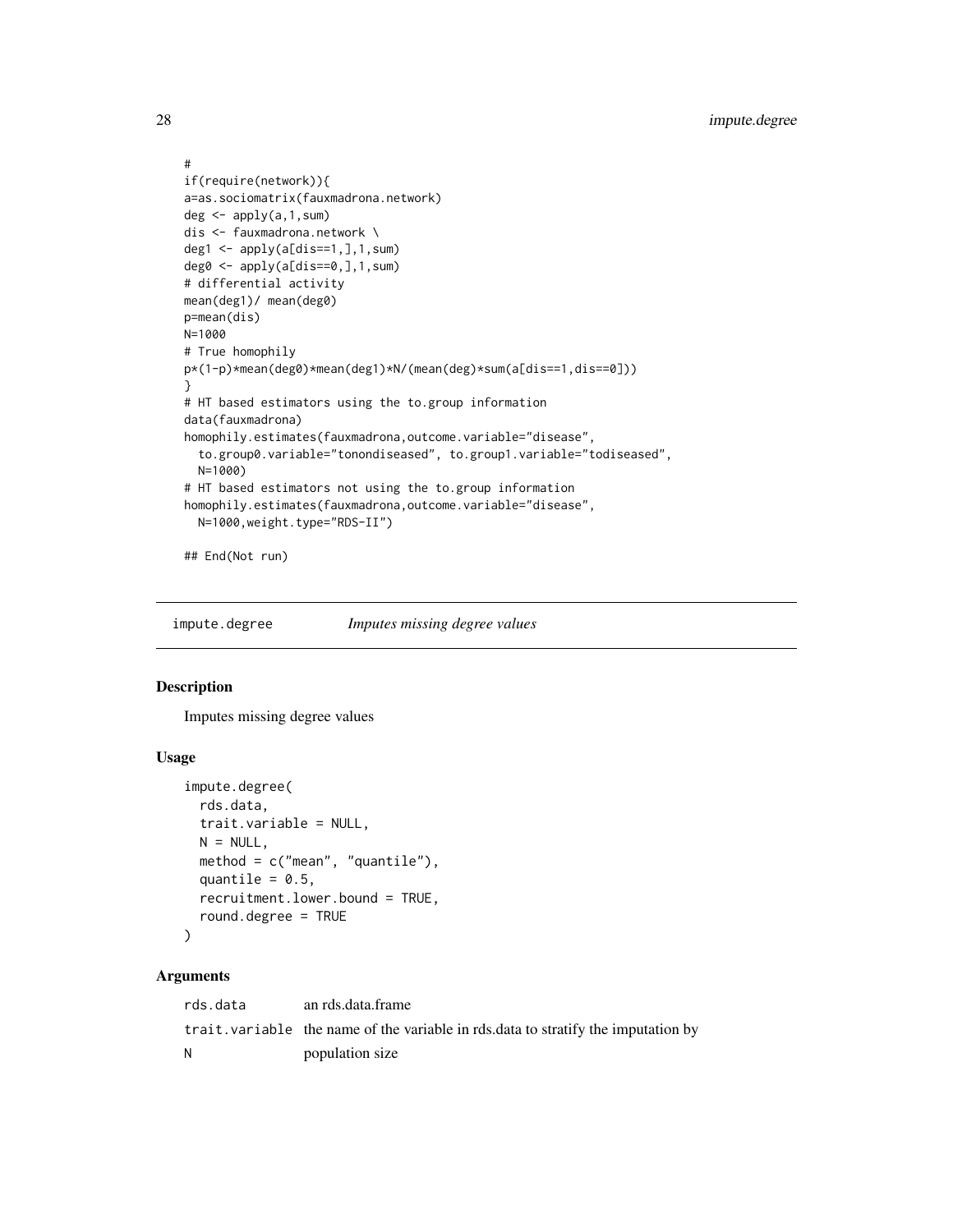<span id="page-28-0"></span>

| method                  | If mean, the weighted mean value is imputed, otherwize a quantile is used.                                                              |
|-------------------------|-----------------------------------------------------------------------------------------------------------------------------------------|
| quantile                | If method is "quantile", this is the quantile that is used. Defaults to median                                                          |
| recruitment.lower.bound |                                                                                                                                         |
|                         | If TRUE, then for each individual, the degree is taken to be the minimum of the<br>number of recruits plus one, and the reported degree |
| round.degree            | Should degrees be integer rounded.                                                                                                      |

#### Details

This function imputes degree values using the weighted mean or quantile values of the non-missing degrees. Weights are calcualted using Gile's SS if N is not NULL, or RDS-II if it is. If a trait variable is specified, means and quantile are calculated within the levels of the trait variable

#### Examples

```
data(faux)
rds.data <- faux
rds.data$network.size[c(1,2,30,52,81,101,108,111)] <- NA
impute.degree(rds.data)
impute.degree(rds.data,trait.variable="X")
impute.degree(rds.data,trait.variable="X",method="quantile")
```
impute.visibility\_mle *Estimates each person's personal visibility based on their selfreported degree and the number of their (direct) recruits. It uses the time the person was recruited as a factor in determining the number of recruits they produce.*

#### **Description**

Estimates each person's personal visibility based on their self-reported degree and the number of their (direct) recruits. It uses the time the person was recruited as a factor in determining the number of recruits they produce.

```
impute.visibility_mle(
  rds.data,
 max.coupons = NULL,
  type.impute = c("distribution", "mode", "median", "mean"),
  recruit.time = NULL,
  include.tree = FALSE,
  unit.scale = NULL,
  unit.model = c("cmp", "nbinom"),optimism = FALSE,
  guess = NULL,reflect.time = TRUE,
```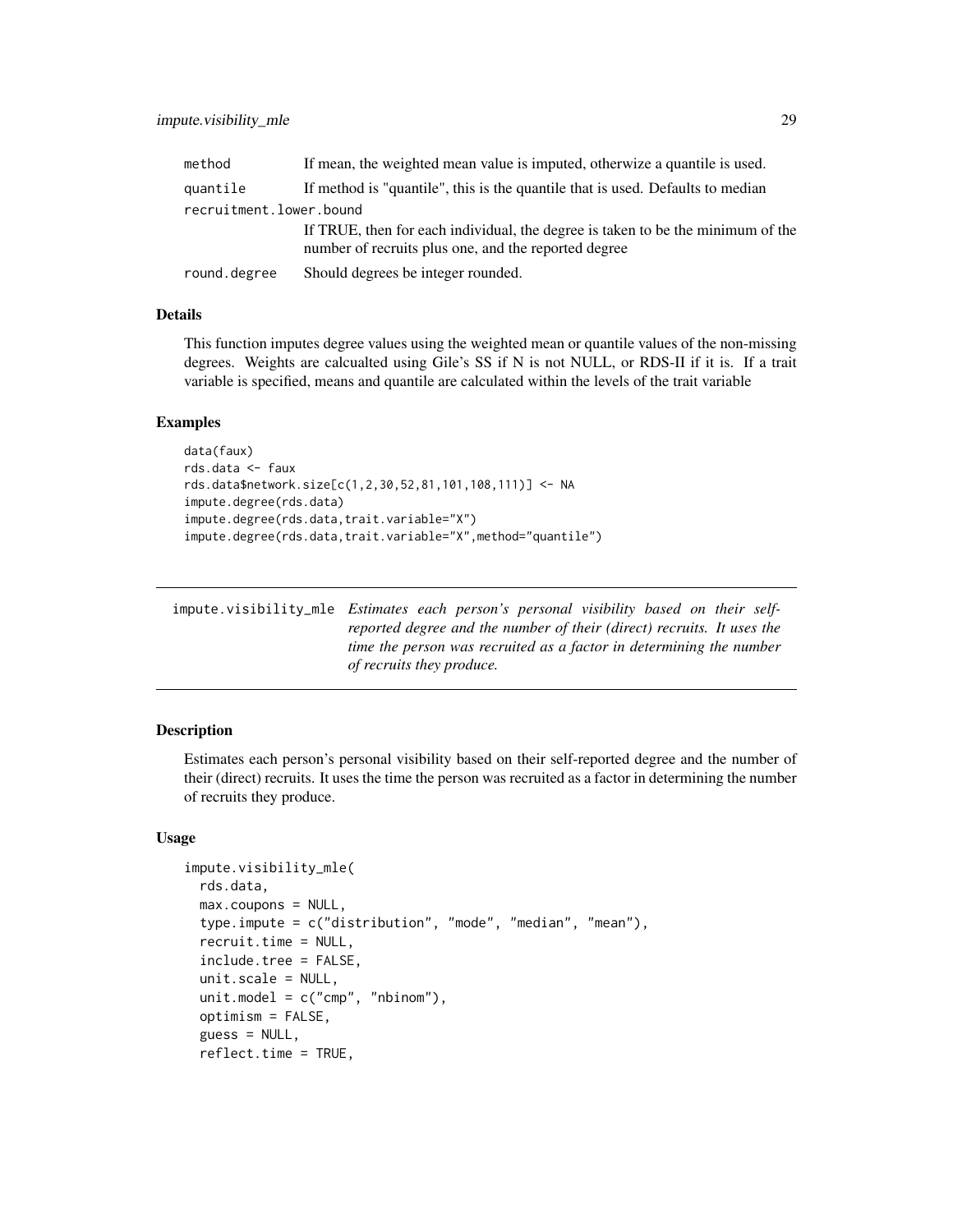```
maxit = 100,
 K = NULL,verbose = TRUE)
```

| rds.data     | An rds.data.frame                                                                                                                                                                                                                                                                                                                                                                                                                                                                                                                                                         |
|--------------|---------------------------------------------------------------------------------------------------------------------------------------------------------------------------------------------------------------------------------------------------------------------------------------------------------------------------------------------------------------------------------------------------------------------------------------------------------------------------------------------------------------------------------------------------------------------------|
| max.coupons  | The number of recruitment coupons distributed to each enrolled subject (i.e. the<br>maximum number of recruitees for any subject). By default it is taken by the<br>attribute or data, else the maximum recorded number of coupons.                                                                                                                                                                                                                                                                                                                                       |
| type.impute  | The type of imputation based on the conditional distribution. It can be of type<br>distribution, mode, median, or mean with the first, the default, being a random<br>draw from the conditional distribution.                                                                                                                                                                                                                                                                                                                                                             |
| recruit.time | vector; An optional value for the data/time that the person was interviewed. It<br>needs to resolve as a numeric vector with number of elements the number of<br>rows of the data with non-missing values of the network variable. If it is a<br>character name of a variable in the data then that variable is used. If it is NULL<br>then the sequence number of the recruit in the data is used. If it is NA then the<br>recruitment is not used in the model. Otherwise, the recruitment time is used in<br>the model to better predict the visibility of the person. |
| include.tree | logical; If TRUE, augment the reported network size by the number of recruits<br>and one for the recruiter (if any). This reflects a more accurate value for the<br>visibility, but is not the self-reported degree. In particular, it typically produces<br>a positive visibility (compared to a possibility zero self-reported degree).                                                                                                                                                                                                                                 |
| unit.scale   | numeric; If not NULL it sets the numeric value of the scale parameter of the<br>distribution of the unit sizes. For the negative binomial, it is the multiplier on<br>the variance of the negative binomial compared to a Poisson (via the Poisson-<br>Gamma mixture representation). Sometimes the scale is unnaturally large (e.g.<br>40) so this give the option of fixing it (rather than using the MLE of it). The<br>model is fit with the parameter fixed at this passed value.                                                                                    |
| unit.model   | The type of distribution for the unit sizes. It can be of nbinom, meaning a neg-<br>ative binomial. In this case, unit scale is the multiplier on the variance of<br>the negative binomial compared to a Poisson of the same mean. The alter-<br>native is cmp, meaning a Conway-Maxwell-Poisson distribution. In this case,<br>unit.scale is the scale parameter compared to a Poisson of the same mean<br>(values less than one mean under-dispersed and values over one mean over-<br>dispersed). The default is cmp.                                                  |
| optimism     | logical; If TRUE then add a term to the model allowing the (proportional) inflation<br>of the self-reported degrees relative to the unit sizes.                                                                                                                                                                                                                                                                                                                                                                                                                           |
| guess        | vector; if not NULL, the initial parameter values for the MLE fitting.                                                                                                                                                                                                                                                                                                                                                                                                                                                                                                    |
| reflect.time | logical; If FALSE then the recruit. time is the time before the end of the study<br>(instead of the time since the survey started or chronological time).                                                                                                                                                                                                                                                                                                                                                                                                                 |
| maxit        | integer; The maximum number of iterations in the likelihood maximization. By<br>default it is 100.                                                                                                                                                                                                                                                                                                                                                                                                                                                                        |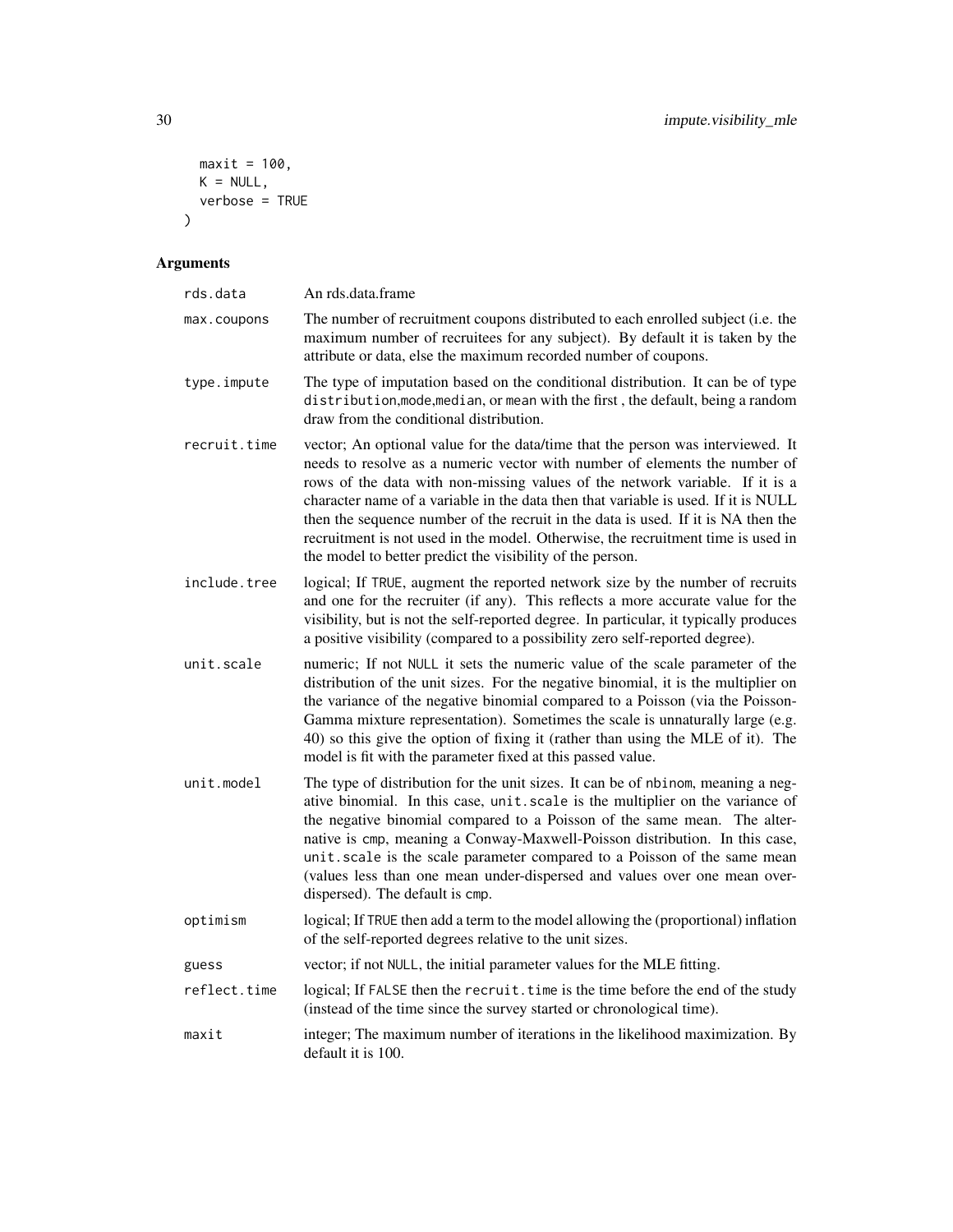<span id="page-30-0"></span>

| К       | integer; The maximum degree. All self-reported degrees above this are recorded<br>as being at least K. By default it is the 95th percentile of the self-reported net-<br>work sizes. |
|---------|--------------------------------------------------------------------------------------------------------------------------------------------------------------------------------------|
| verbose | logical; if this is TRUE, the program will print out additional                                                                                                                      |

### References

McLaughlin, K.R., M.S. Handcock, and L.G. Johnston, 2015. Inference for the visibility distribution for respondent-driven sampling. In JSM Proceedings. Alexandria, VA: American Statistical Association. 2259-2267.

### Examples

```
## Not run:
data(fauxmadrona)
# The next line fits the model for the self-reported personal
# network sizes and imputes the personal network sizes
# It may take up to 60 seconds.
visibility <- impute.visibility(fauxmadrona)
# frequency of estimated personal visibility
table(visibility)
```
## End(Not run)

is.rds.data.frame *Is an instance of rds.data.frame*

### Description

Is an instance of rds.data.frame

### Usage

```
is.rds.data.frame(x)
```
#### Arguments

x An object to be tested.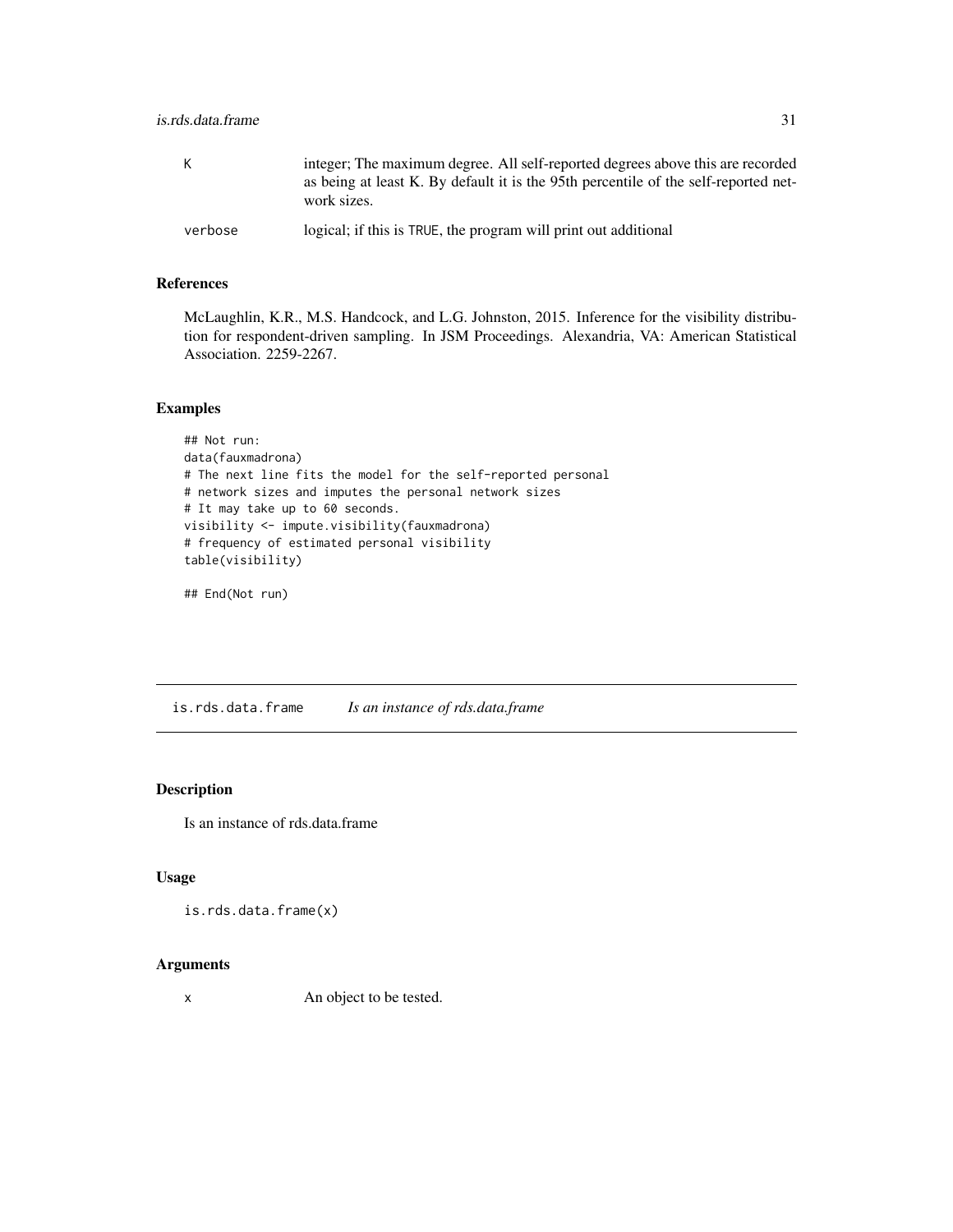<span id="page-31-0"></span>is.rds.interval.estimate

*Is an instance of rds.interval.estimate*

### Description

Is an instance of rds.interval.estimate

### Usage

is.rds.interval.estimate(x)

### Arguments

x An object to be tested.

is.rds.interval.estimate.list

*Is an instance of rds.interval.estimate.list This is a (typically time ordered) sequence of RDS estimates of a comparable quantity*

### Description

Is an instance of rds.interval.estimate.list This is a (typically time ordered) sequence of RDS estimates of a comparable quantity

### Usage

```
is.rds.interval.estimate.list(x)
```
### Arguments

x An object to be tested.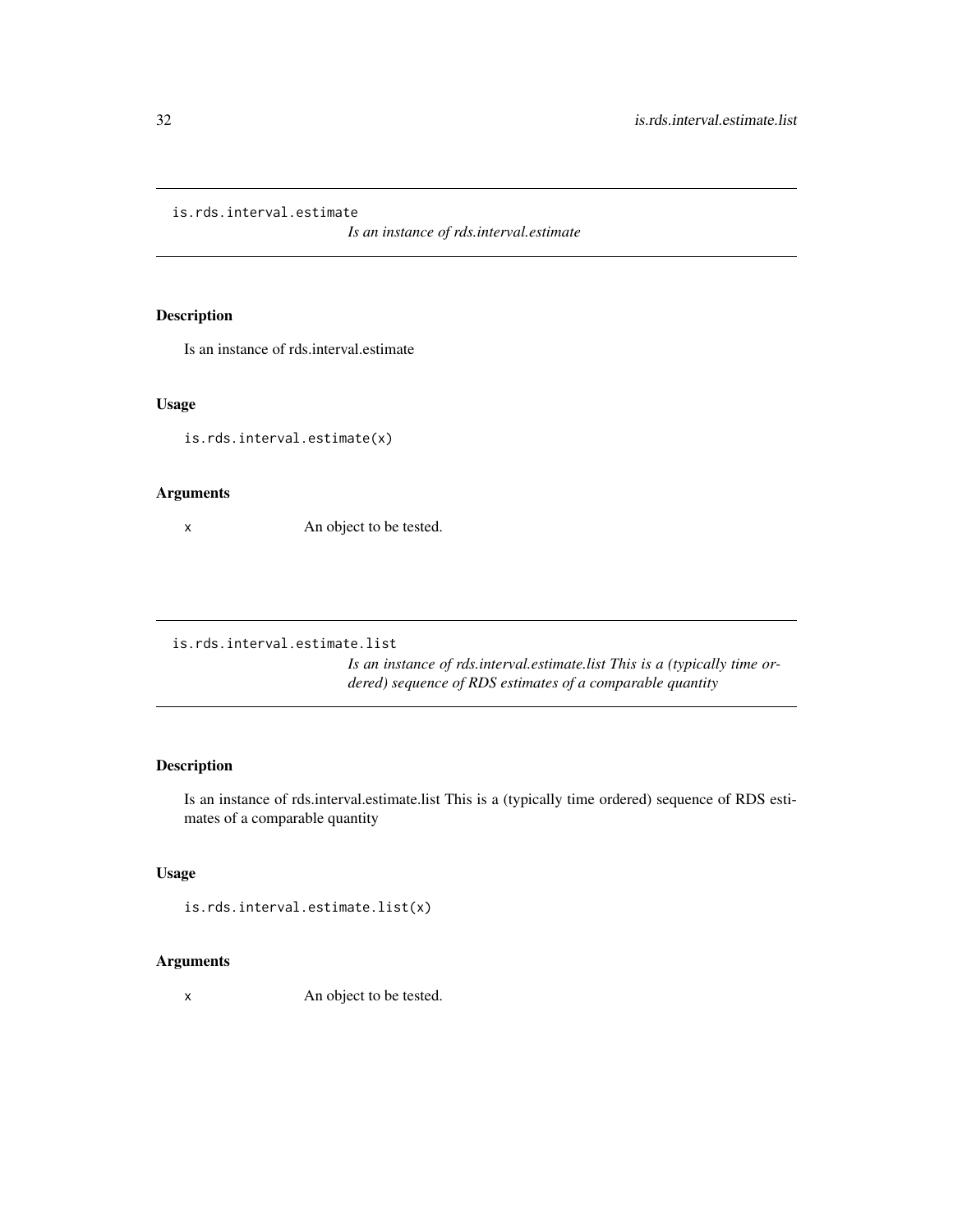<span id="page-32-0"></span>LRT.trend.test *Compute a test of trend in prevalences based on a likelihood-ratio statistic*

#### Description

This function takes a series of point estimates and their associated standard errors and computes the p-value for the test of a monotone decrease in the population prevalences (in sequence order). The p-value for a monotone increase is also reported. An optional plot of the estimates and the null distribution of the test statistics is provided. More formally, let the  $K$  population prevalences in sequence order be  $p_1, \ldots, p_K$ . We test the null hypothesis:

$$
H_0: p_1=\ldots=p_K
$$

vs

 $H_1 : p_1 \geq p_2 \ldots \geq p_K$ 

with at least one equality strict. The alternatie hypothesis is for a monotone decreasing trend. A likelihood ratio statistic for this test has been derived (Bartholomew 1959). The null distribution of the likelihood ratio statistic is very complex but can be determined by a simple Monte Carlo process.

Alternatively, we can test the null hypothesis:

$$
H_0: p_1 \geq p_2 \ldots \geq p_K
$$

vs

 $H_1$ :  $\overline{H_0}$ 

The null distribution of the likelihood ratio statistic is very complex but can be determined by a simple Monte Carlo process. In both cases we also test for:

$$
H: p_1 \leq p_2 \ldots \leq p_K
$$

that is, a monotonically increasing trend. The function requires the isotone library.

```
LRT.trend.test(
  data,
  variables = colnames(data),
  null = "monotone",
  confidence. level = 0.95.
  number.of.bootstrap.samples = 5000,
  plot = NULL,
  seed = 1)
```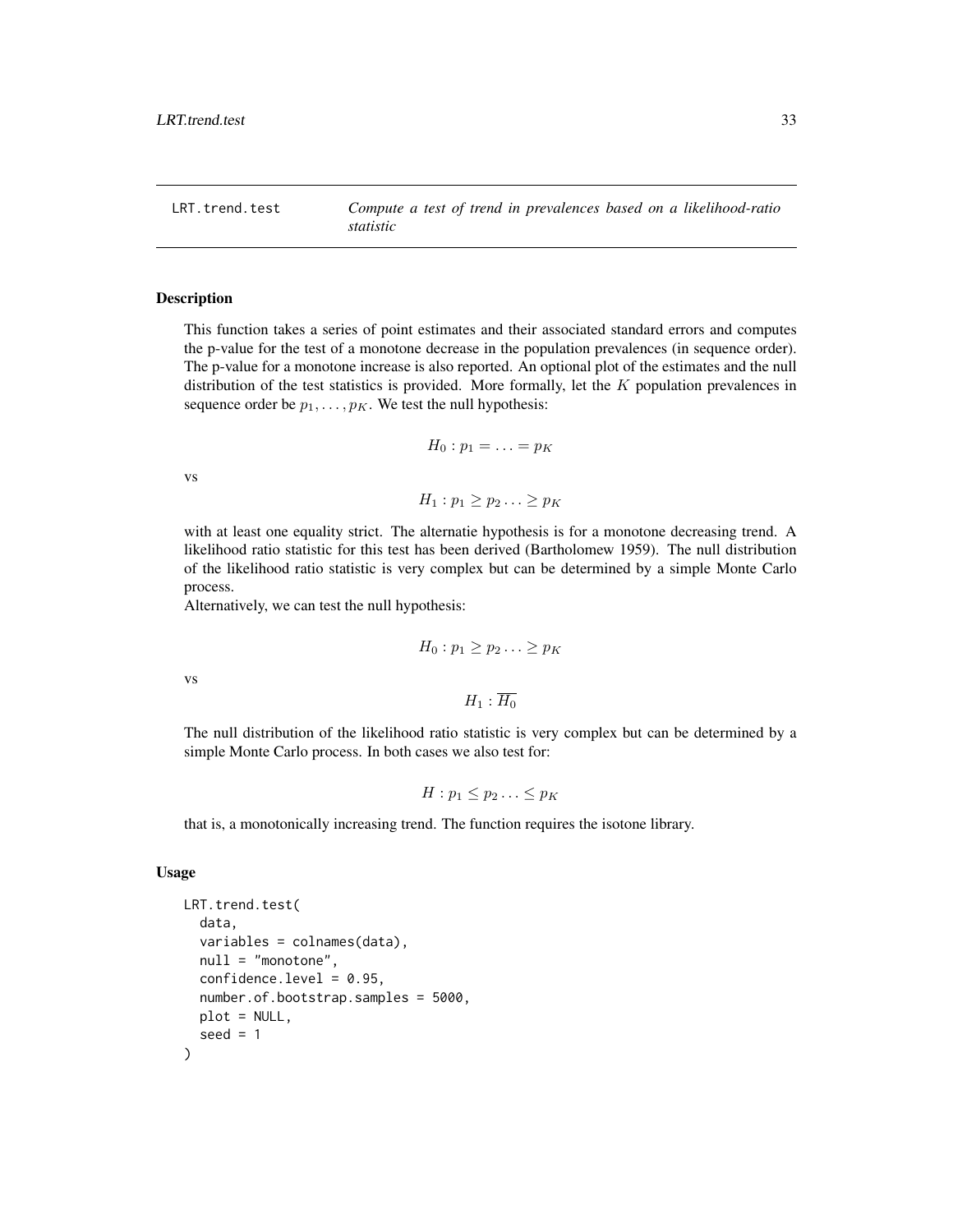### Arguments

| data                        | A two row matrix or data.frame of prevalence estimates and their standard er-<br>rors. The first row is the prevalence estimates and the second are the standard<br>errors. The column are the comparison groups in the order (e.g., time) there are<br>to be assessed. The row names of data should be "estimate" and "sigma". This<br><sup>is</sup>                                                 |  |
|-----------------------------|-------------------------------------------------------------------------------------------------------------------------------------------------------------------------------------------------------------------------------------------------------------------------------------------------------------------------------------------------------------------------------------------------------|--|
| variables                   | A character vector of column names it select from data.                                                                                                                                                                                                                                                                                                                                               |  |
| null                        | A character string indicating the null hypothesis to use. The value "monotone"<br>uses the various monotone hypotheses as the nulls. If not "monotone", the null<br>is chosen to be that of equality of the means over all periods.                                                                                                                                                                   |  |
| confidence.level            |                                                                                                                                                                                                                                                                                                                                                                                                       |  |
| number.of.bootstrap.samples | The confidence level for the confidence intervals. The default is $0.95$ for $95\%$ .                                                                                                                                                                                                                                                                                                                 |  |
|                             | The number of Monte Carlo draws to determine the null distribution of the like-<br>lihood ratio statistic.                                                                                                                                                                                                                                                                                            |  |
| plot                        | A character vector of choices, a subset of estimates, distributions. If<br>estimates is given then a plot of the estimates and nominal $95\%$ confidence<br>bands (as error bars) is produced. If distributions is given then a plot is pro-<br>duced of the null distributions of the likelihood ratio statistic with the observed<br>likelihood ratio statistics plotted as a vertical dashed line. |  |
| seed                        | The value of the random number seed. Preset by default to allow reproducibility.                                                                                                                                                                                                                                                                                                                      |  |

### Value

A list with components

- pvalue.increasing: The p-value for the test of a monotone increase in population prevalence.
- pvalue.decreasing: The p-value for the test of a monotone decrease in population prevalence.
- L: The value of the likelihood-ratio statistic.
- x: The passed vector of prevalence estimates in the order (e.g., time).
- sigma The passed vector of standard error estimates corresponding to x.

#### Author(s)

Mark S. Handcock

### References

Bartholomew, D. J. (1959). A test of homogeneity for ordered alternatives. Biometrika 46 36-48.

### Examples

```
d <- t(data.frame(estimate=c(0.16,0.15,0.3), sigma=c(0.04,0.04,0.1)))
\text{colnames}(d) \leq c("time_1", "time_2", "time_3")LRT.trend.test(d,number.of.bootstrap.samples=1000)
```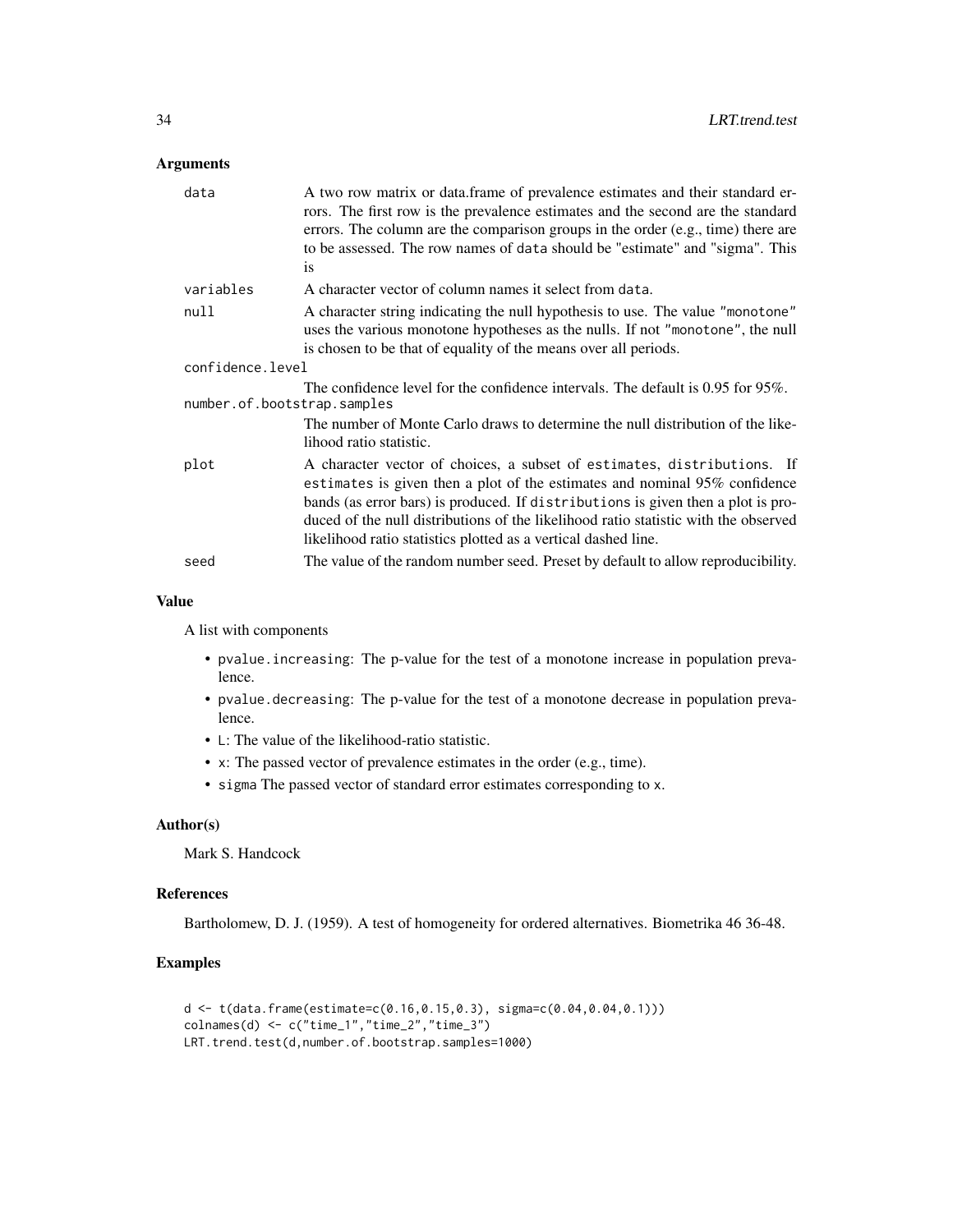<span id="page-34-0"></span>LRT.value.trend *Compute a test of trend in prevalences based on a likelihood-ratio statistic*

#### Description

This function takes a series of point estimates and their associated standard errors and computes the p-value for the test of a monotone decrease in the population prevalences (in sequence order). The p-value for a monotone increase is also reported. More formally, let the  $K$  population prevalences in sequence order be  $p_1, \ldots, p_K$ . We test the null hypothesis:

$$
H_0: p_1 = \ldots = p_K
$$
  

$$
H_1: p_1 \ge p_2 \ldots \ge p_K
$$
ikelihood ratio statistic for t

with at least one equality strict. A likelihood ratio statistic for this test has been derived (Bartholomew 1959). The null distribution of the likelihood ratio statistic is very complex but can be determined by a simple Monte Carlo process. We also test the null hypothesis:

vs

vs

$$
H_1:\overline{H_0}
$$

 $H_0: p_1 \geq p_2 \ldots \geq p_K$ 

The null distribution of the likelihood ratio statistic is very complex but can be determined by a simple Monte Carlo process. The function requires the isotone library.

#### Usage

LRT.value.trend(x, sigma)

#### Arguments

|       | A vector of prevalence estimates in the order (e.g., time). |
|-------|-------------------------------------------------------------|
| sigma | A vector of standard error estimates corresponding to x.    |

#### Value

A list with components

- pvalue.increasing: The p-value for the test of a monotone increase in population prevalence.
- pvalue.decreasing: The p-value for the test of a monotone decrease in population prevalence.
- L: The value of the likelihood-ratio statistic.
- x: The passed vector of prevalence estimates in the order (e.g., time).
- sigma The passed vector of standard error estimates corresponding to x.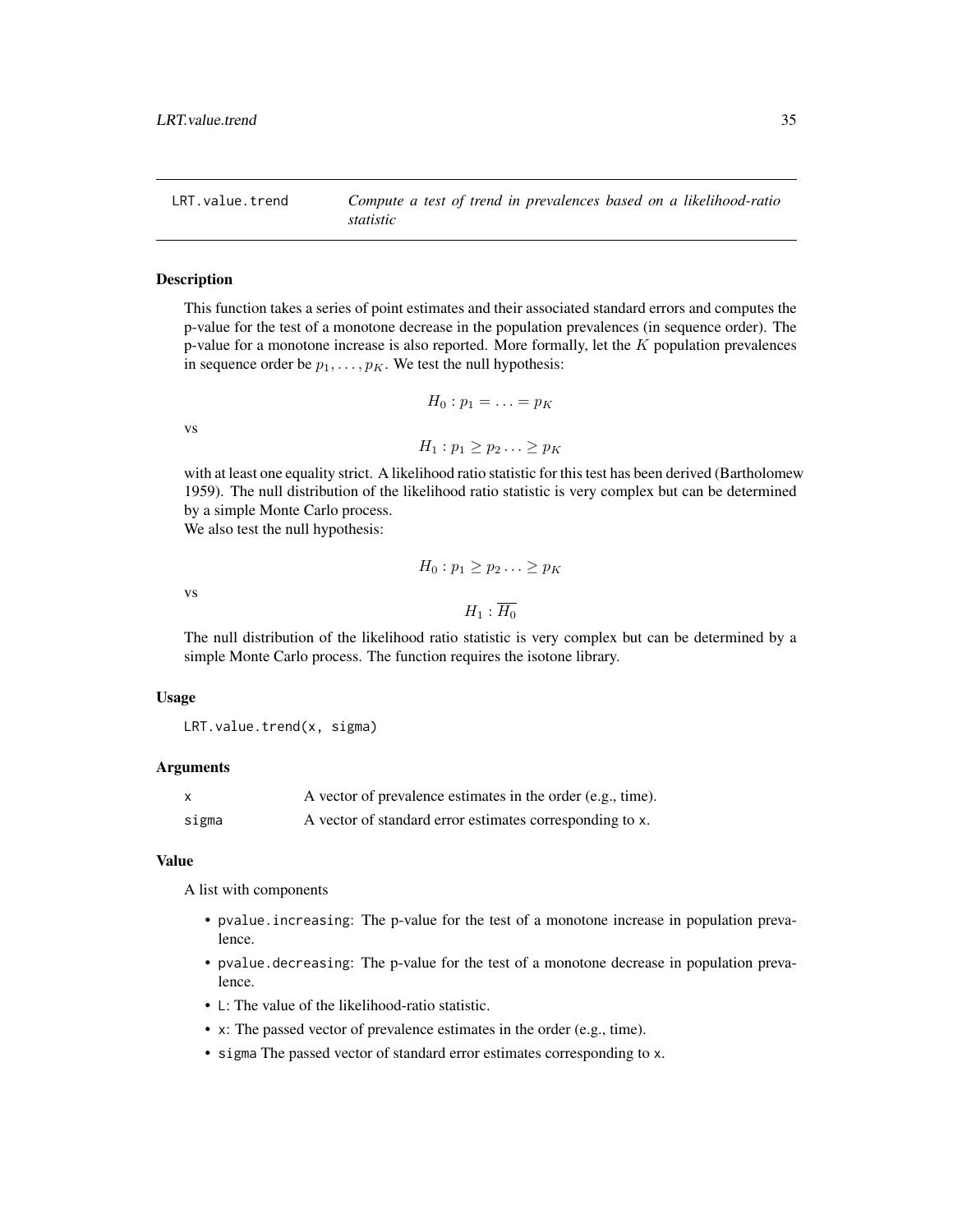#### <span id="page-35-0"></span>Author(s)

Mark S. Handcock

### References

Bartholomew, D. J. (1959). A test of homogeneity for ordered alternatives. Biometrika 46 36-48.

### Examples

```
## Not run:
x \leq -c(0.16, 0.15, 0.3)sigma <- c(0.04,0.04,0.1)
LRT.value.trend(x,sigma)
## End(Not run)
```
MA.estimates *MA Estimates*

#### Description

This function computes the sequential sampling (MA) estimates for a categorical variable or numeric variable.

```
MA.estimates(
  rds.data,
  trait.variable,
  seed.selection = "degree",
  number.of.seeds = NULL,
  number.of.coupons = NULL,
  number.of.iterations = 3,
 N = NULL,M1 = 25,
 M2 = 20,
  seed = 1,
  initial.sampling.probabilities = NULL,
  MPLE.samplesize = 50000,
  SAN.maxit = 5,
  SAN.nsteps = 2^19,
  sim.interval = 10000,
  number.of.cross.ties = NULL,
  max.degree = NULL,
  parallel = 1,
  parallel.type = snow::getClusterOption("type"),
```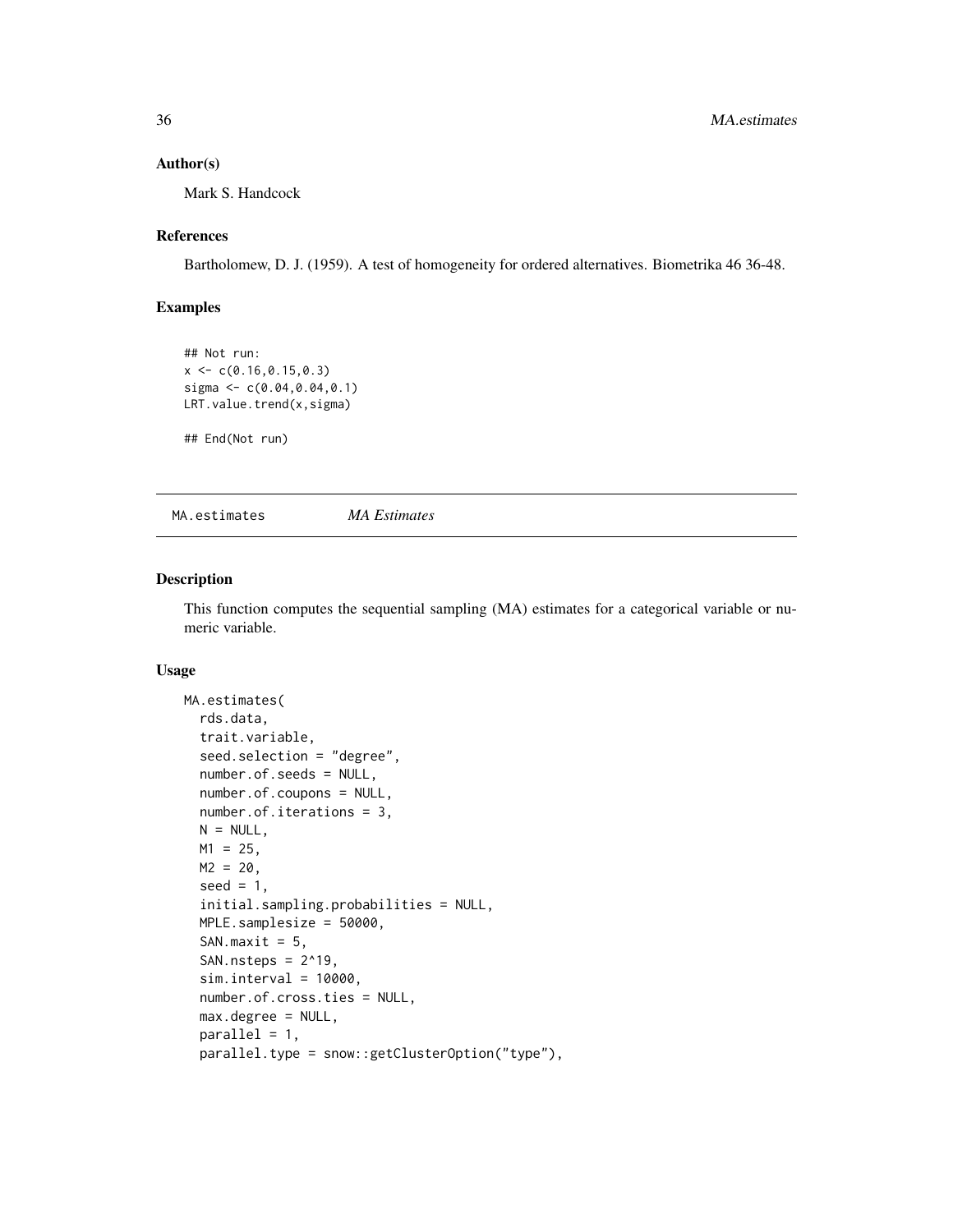```
full.output = FALSE,
  verbose = TRUE
\lambda
```

| rds.data             | An rds.data.frame that indicates recruitment patterns by a pair of attributes<br>named "id" and "recruiter.id".                                                                                |
|----------------------|------------------------------------------------------------------------------------------------------------------------------------------------------------------------------------------------|
|                      | trait.variable A string giving the name of the variable in the rds.data that contains a cate-<br>gorical or numeric variable to be analyzed.                                                   |
|                      | seed. selection An estimate of the mechanism guiding the choice of seeds. The choices are                                                                                                      |
|                      | "allwithtrait" indicating that all the seeds had the trait;                                                                                                                                    |
|                      | "random" meaning they were, as if, a simple random sample of individuals<br>from the population;                                                                                               |
|                      | "sample" indicating that the seeds are taken as those in the sample (and resam-<br>pled for the population with that composition if necessary);                                                |
|                      | "degree" is proportional to the degree of the individual;                                                                                                                                      |
|                      | "allwithtraitdegree" indicating that all the seeds had the trait and the proba-<br>bility of being a seed is proportional to the degree of the respondent.                                     |
| number.of.seeds      |                                                                                                                                                                                                |
|                      | The number of seeds chosen to initiate the sampling.                                                                                                                                           |
| number.of.coupons    |                                                                                                                                                                                                |
|                      | The number of coupons given to each respondent.                                                                                                                                                |
| number.of.iterations | The number of iterations used at the core of the algorithm.                                                                                                                                    |
|                      |                                                                                                                                                                                                |
| N                    | An estimate of the number of members of the population being sampled. If<br>NULL it is read as the pop. size. mid attribute of the rds. data frame. If that is<br>missing it defaults to 1000. |
| M1                   | The number of networked populations generated at each iteration.                                                                                                                               |
| M <sub>2</sub>       | The number of (full) RDS samples generated for each networked population at<br>each iteration.                                                                                                 |
| seed                 | The random number seed used to initiate the computations.                                                                                                                                      |
|                      | initial.sampling.probabilities                                                                                                                                                                 |
|                      | Initialize sampling probabilities for the algorithm. If missing, they are taken as<br>proportional to degree, and this is almost always the best starting values.                              |
| MPLE.samplesize      |                                                                                                                                                                                                |
|                      | Number of samples to take in the computation of the maximum pseudolikeli-<br>hood estimator (MPLE) of the working model parameter. The default is almost<br>always sufficient.                 |
| SAN.maxit            | A ceiling on the number of simulated annealing iterations.                                                                                                                                     |
| SAN.nsteps           | Number of MCMC proposals for all the annealing runs combined.                                                                                                                                  |
| sim.interval         | Number of MCMC steps between each of the M1 sampled networks per itera-<br>tion.                                                                                                               |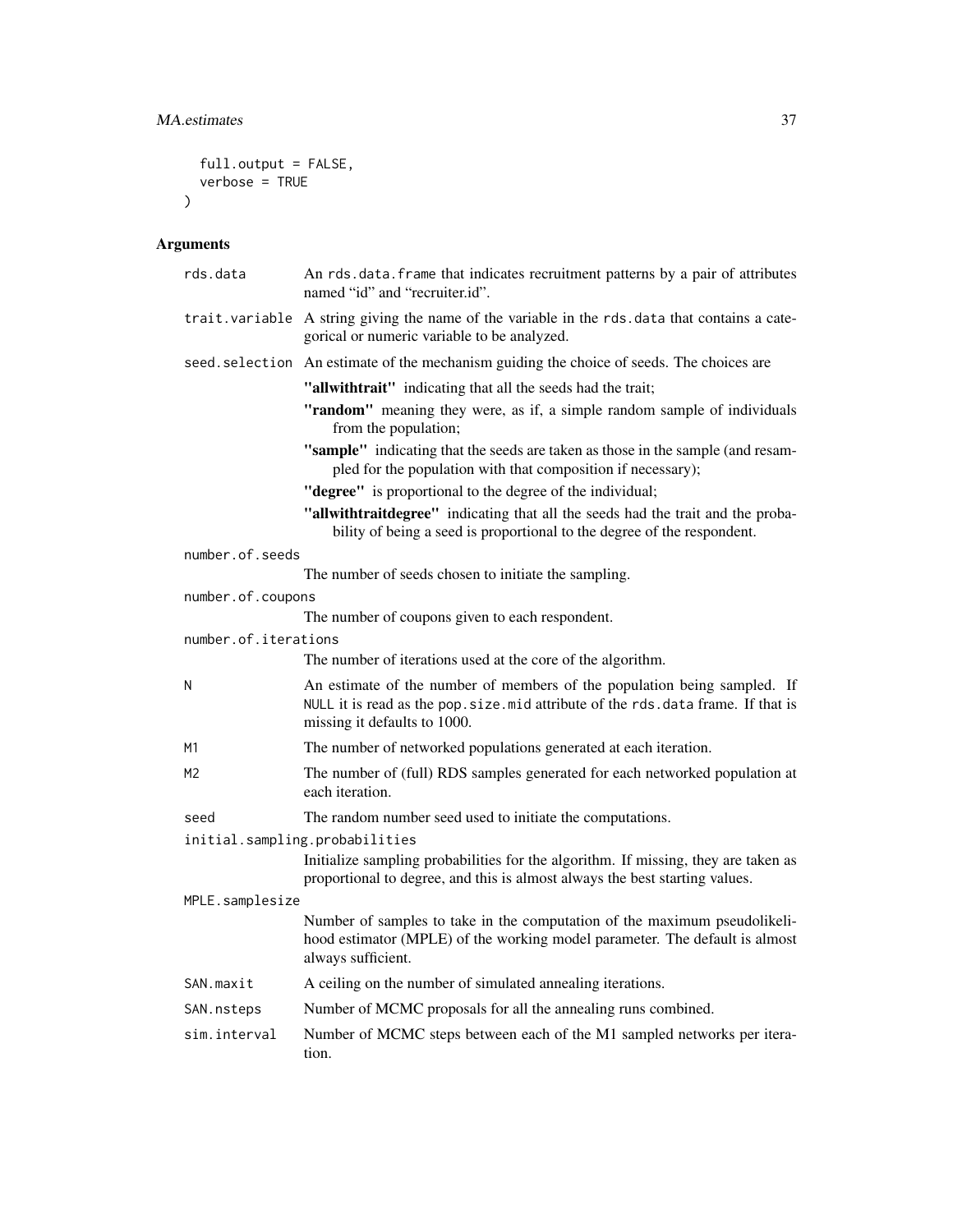#### number.of.cross.ties

|               | The expected number of ties between those with the trait and those without. If<br>missing, it is computed based on the respondent's reports of the number of ties<br>they have to population members who have the trait (i.e. ties. to. trait. variable)<br>and do not have the trait (i.e. ties.not.to.trait.variable). |
|---------------|--------------------------------------------------------------------------------------------------------------------------------------------------------------------------------------------------------------------------------------------------------------------------------------------------------------------------|
| max.degree    | Impose ceiling on degree size.                                                                                                                                                                                                                                                                                           |
| parallel      | Number of processors to use in the computations. The default is 1, that is no<br>parallel processing.                                                                                                                                                                                                                    |
| parallel.type | The type of cluster to start. e.g. 'sock', 'MPI', etc.                                                                                                                                                                                                                                                                   |
| full.output   | More verbose output                                                                                                                                                                                                                                                                                                      |
| verbose       | Should verbose diagnostics be printed while the algorithm is running.                                                                                                                                                                                                                                                    |

#### Value

If trait.variable is numeric then the model-assisted estimate of the mean is returned, otherwise a vector of proportion estimates is returned. If full.output=TRUE this leads to:

If full.output=FALSE this leads to an object of class rds.interval.estimate which is a list with components

- estimatethe numerical point estimate of proportion of thetrait.variable.
- intervala matrix with size columns and one row per category of trait.variable:
	- point estimate The HT estimate of the population mean.
	- 95% Lower BoundLower 95% confidence bound
	- 95% Upper BoundUpper 95% confidence bound

Design EffectThe design effect of the RDS s.e.standard error ncount of the number of sample values with that value of the trait

rds.data An rds.data.frame that indicates recruitment patterns by a pair of attributes named "id" and "recruiter.id". N An estimate of the number of members of the population being sampled. If NULL it is read as the pop.size.mid attribute of the rds.data frame. If that is missing it defaults to 1000. M1 The number of networked populations generated at each iteration. M2 The number of (full) RDS populations generated for each networked population at each iteration. seed The random number seed used to initiate the computations. seed.selection An estimate of the mechanism guiding the choice of seeds. The choices are

"allwithtrait" indicating that all the seeds had the trait;

- "random" meaning they were, as if, a simple random sample of individuals from the population;
- "sample" indicating that the seeds are taken as those in the sample (and resampled for the population with that composition if necessary);
- "degree" is proportional to the degree of the individual;
- "allwithtraitdegree" indicating that all the seeds had the trait and the probability of being a seed is proportional to the degree of the respondent.

number.of.seeds The number of seeds chosen to initiate the sampling. number.of.coupons The number of coupons given to each respondent. number.of.iterations The number of iterations used at the core of the algorithm. outcome.variable The name of the outcome variable weight.type The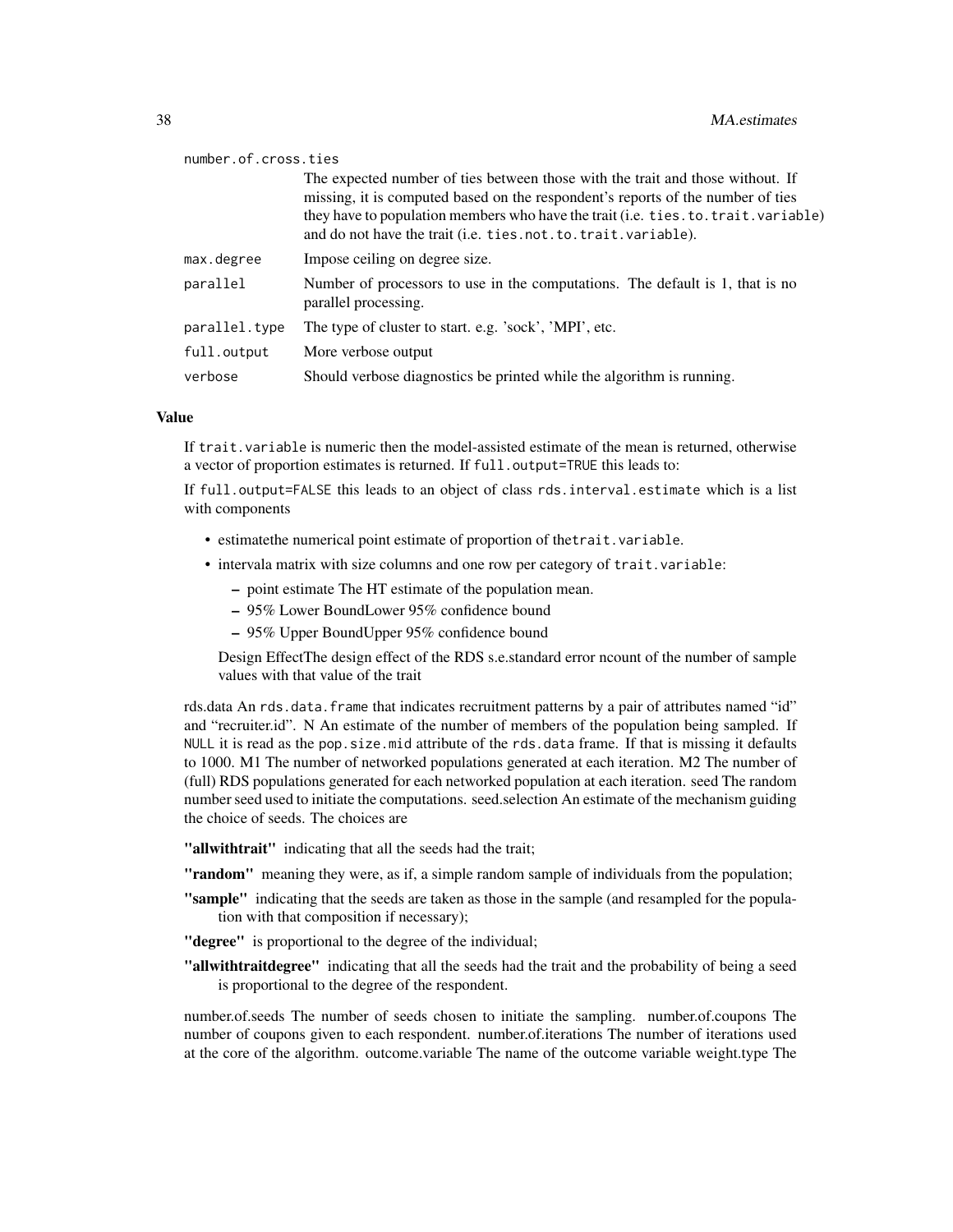### <span id="page-38-0"></span>plot.rds.data.frame 39

type of weighting used (i.e. MA) uncertainty The type of weighting used (i.e. MA) details A list of other diagnostic output from the computations. varestBS Output from the bootstrap procedure. A list with two elements: var is the bootstrap variance, and BSest is the vector of bootstrap estimates themselves. coefficient estimate of the parameter of the ERGM for the network.

#### Author(s)

Krista J. Gile with help from Mark S. Handcock

#### References

Gile, Krista J. 2011 Improved Inference for Respondent-Driven Sampling Data with Application to HIV Prevalence Estimation, Journal of the American Statistical Association, 106, 135-146.

Gile, Krista J., Handcock, Mark S., 2010. Respondent-driven Sampling: An Assessment of Current Methodology, Sociological Methodology, 40, 285-327.

#### See Also

- RDS.I.estimates[RDS.I.estimates](#page-49-1)
- RDS.II.estimates[RDS.I.estimates](#page-49-1)

#### Examples

```
## Not run:
data(faux)
MA.estimates(rds.data=faux,trait.variable='X')
```
## End(Not run)

plot.rds.data.frame *Diagnostic plots for the RDS recruitment process*

#### Description

Diagnostic plots for the RDS recruitment process

```
## S3 method for class 'rds.data.frame'
plot(
  x,
 plot.type = c("Recruitment tree", "Network size by wave", "Recruits by wave",
    "Recruits per seed", "Recruits per subject"),
  stratify.by = NULL,
  ...
)
```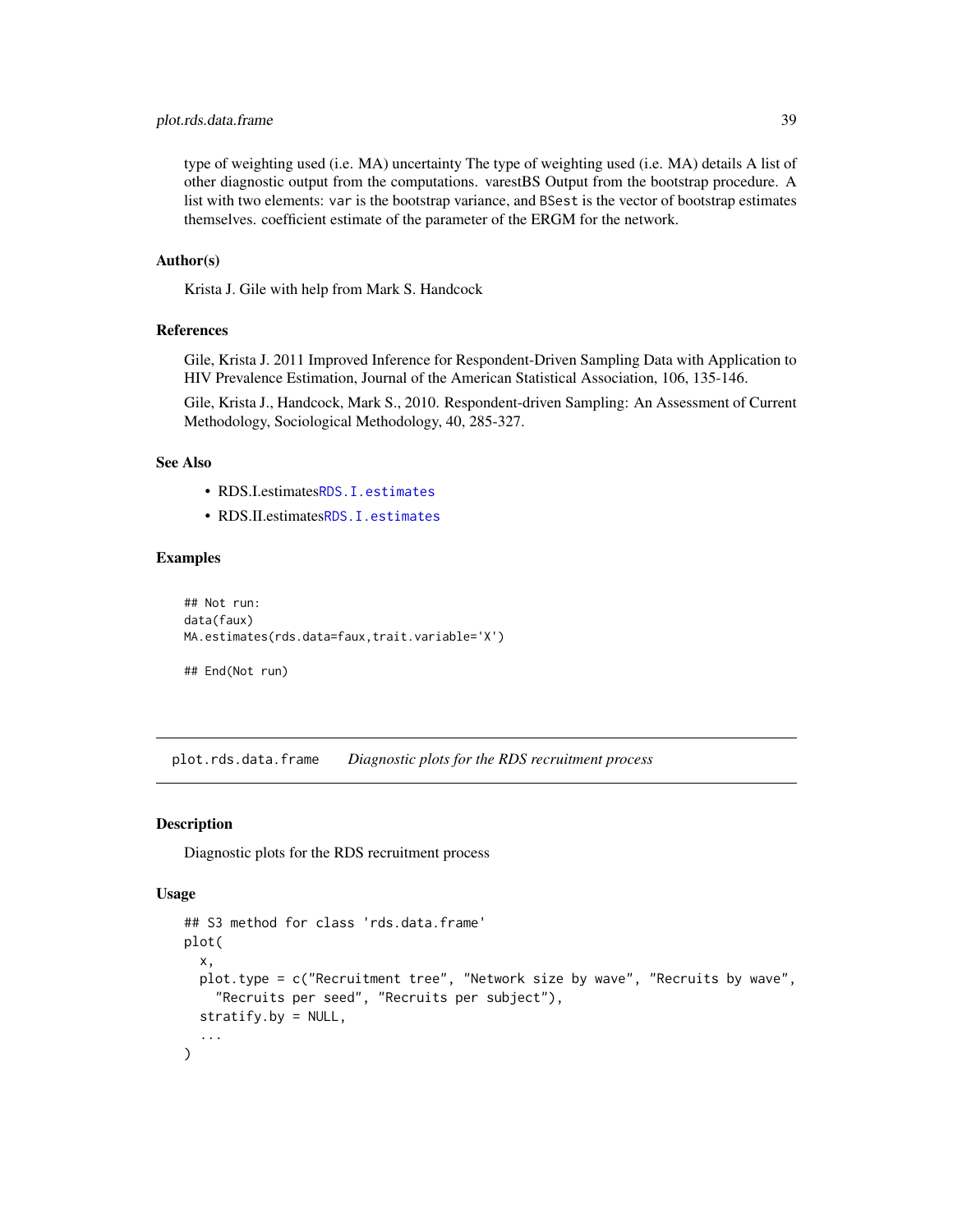#### <span id="page-39-0"></span>Arguments

| X           | An rds.data.frame object.                                            |
|-------------|----------------------------------------------------------------------|
| plot.type   | the type of diagnostic.                                              |
| stratify.by | A factor used to color or stratify the plot elements.                |
| $\cdot$     | Additional arguments for the underlying plot function if applicable. |

#### Details

Several types of diagnostics are supported by the plot.type argument. 'Recruitment tree' displays a network plot of the RDS recruitment process. 'Network size by wave' monitors systematic changes is network size based on how far subjects are from the seed 'Recruits by wave' displays counts of subjects based on how far they rare from their seed. 'Recruit per seed' shows the total tree size for each seed. 'Recruits per subject' shows counts of how many subjects are recruited by each subject who are non-terminal.

#### Value

Either nothing (for the recruitment tree plot), or a ggplot2 object.

#### Examples

```
data(fauxmadrona)
## Not run:
plot(fauxmadrona)
## End(Not run)
plot(fauxmadrona, plot.type='Recruits by wave')
plot(fauxmadrona, plot.type='Recruits per seed')
plot(fauxmadrona, plot.type='Recruits per subject')
plot(fauxmadrona, plot.type='Recruits by wave', stratify.by='disease')
plot(fauxmadrona, plot.type='Recruits per seed', stratify.by='disease')
plot(fauxmadrona, plot.type='Recruits per subject', stratify.by='disease')
```
print.differential.activity.estimate *Prints an differential.activity.estimate object*

### Description

Prints an differential.activity.estimate object

```
## S3 method for class 'differential.activity.estimate'
print(x, \ldots)
```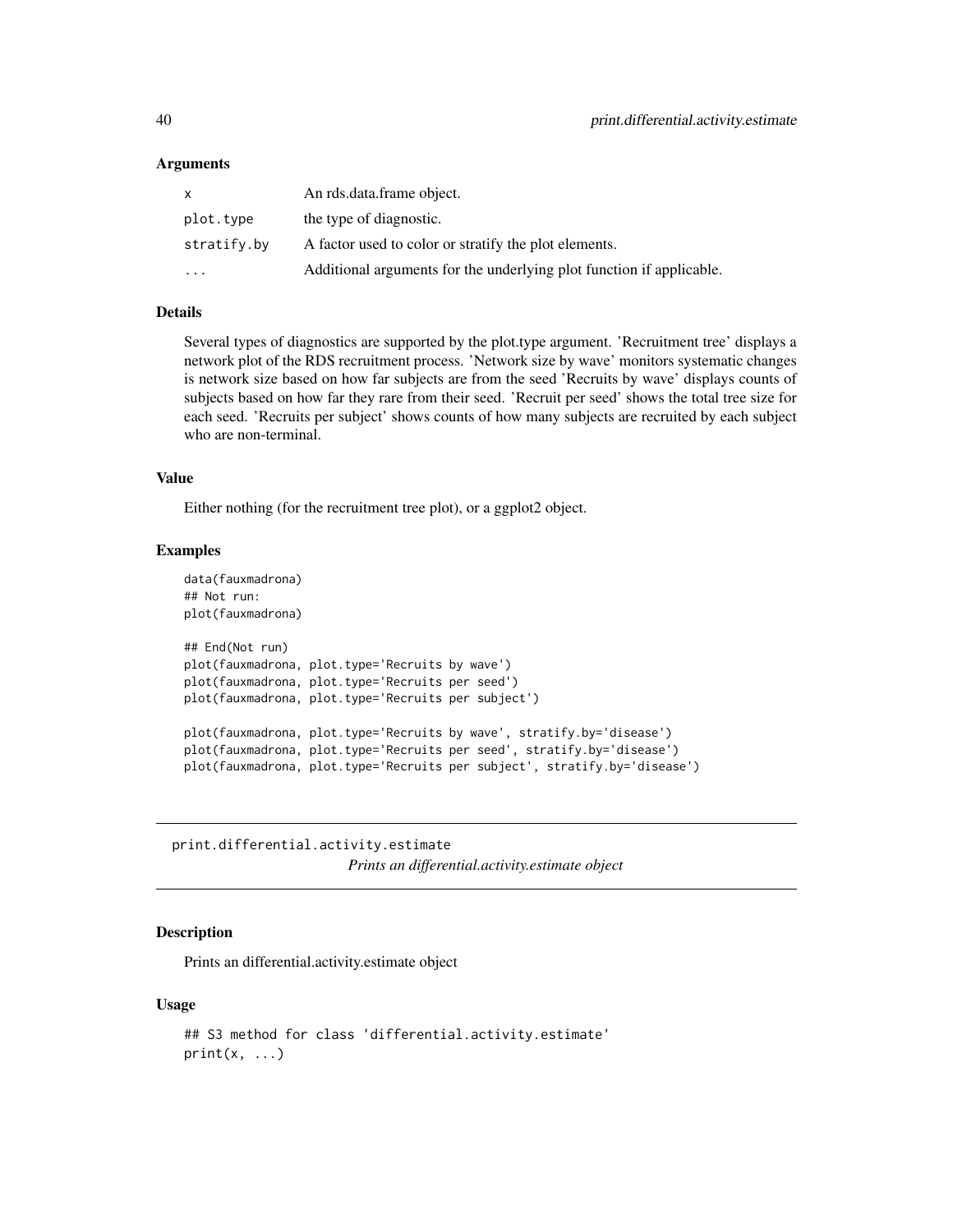### <span id="page-40-0"></span>print.pvalue.table 41

### Arguments

|                         | an differential.activity.estimate object |
|-------------------------|------------------------------------------|
| $\cdot$ $\cdot$ $\cdot$ | unused                                   |

print.pvalue.table *Displays a pvalue.table*

### Description

Displays a pvalue.table

### Usage

## S3 method for class 'pvalue.table'  $print(x, \ldots)$ 

### Arguments

|          | a pvalue.table object                             |
|----------|---------------------------------------------------|
| $\cdots$ | additional parameters passed to print.data.frame. |

print.rds.contin.bootstrap

*Displays an rds.contin.bootstrap*

### Description

Displays an rds.contin.bootstrap

### Usage

```
## S3 method for class 'rds.contin.bootstrap'
print(x, show.table = FALSE, ...)
```

| $\mathsf{x}$ | an rds.contin.bootstrap object                |
|--------------|-----------------------------------------------|
| show.table   | Display weighted contingency table            |
| $\cdot$      | additional parameters passed to print.matrix. |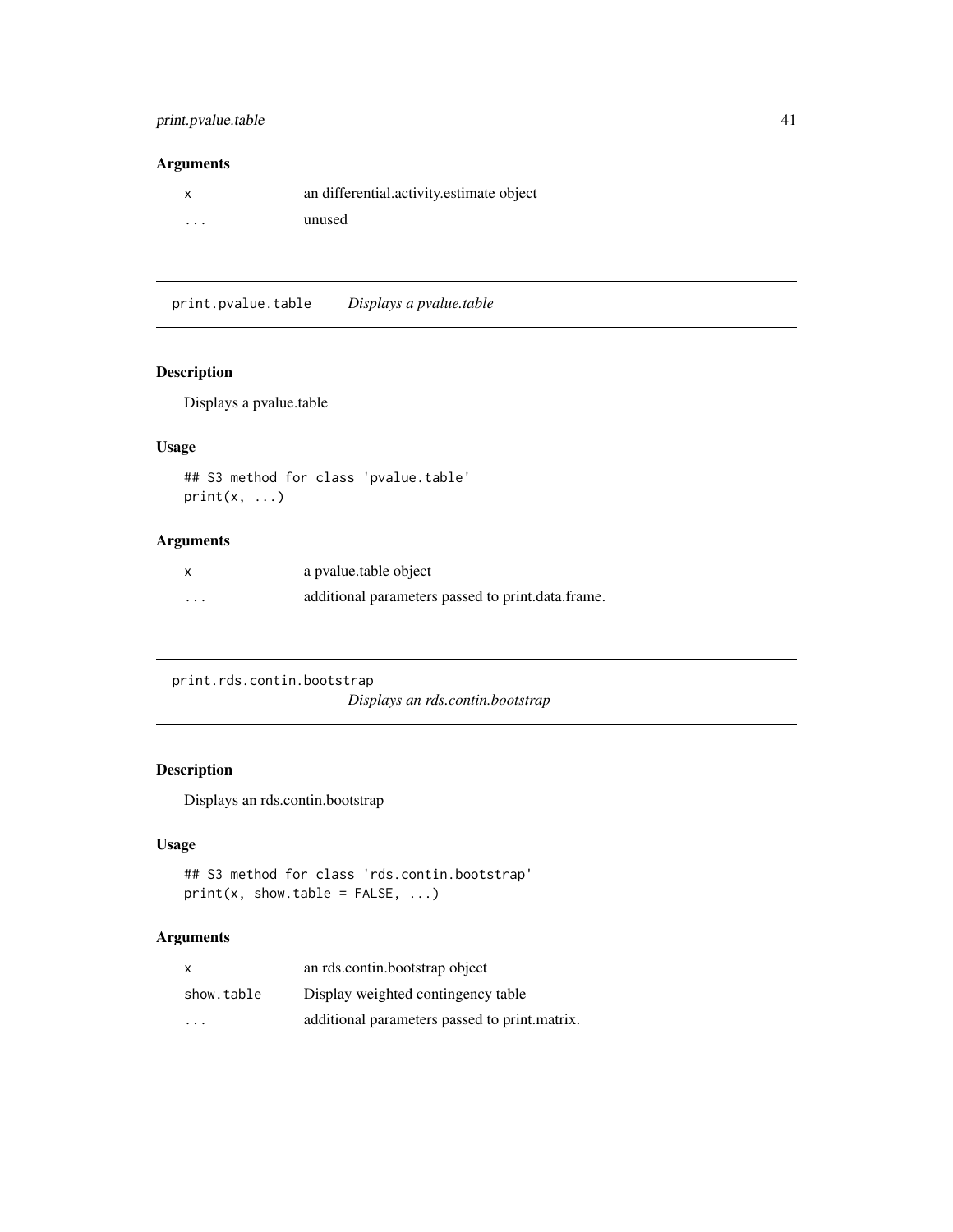<span id="page-41-0"></span>print.rds.data.frame *Displays an rds.data.frame*

### Description

Displays an rds.data.frame

### Usage

## S3 method for class 'rds.data.frame'  $print(x, \ldots)$ 

### Arguments

| x        | an rds.data.frame object                          |
|----------|---------------------------------------------------|
| $\cdots$ | additional parameters passed to print.data.frame. |

print.rds.interval.estimate

*Prints an* rds.interval.estimate *object*

### Description

Prints an rds.interval.estimate object

### Usage

```
## S3 method for class 'rds.interval.estimate'
print(x, as.percentage = NULL, ...)
```

| x             | an rds. interval. estimate object                                                                                                                                                                                                             |
|---------------|-----------------------------------------------------------------------------------------------------------------------------------------------------------------------------------------------------------------------------------------------|
| as.percentage | logical. Print the interval estimates as percentages (as distinct from proportions).<br>The default, NULL, means that it will determine if the variable is discrete or<br>continuous and only print them as percentages if they are discrete. |
| $\ddots$      | unused                                                                                                                                                                                                                                        |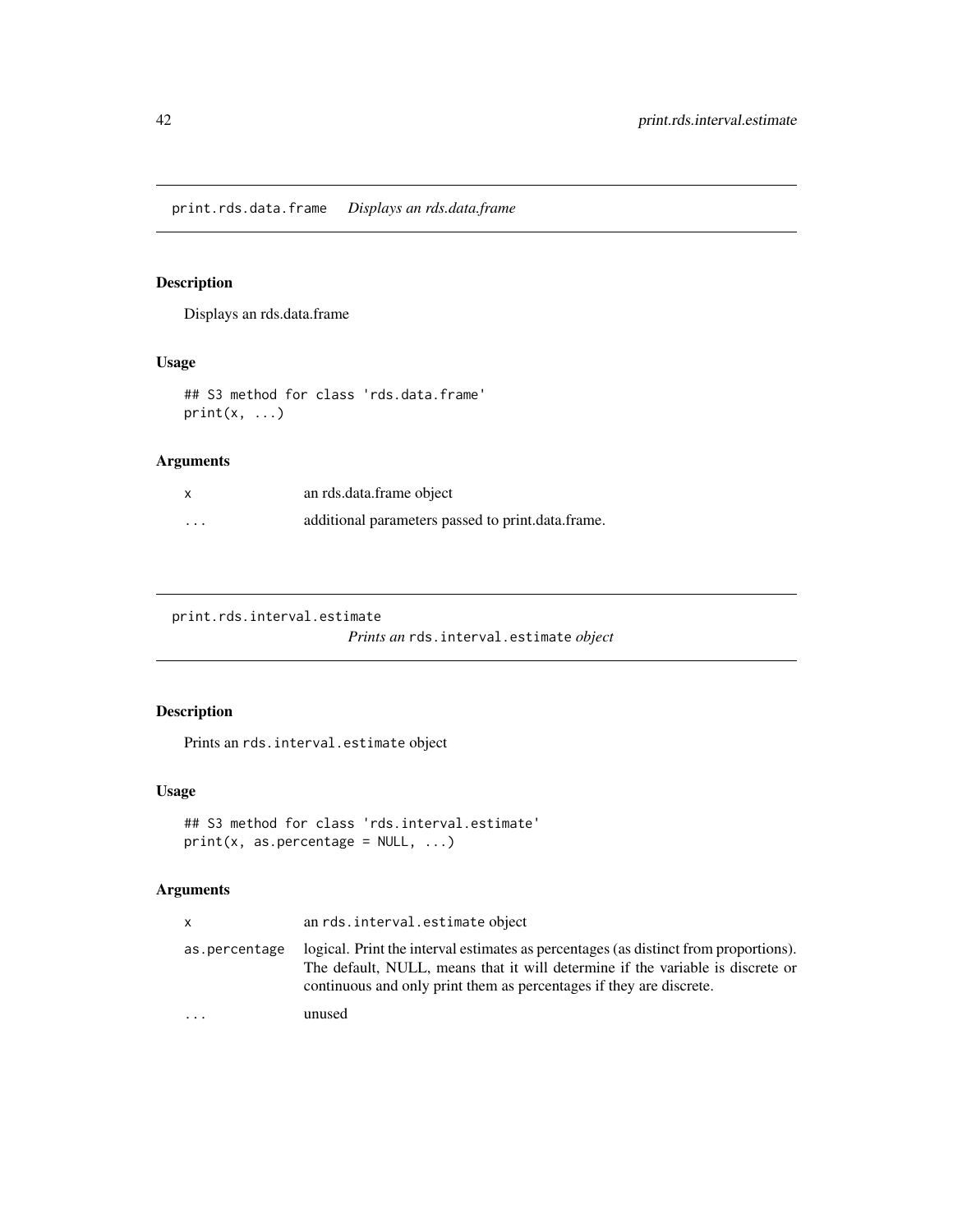<span id="page-42-0"></span>print.summary.svyglm.RDS

*Summarizing Generalized Linear Model Fits with Odds Ratios*

### Description

print.summary.svyglm.RDS is a version of print.summary.svyglm that reports odds-ratios in place of coefficients in the summary table. This only applies for the binomial family. Otherwise it is identical to print.summary.svyglm. The default in

print.summary.svyglm is to display the log-odds-ratios and this displays the exponetiated from and a 95 p-values are still displayed.

### Usage

```
## S3 method for class 'summary.svyglm.RDS'
print(
  x,
  digits = max(3, getOption("digits") - 3),
  symbolic.cor = x$symbolic.cor,
  signif.stars = getOption("show.signif.stars"),
  ...
\mathcal{L}
```
#### Arguments

| $\mathsf{x}$ | an object of class "summary.svyglm.RDS", usually, a result of a call to RDS:: summary.svyglm.       |
|--------------|-----------------------------------------------------------------------------------------------------|
| digits       | the number of significant digits to use when printing.                                              |
| symbolic.cor | logical. If TRUE, print the correlations in a symbolic form (see sympum) rather<br>than as numbers. |
| signif.stars | logical. If TRUE, 'significance stars' are printed for each coefficient.                            |
| $\cdot$      | further arguments passed to or from other methods.                                                  |

### See Also

[svyglm](#page-0-0), [summary.svyglm](#page-0-0).

### Examples

## For examples see example(svyglm)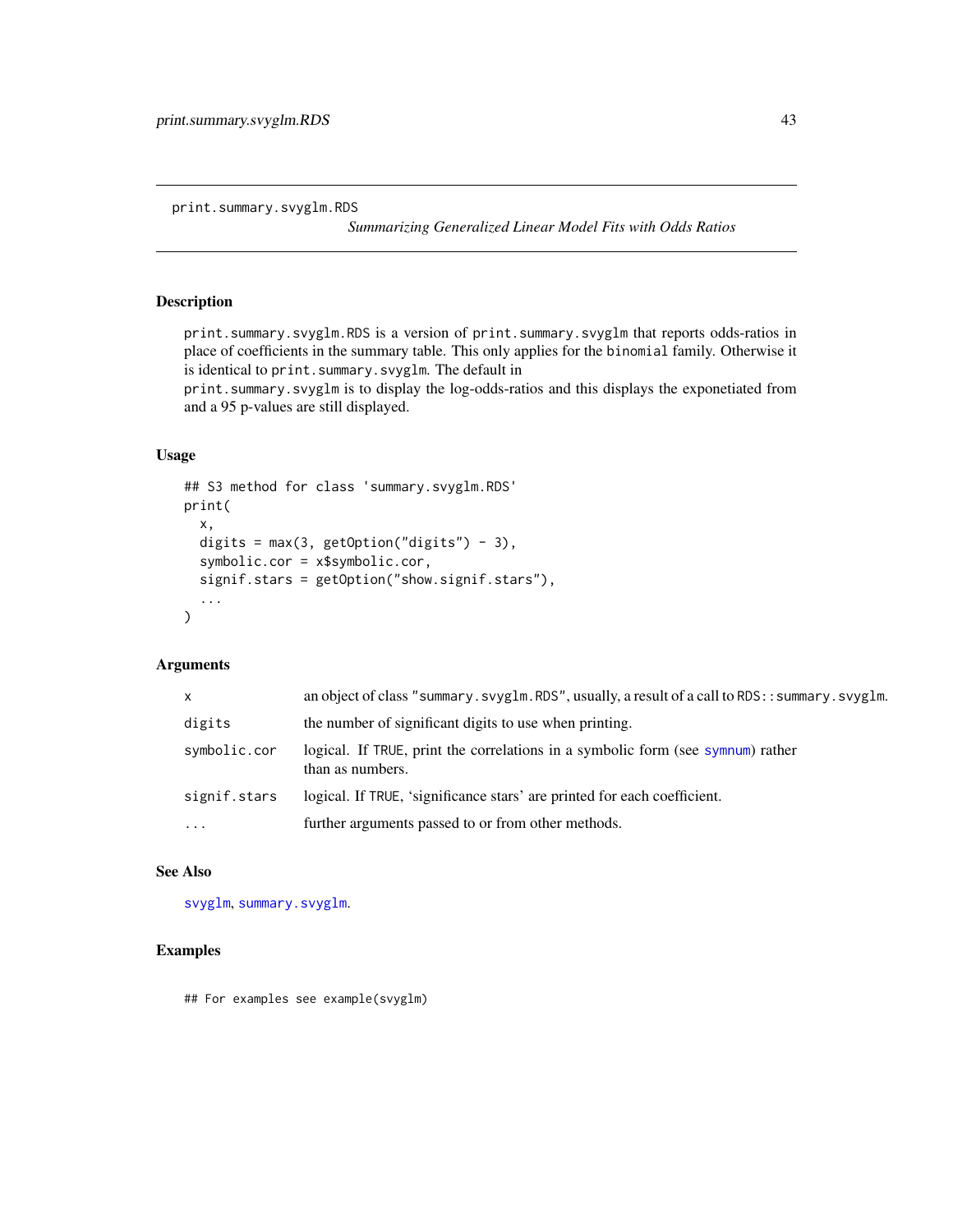RDS *This package provides functionality for carrying out estimation with data collected using Respondent-Driven Sampling. This includes Heckathorn's RDS-I and RDS-II estimators as well as Gile's Sequential Sampler estimator.*

#### Description

This package provides functionality for carrying out estimation with data collected using Respondent-Driven Sampling. This includes Heckathorn's RDS-I and RDS-II estimators as well as Gile's Sequential Sampler estimator.

<span id="page-43-1"></span>RDS.bootstrap.intervals

*RDS Bootstrap Interval Estimates*

### Description

This function computes an interval estimate for one or more categorical variables. It optionally uses attributes of the RDS data set to determine the type of estimator and type of uncertainty estimate to use.

```
RDS.bootstrap.intervals(
  rds.data,
  outcome.variable,
 weight.type = NULL,
  uncertainty = NULL,
 N = NULL,subset = NULL,confidence. level = 0.95,number.of.bootstrap.samples = NULL,
  fast = TRUE,useC = TRUE,ci.type = "t",control = control.rds.estimates(),
  to.factor = FALSE,
  cont.breaks = 3,...
)
```
<span id="page-43-0"></span>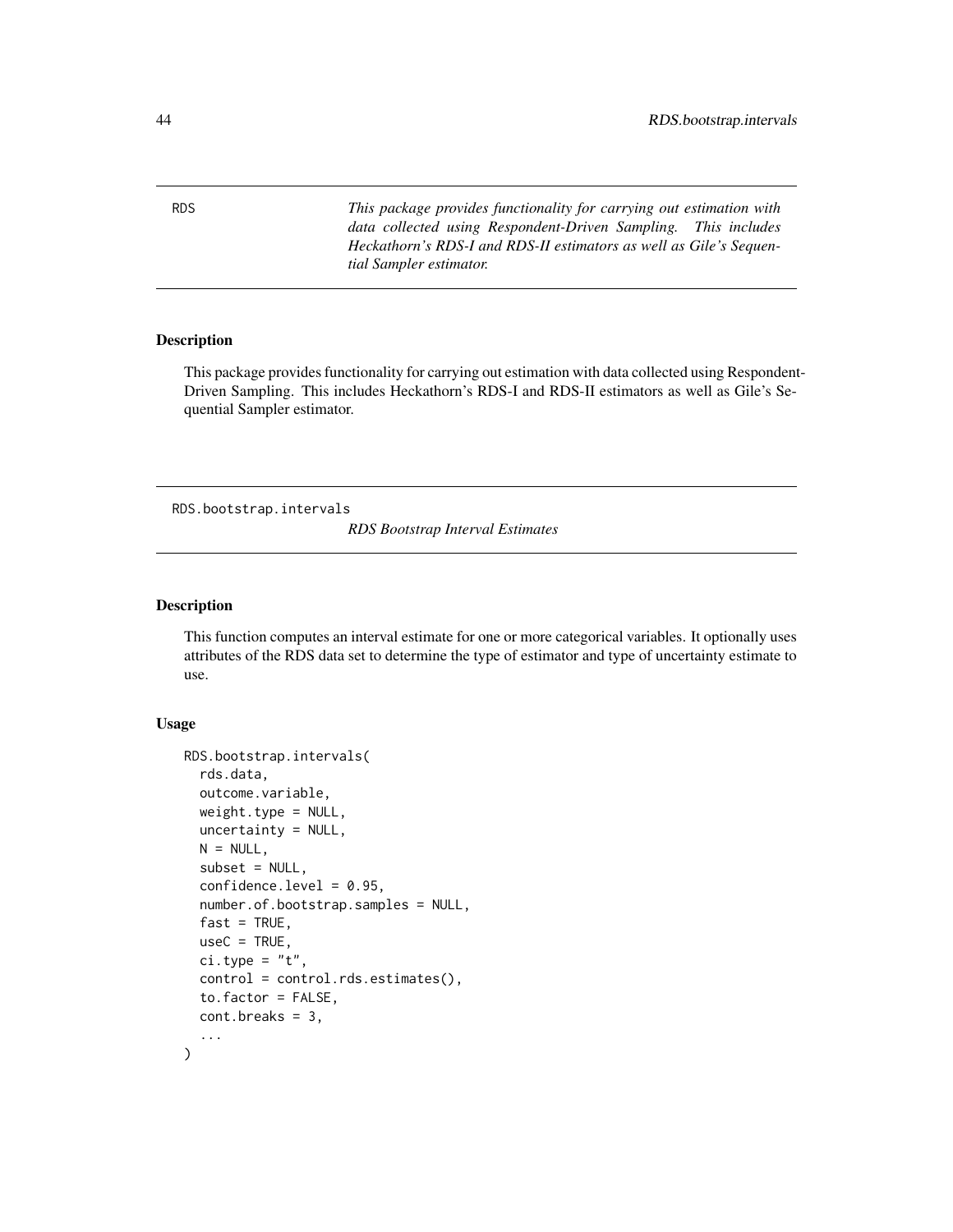<span id="page-44-0"></span>

| rds.data                    | An rds.data.frame that indicates recruitment patterns by a pair of attributes<br>named "id" and "recruiter.id".                                                                                                                                                                                                                                                                                                                                                                                                                                                                                                                                                                         |
|-----------------------------|-----------------------------------------------------------------------------------------------------------------------------------------------------------------------------------------------------------------------------------------------------------------------------------------------------------------------------------------------------------------------------------------------------------------------------------------------------------------------------------------------------------------------------------------------------------------------------------------------------------------------------------------------------------------------------------------|
| outcome.variable            |                                                                                                                                                                                                                                                                                                                                                                                                                                                                                                                                                                                                                                                                                         |
|                             | A string giving the name of the variable in the rds. data that contains a cate-<br>gorical or numeric variable to be analyzed.                                                                                                                                                                                                                                                                                                                                                                                                                                                                                                                                                          |
| weight.type                 | A string giving the type of estimator to use. The options are "Gile's SS",<br>"RDS-I", "RDS-II", "RDS-I (DS)", and "Arithemic Mean". If NULL it defaults<br>to "Gile's SS".                                                                                                                                                                                                                                                                                                                                                                                                                                                                                                             |
| uncertainty                 | A string giving the type of uncertainty estimator to use. The options are "SRS",<br>"Gile" and "Salganik". This is usually determined by weight.type to be<br>consistent with the estimator's origins. The estimators RDS-I, RDS-I (DS), and<br>RDS-II default to "Salganik", "Arithmetic Mean" defaults to "SRS" and "Gile's<br>SS" defaults to the "Gile" bootstrap.                                                                                                                                                                                                                                                                                                                  |
| Ν                           | An estimate of the number of members of the population being sampled. If NULL<br>it is read as the population. size. mid attribute of the rds. data frame. If that<br>is missing it defaults to 1000.                                                                                                                                                                                                                                                                                                                                                                                                                                                                                   |
| subset                      | An optional criterion to subset rds.data by. It is a character string giving an<br>R expression which, when evaluated, subset the data. In plain English, it can<br>be something like "seed $> 0$ " to exclude seeds. It can be the name of a logical<br>vector of the same length of the outcome variable where TRUE means include<br>it in the analysis. If NULL then no subsetting is done.                                                                                                                                                                                                                                                                                          |
| confidence.level            |                                                                                                                                                                                                                                                                                                                                                                                                                                                                                                                                                                                                                                                                                         |
| number.of.bootstrap.samples | The confidence level for the confidence intervals. The default is 0.95 for 95%.                                                                                                                                                                                                                                                                                                                                                                                                                                                                                                                                                                                                         |
|                             | The number of bootstrap samples to take in estimating the uncertainty of the<br>estimator. If NULL it defaults to the number necessary to compute the standard<br>error to accuracy 0.001. outcome. variable. Otherwise it will compute the<br>population frequencies of each value of the outcome. variable.                                                                                                                                                                                                                                                                                                                                                                           |
| fast                        | Use a fast bootstrap where the weights are reused from the estimator rather than<br>being recomputed for each bootstrap sample.                                                                                                                                                                                                                                                                                                                                                                                                                                                                                                                                                         |
| useC                        | Use a C-level implementation of Gile's bootstrap (rather than the R level). The<br>implementations should be a computational equivalent estimator (except for<br>speed).                                                                                                                                                                                                                                                                                                                                                                                                                                                                                                                |
| ci.type                     | Type of confidence interval to use, if possible. If "t", use lower and upper confi-<br>dence interval values based on the standard deviation of the bootstrapped values<br>and a t multiplier. If "pivotal", use lower and upper confidence interval val-<br>ues based on the basic bootstrap (also called the pivotal confidence interval). If<br>"quantile", use lower and upper confidence interval values based on the quan-<br>tiles of the bootstrap sample. If "proportion", use the "t" unless the estimated<br>proportion is less than $0.15$ or the bounds are outside $[0,1]$ . In this case, try the<br>"quantile" and constrain the bounds to be compatible with $[0,1]$ . |
| control                     | A list of control parameters for algorithm tuning. Constructed using<br>control.rds.estimates.                                                                                                                                                                                                                                                                                                                                                                                                                                                                                                                                                                                          |
| to.factor                   | force variable to be a factor                                                                                                                                                                                                                                                                                                                                                                                                                                                                                                                                                                                                                                                           |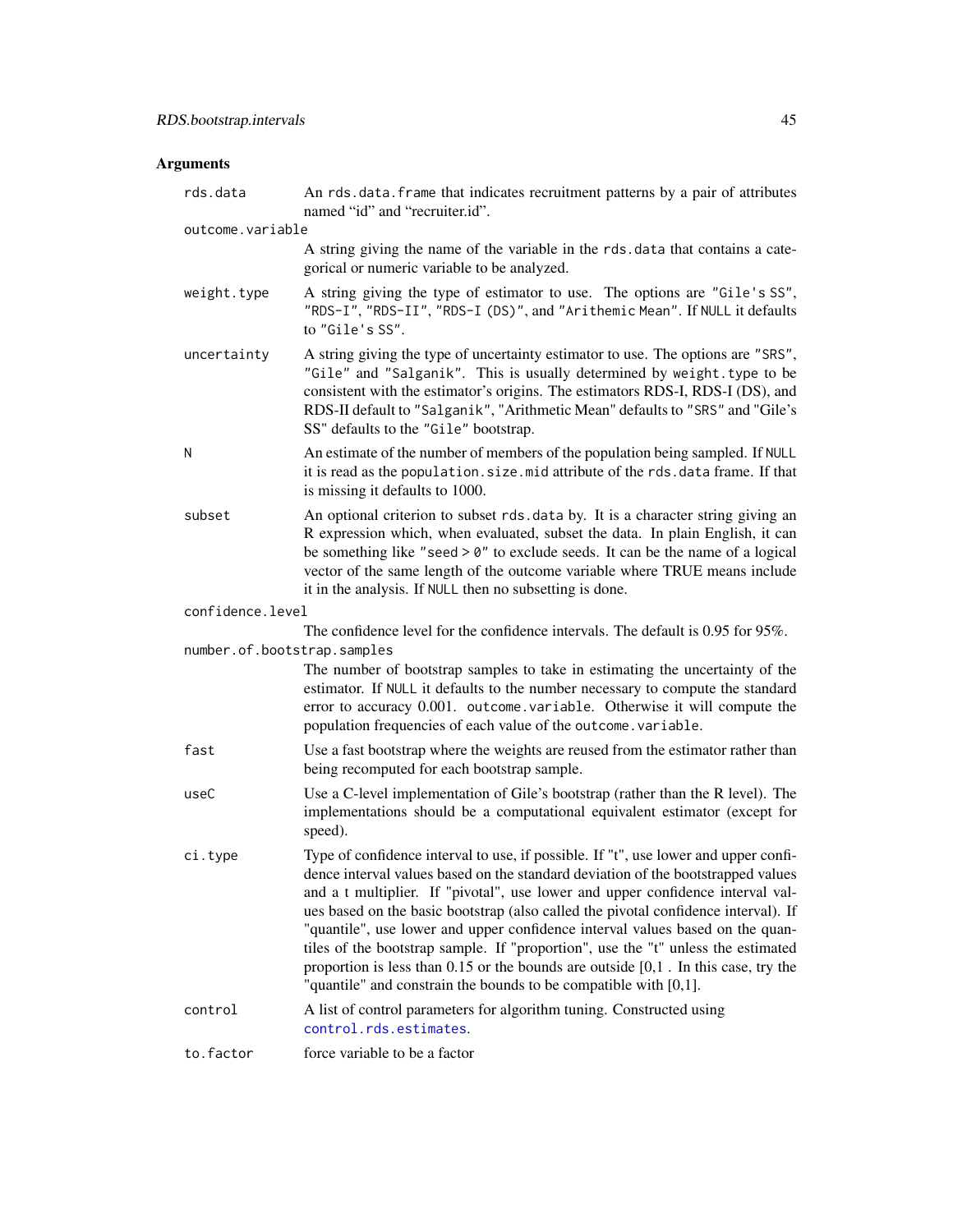<span id="page-45-0"></span>

| cont.breaks | For continuous variates, some bootstrap proceedures require categorical data. In |
|-------------|----------------------------------------------------------------------------------|
|             | these cases, in order to contruct each bootstrap replicate, the outcome variable |
|             | is split into cont. breaks categories.                                           |
| .           | Additional arguments for RDS.*.estimates.                                        |

#### Value

An object of class rds.interval.estimate summarizing the inference. The confidence interval and standard error are based on the bootstrap procedure. In additon, the object has attribute bsresult which provides details of the bootstrap procedure. The contents of the bsresult attribute depends on the uncertainty used. If uncertainty=="Salganik" then bsresult is a vector of standard deviations of the bootstrap samples. If uncertainty=="Gile's SS" then bsresult is a list with components for the bootstrap point estimate, the bootstrap samples themselves and the standard deviations of the bootstrap samples. If uncertainty=="SRS" then bsresult is NULL.

#### References

Gile, Krista J. 2011 *Improved Inference for Respondent-Driven Sampling Data with Application to HIV Prevalence Estimation*, *Journal of the American Statistical Association*, 106, 135-146.

Gile, Krista J., Handcock, Mark S., 2010 *Respondent-driven Sampling: An Assessment of Current Methodology*. Sociological Methodology 40, 285-327.

### Examples

```
## Not run:
data(fauxmadrona)
RDS.bootstrap.intervals(rds.data=fauxmadrona,weight.type="RDS-II",
     uncertainty="Salganik",
outcome.variable="disease",N=1000,number.of.bootstrap.samples=50)
data(fauxtime)
RDS.bootstrap.intervals(rds.data=fauxtime,weight.type="HCG",
     uncertainty="HCG",
outcome.variable="var1",N=1000,number.of.bootstrap.samples=10)
```
## End(Not run)

RDS.compare.proportions

*Compares the rates of two variables against one another.*

#### **Description**

Compares the rates of two variables against one another.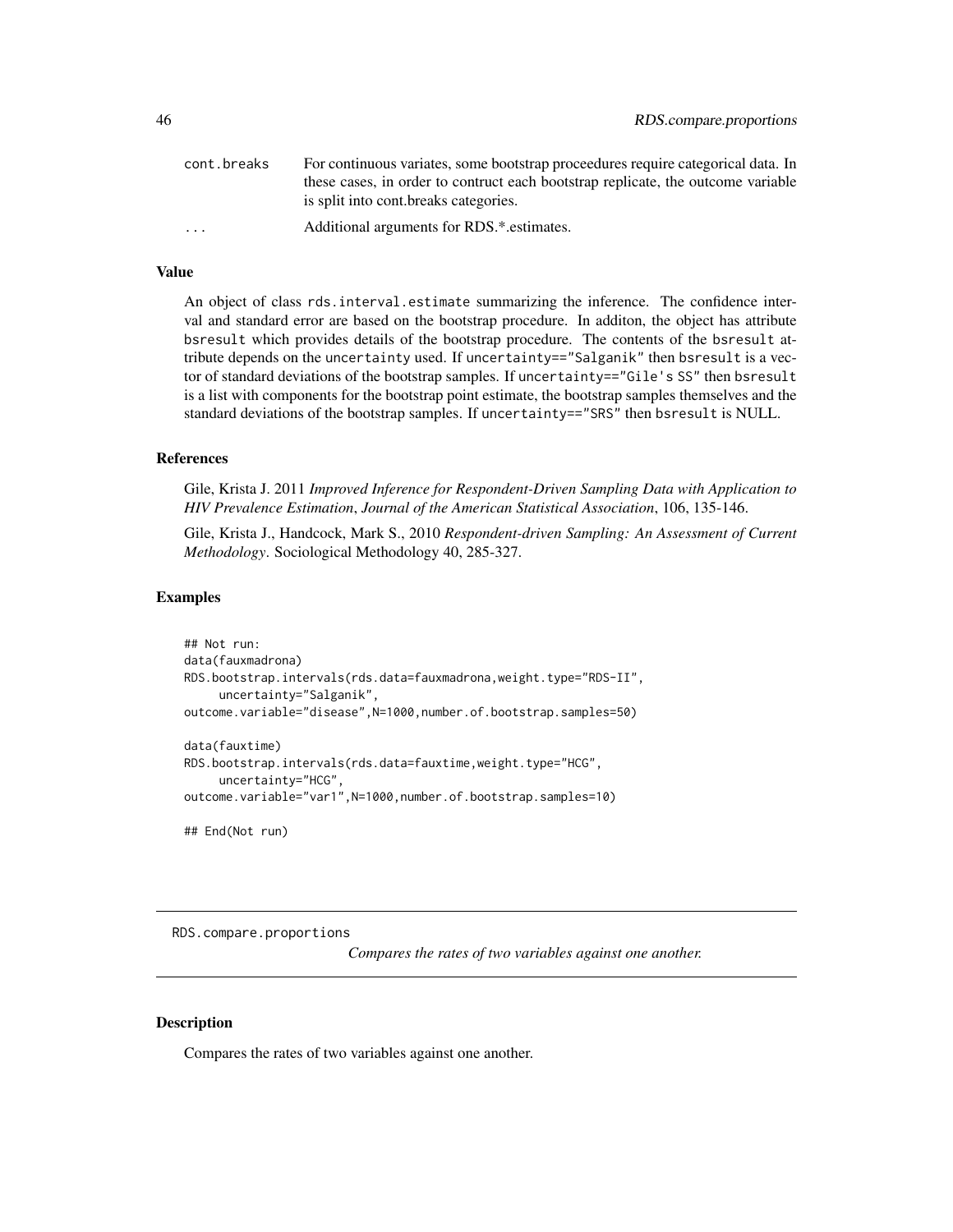#### <span id="page-46-0"></span>Usage

```
RDS.compare.proportions(first.interval, second.interval, M = 10000)
```
#### Arguments

|                 | first.interval An rds.interval.estimate object fit with either "Gile" or "Salganik" uncer-<br>tainty. |
|-----------------|-------------------------------------------------------------------------------------------------------|
| second.interval |                                                                                                       |
|                 | An rds. interval. estimate object fit with either "Gile" or "Salganik" uncer-<br>tainty.              |
| м               | The number of bootstrap resamplings to use                                                            |

### Details

This function preforms a bootstrap test comparing the the rates of two variables against one another.

#### Examples

```
## Not run:
data(faux)
int1 <- RDS.bootstrap.intervals(faux, outcome.variable=c("X"),
weight.type="RDS-II", uncertainty="Salganik", N=1000,
number.ss.samples.per.iteration=1000,
confidence.level=0.95, number.of.bootstrap.samples=100)
int2 <- RDS.bootstrap.intervals(faux, outcome.variable=c("Y"),
weight.type="RDS-II", uncertainty="Salganik", N=1000,
number.ss.samples.per.iteration=1000,
confidence.level=0.95, number.of.bootstrap.samples=100)
RDS.compare.proportions(int1,int2)
```
## End(Not run)

RDS.compare.two.proportions

*Compares the rates of two variables against one another.*

#### Description

Compares the rates of two variables against one another.

```
RDS.compare.two.proportions(
  data,
  variables,
  confidence.level = 0.95,
  number.of.bootstrap.samples = 5000,
```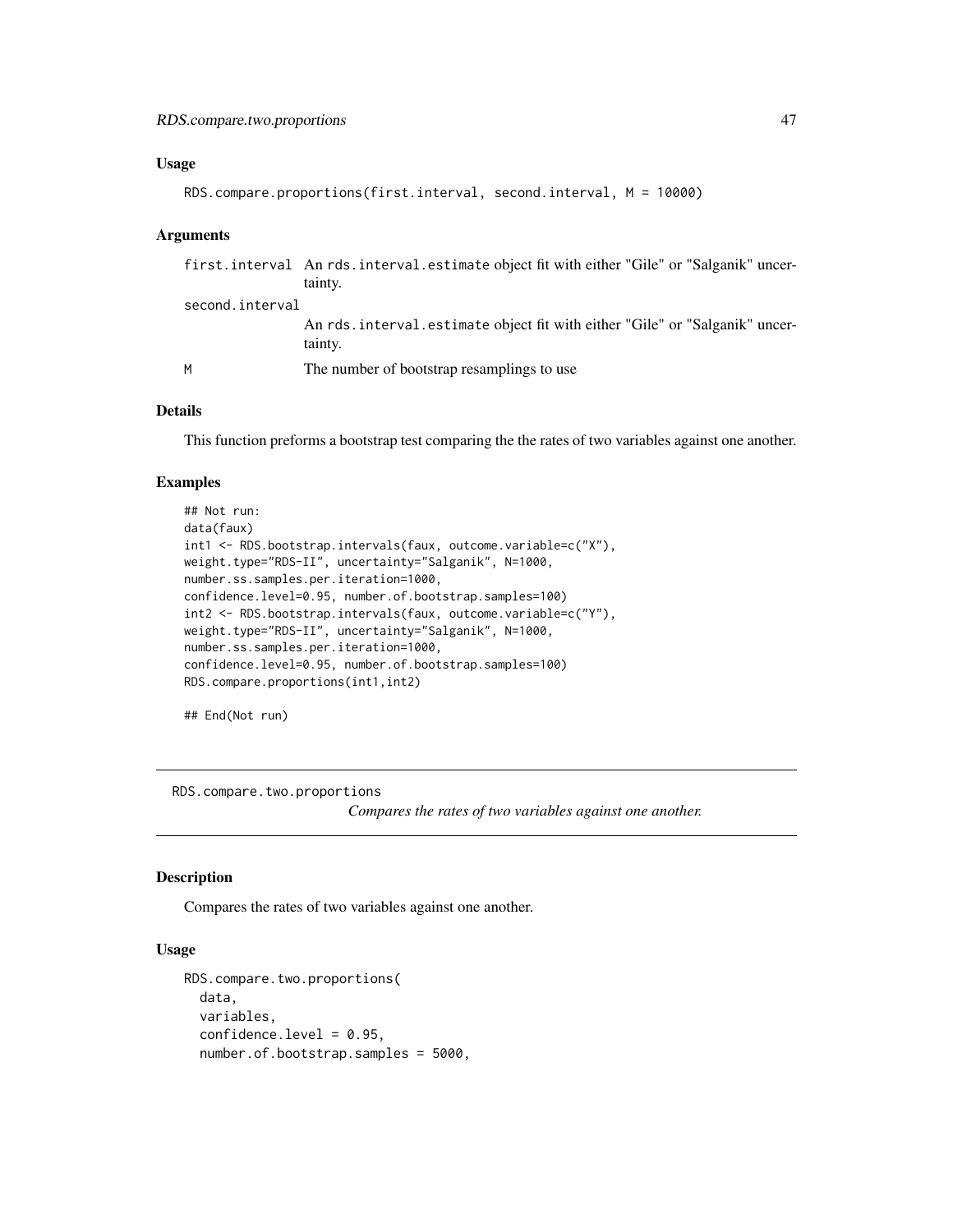```
plot = FALSE,
 seed = 1\lambda
```
#### Arguments

| data                        | An object of class rds. interval. estimates. list with attribute<br>variables containing a character vector of names of objects of class<br>rds.interval.estimate.     |  |
|-----------------------------|------------------------------------------------------------------------------------------------------------------------------------------------------------------------|--|
| variables                   | A character vector of column names to select from data.                                                                                                                |  |
| confidence.level            |                                                                                                                                                                        |  |
|                             | The confidence level for the confidence intervals. The default is $0.95$ for $95\%$ .                                                                                  |  |
| number.of.bootstrap.samples |                                                                                                                                                                        |  |
|                             | The number of Monte Carlo draws to determine the null distribution of the like-<br>lihood ratio statistic.                                                             |  |
| plot                        | Logical, if TRUE then a plot is produces of the null distribution of the likelihood<br>ratio statistic with the observed statistics plotted as a vertical dashed line. |  |
| seed                        | The value of the random number seed. Preset by default to allow reproducability.                                                                                       |  |

### Value

An object of class pvalue. table containing the cross-tabulation of p-values for comparing the two classes

RDS.HCG.estimates *Homophily Configuration Graph Estimates*

### Description

This function computes the Homophily Configuration Graph type estimates for a categorical variable.

```
RDS.HCG.estimates(
  rds.data,
 outcome.variable,
 N = NULL,subset = NULL,small.fraction = FALSE,
  empir.lik = TRUE,
  to.factor = FALSE,
  cont.breaks = 3
\mathcal{E}
```
<span id="page-47-0"></span>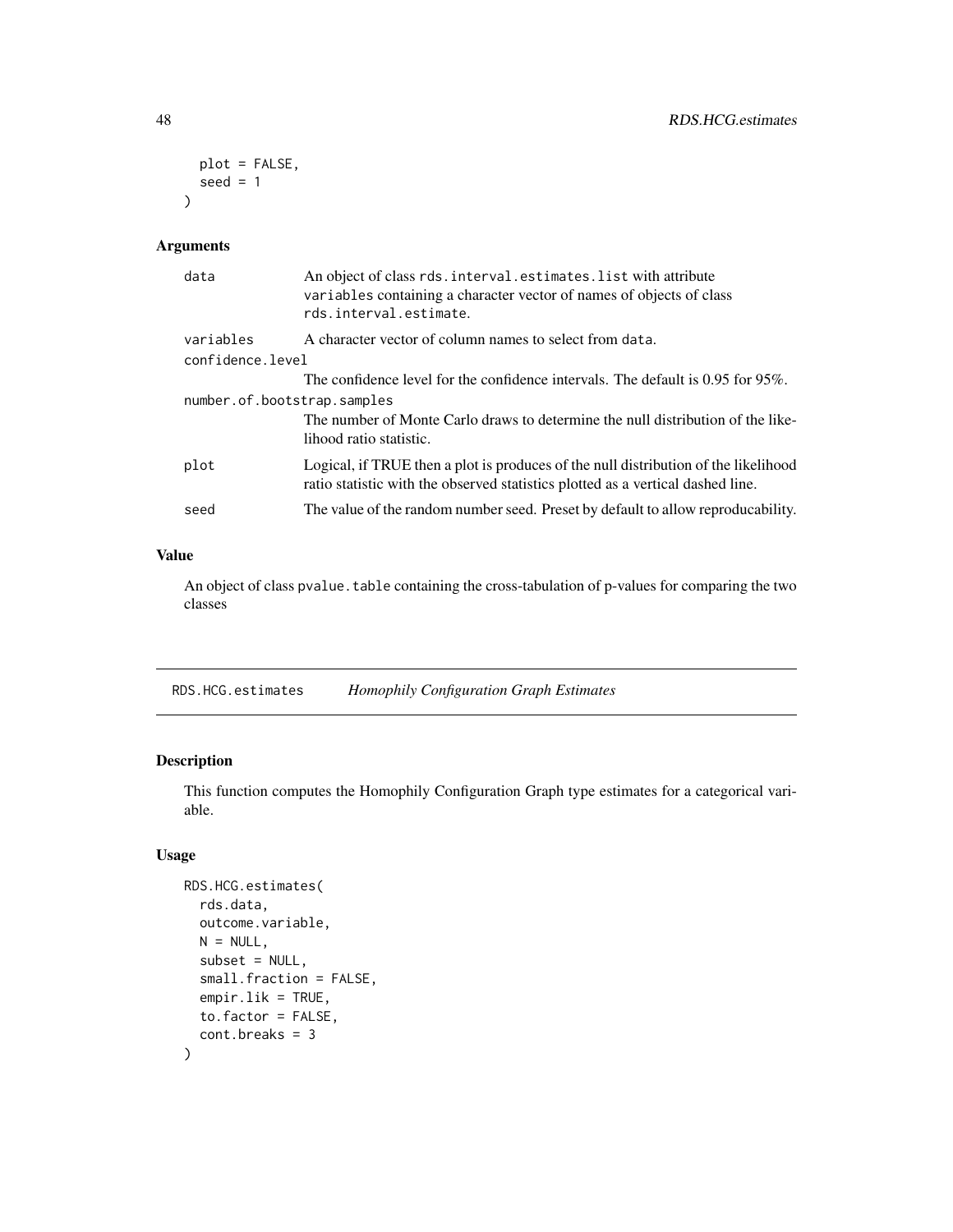### <span id="page-48-0"></span>Arguments

| rds.data         | An rds.data.frame with recruitment time set.                                                                                                                                                                                       |
|------------------|------------------------------------------------------------------------------------------------------------------------------------------------------------------------------------------------------------------------------------|
| outcome.variable |                                                                                                                                                                                                                                    |
|                  | A string giving the name of the variable in the rds data that contains a cate-<br>gorical variable to be analyzed.                                                                                                                 |
| Ν                | Population size to be used to calculate the empirical likelihood interval. If<br>NULL, this value is taken to be the population size mid attribute of the data<br>and if that is not set, no finite population correction is used. |
| subset           | An expression defining a subset of rds.data.                                                                                                                                                                                       |
|                  | small.fraction Should a small sample fraction be assumed                                                                                                                                                                           |
| empir.lik        | Should confidence intervals be estimated using empirical likelihood.                                                                                                                                                               |
| to.factor        | force variable to be a factor                                                                                                                                                                                                      |
| cont.breaks      | If variable is numeric, how many discretization points should be used in the<br>calculation of the weights.                                                                                                                        |

#### Value

If the empir. lik is true, an object of class rds. interval. estimate is returned. This is a list with components

- estimate: The numerical point estimate of proportion of the trait. variable.
- interval: A matrix with six columns and one row per category of trait.variable:
	- point estimate: The HT estimate of the population mean.
	- 95% Lower Bound: Lower 95% confidence bound.
	- 95% Upper Bound: Upper 95% confidence bound.
	- Design Effect: The design effect of the RDS.
	- s.e.: Standard error.
	- n: Count of the number of sample values with that value of the trait.

Otherwise an object of class rds.HCG.estimate object is returned.

#### Author(s)

Ian E. Fellows

### See Also

[RDS.I.estimates](#page-49-1), [RDS.II.estimates](#page-51-1), [RDS.SS.estimates](#page-54-1)

### Examples

```
data(fauxtime)
RDS.HCG.estimates(rds.data=fauxtime,outcome.variable='var1')
```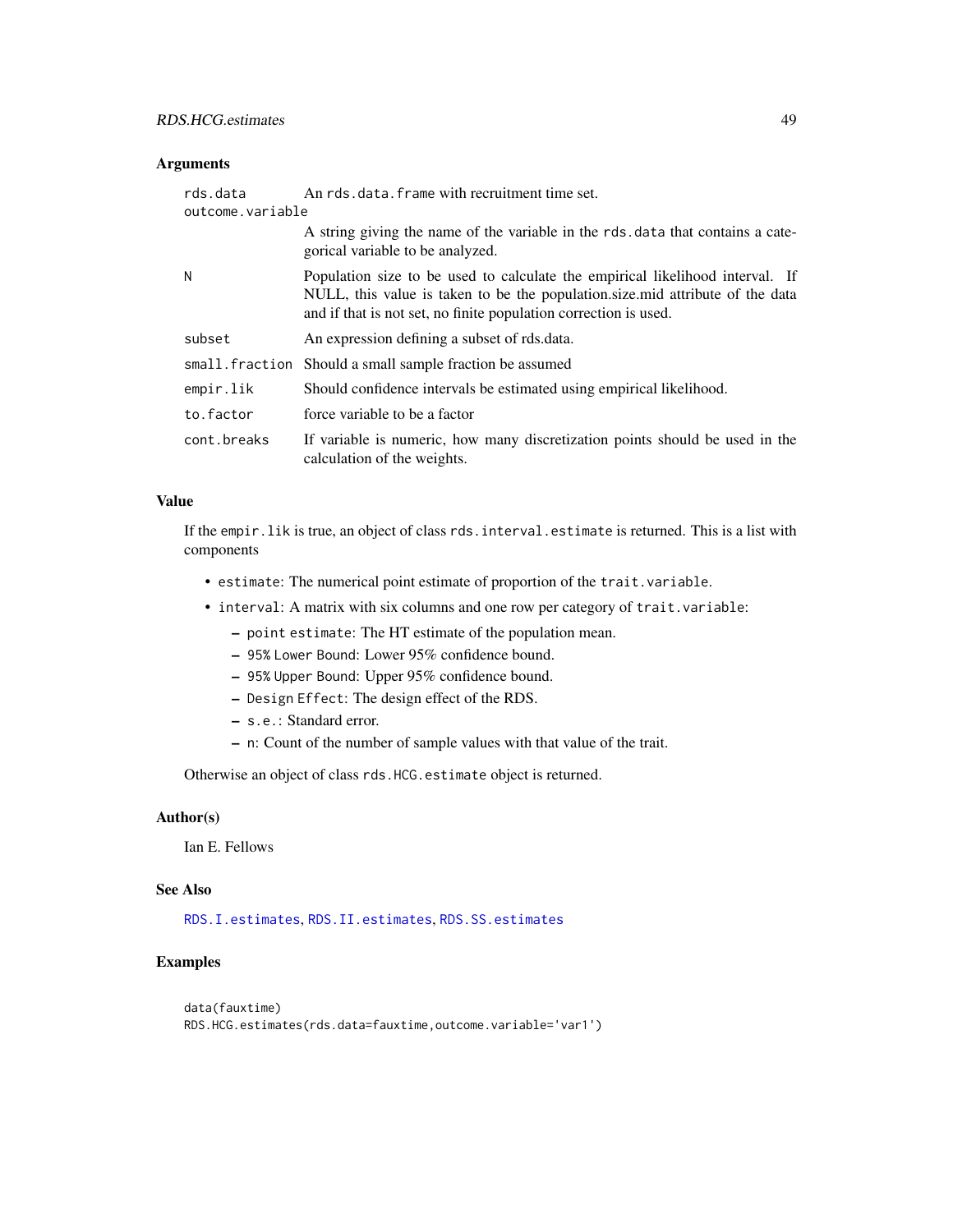### Description

This function computes the RDS-I type estimates for a categorical variable. It is also referred to as the Salganik-Heckathorn estimator.

### Usage

```
RDS.I.estimates(
  rds.data,
  outcome.variable,
 N = NULL,subset = NULL,smoothed = FALSE,
  empir.lik = TRUE,
  to.factor = FALSE,
  cont.breaks = 3
\mathcal{L}
```
### Arguments

| rds.data         | An rds data frame that indicates recruitment patterns by a pair of attributes<br>named "id" and "recruiter.id".                                                                                                                    |
|------------------|------------------------------------------------------------------------------------------------------------------------------------------------------------------------------------------------------------------------------------|
| outcome.variable |                                                                                                                                                                                                                                    |
|                  | A string giving the name of the variable in the rds data that contains a cate-<br>gorical variable to be analyzed.                                                                                                                 |
| N                | Population size to be used to calculate the empirical likelihood interval. If<br>NULL, this value is taken to be the population.size.mid attribute of the data<br>and if that is not set, no finite population correction is used. |
| subset           | An expression defining a subset of rds.data.                                                                                                                                                                                       |
| smoothed         | Logical, if TRUE then the "data smoothed" version of RDS-I is used, where it<br>is assumed that the observed Markov process is reversible.                                                                                         |
| empir.lik        | Should confidence intervals be estimated using empirical likelihood.                                                                                                                                                               |
| to.factor        | force variable to be a factor                                                                                                                                                                                                      |
| cont.breaks      | The number of categories used for the RDS-I adjustment when the variate is<br>continuous.                                                                                                                                          |

### Value

If the empir. lik is true, an object of class rds. interval. estimate is returned. This is a list with components

• estimate: The numerical point estimate of proportion of the trait. variable.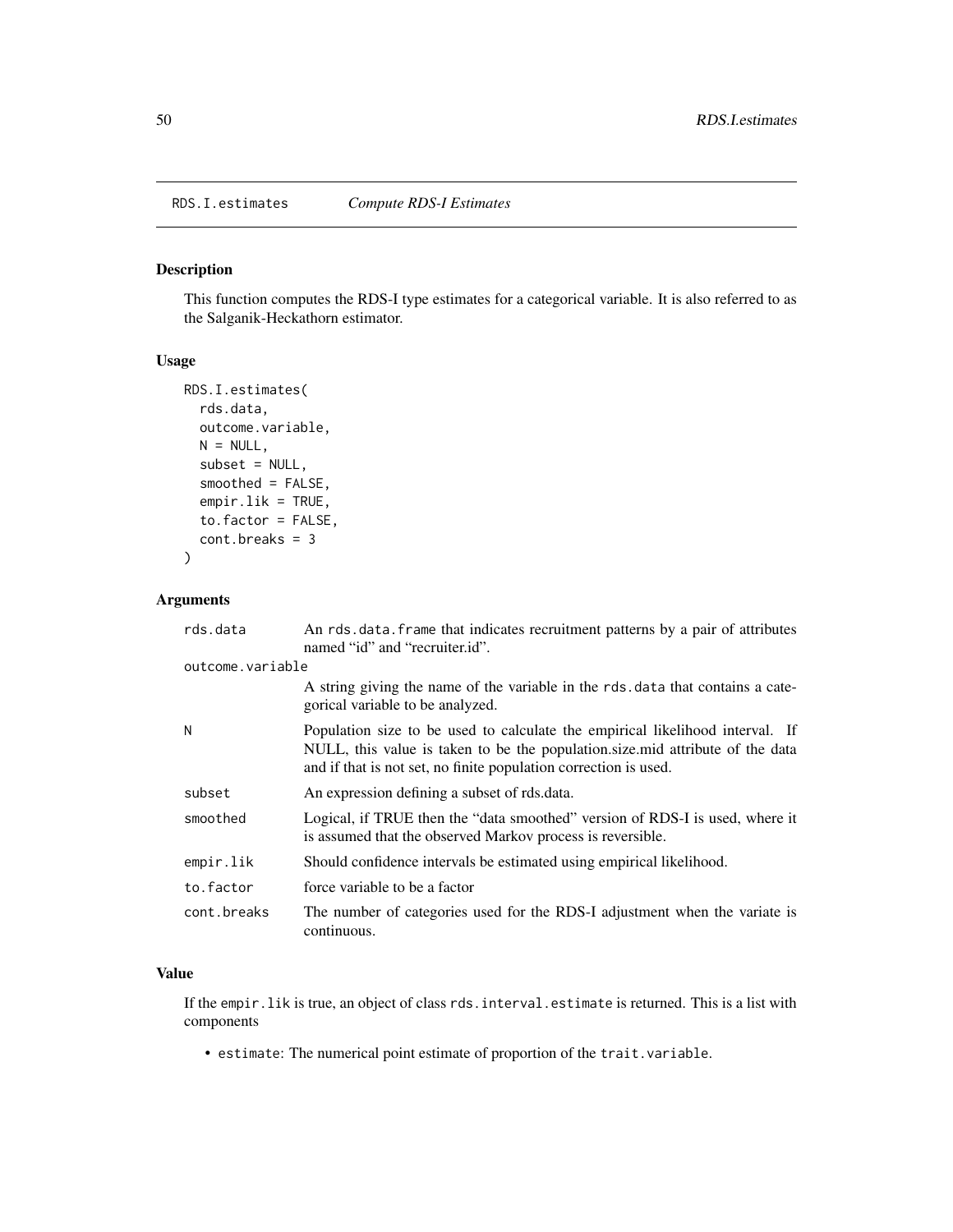#### <span id="page-50-0"></span>rds.I.weights 51

- interval: A matrix with six columns and one row per category of trait.variable:
	- point estimate: The HT estimate of the population mean.
	- 95% Lower Bound: Lower 95% confidence bound.
	- 95% Upper Bound: Upper 95% confidence bound.
	- Design Effect: The design effect of the RDS.
	- s.e.: Standard error.
	- n: Count of the number of sample values with that value of the trait.

Otherwise an object of class rds.I.estimate object is returned.

#### Author(s)

Mark S. Handcock and W. Whipple Neely

### References

Gile, Krista J., Handcock, Mark S., 2010, *Respondent-driven Sampling: An Assessment of Current Methodology*. Sociological Methodology 40, 285-327.

Neely, W. W., 2009. *Bayesian methods for data from respondent driven sampling*. Dissertation in-progress, Department of Statistics, University of Wisconsin, Madison.

Salganik, M., Heckathorn, D. D., 2004. *Sampling and estimation in hidden populations using respondent-driven sampling*. Sociological Methodology 34, 193-239.

Volz, E., Heckathorn, D., 2008. *Probability based estimation theory for Respondent Driven Sampling*. The Journal of Official Statistics 24 (1), 79-97.

#### See Also

[RDS.II.estimates](#page-51-1), [RDS.SS.estimates](#page-54-1)

### Examples

```
data(faux)
RDS.I.estimates(rds.data=faux,outcome.variable='X')
RDS.I.estimates(rds.data=faux,outcome.variable='X',smoothed=TRUE)
```
<span id="page-50-1"></span>rds.I.weights *RDS-I weights*

#### **Description**

RDS-I weights

```
rds.I.weights(rds.data, outcome.variable, N = NULL, smoothed = FALSE, ...)
```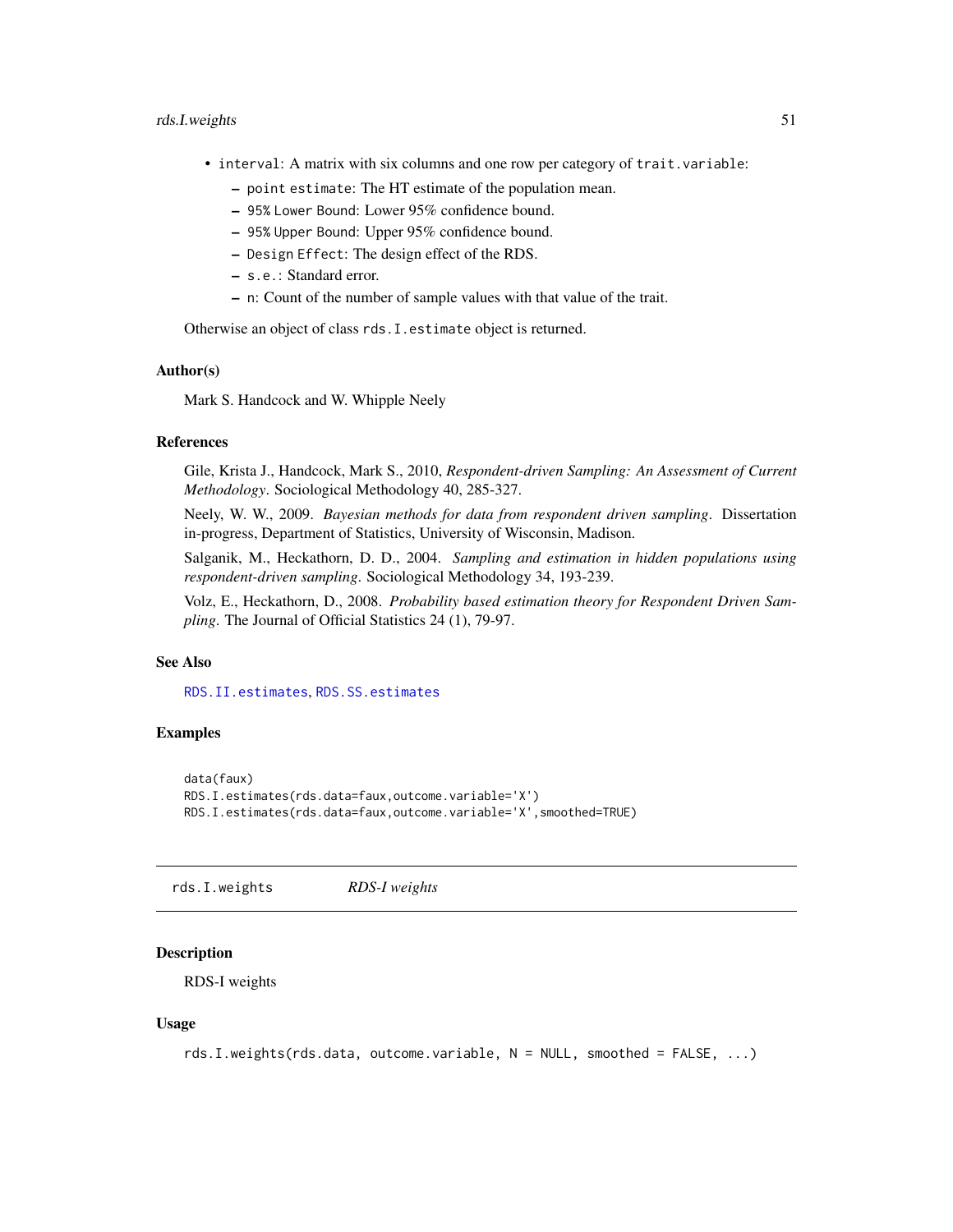### <span id="page-51-0"></span>Arguments

| An rds.data.frame                                   |  |  |
|-----------------------------------------------------|--|--|
| outcome.variable                                    |  |  |
| The variable used to base the weights on.           |  |  |
| Population size                                     |  |  |
| Should the data smoothed RDS-I weights be computed. |  |  |
| Unused                                              |  |  |
|                                                     |  |  |

<span id="page-51-1"></span>RDS.II.estimates *RDS-II Estimates*

### Description

This function computes the RDS-II estimates for a categorical variable or the RDS-II estimate for a numeric variable.

### Usage

```
RDS.II.estimates(
 rds.data,
 outcome.variable,
 N = NULL,subset = NULL,
 empir.lik = TRUE,
  to.factor = FALSE
)
```

| rds.data         | An rds.data.frame that indicates recruitment patterns by a pair of attributes<br>named "id" and "recruiter.id".                                                                                                                                                                                                                                                                                |
|------------------|------------------------------------------------------------------------------------------------------------------------------------------------------------------------------------------------------------------------------------------------------------------------------------------------------------------------------------------------------------------------------------------------|
| outcome.variable |                                                                                                                                                                                                                                                                                                                                                                                                |
|                  | A string giving the name of the variable in the rds data that contains a cate-<br>gorical or numeric variable to be analyzed.                                                                                                                                                                                                                                                                  |
| N                | Population size to be used to calculate the empirical likelihood interval. If<br>NULL, this value is taken to be the population size mid attribute of the data<br>and if that is not set, no finite population correction is used.                                                                                                                                                             |
| subset           | An optional criterion to subset rds data by. It is a character string giving an<br>R expression which, when evaluated, subset the data. In plain English, it can<br>be something like "seed $> 0$ " to exclude seeds. It can be the name of a logical<br>vector of the same length of the outcome variable where TRUE means include<br>it in the analysis. If NULL then no subsetting is done. |
| empir.lik        | If true, and outcome variable is numeric, standard errors based on empirical<br>likelihood will be given.                                                                                                                                                                                                                                                                                      |
| to.factor        | force variable to be a factor                                                                                                                                                                                                                                                                                                                                                                  |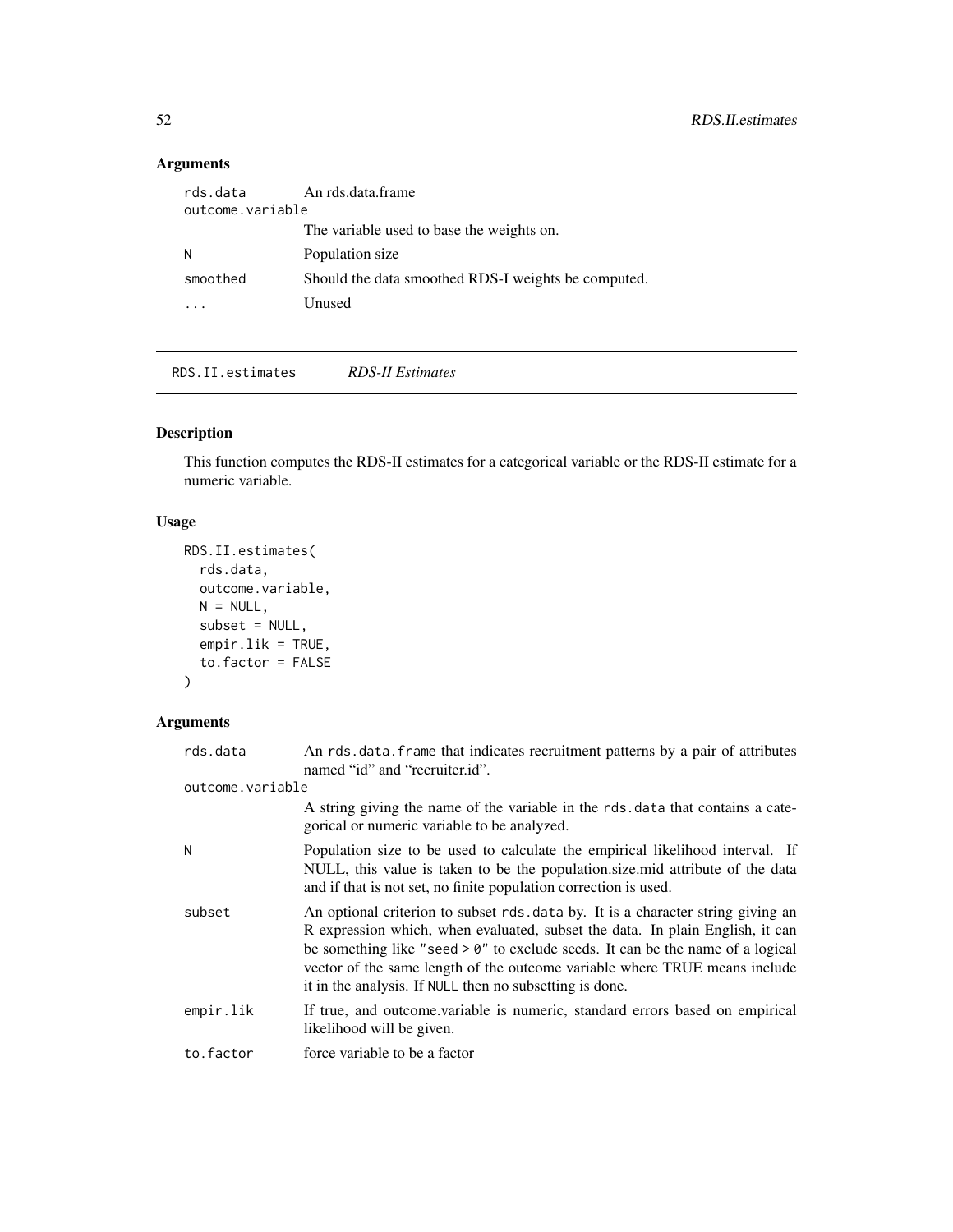#### <span id="page-52-0"></span>RDS.II.estimates 53

#### Value

If outcome. variable is numeric then the RDS-II estimate of the mean is returned, otherwise a vector of proportion estimates is returned. If the empir. lik is true, an object of class rds. interval.estimate is returned. This is a list with components

- estimate: The numerical point estimate of proportion of the trait.variable.
- interval: A matrix with six columns and one row per category of trait.variable:
	- point estimate: The HT estimate of the population mean.
	- 95% Lower Bound: Lower 95% confidence bound.
	- 95% Upper Bound: Upper 95% confidence bound.
	- Design Effect: The design effect of the RDS.
	- s.e.: Standard error.
	- n: Count of the number of sample values with that value of the trait.

Otherwise, an object of class rds.II.estimate is returned.

### Author(s)

Mark S. Handcock and W. Whipple Neely

#### References

Gile, Krista J., Handcock, Mark S., 2010, *Respondent-driven Sampling: An Assessment of Current Methodology*. Sociological Methodology 40, 285-327.

Salganik, M., Heckathorn, D. D., 2004. *Sampling and estimation in hidden populations using respondent-driven sampling*. Sociological Methodology 34, 193-239.

Volz, E., Heckathorn, D., 2008. *Probability based estimation theory for Respondent Driven Sampling*. The Journal of Official Statistics 24 (1), 79-97.

#### See Also

[RDS.I.estimates](#page-49-1), [RDS.SS.estimates](#page-54-1)

#### Examples

```
data(faux)
RDS.II.estimates(rds.data=faux,outcome.variable='X')
RDS.II.estimates(rds.data=faux,outcome.variable='X',subset= Y!="blue")
```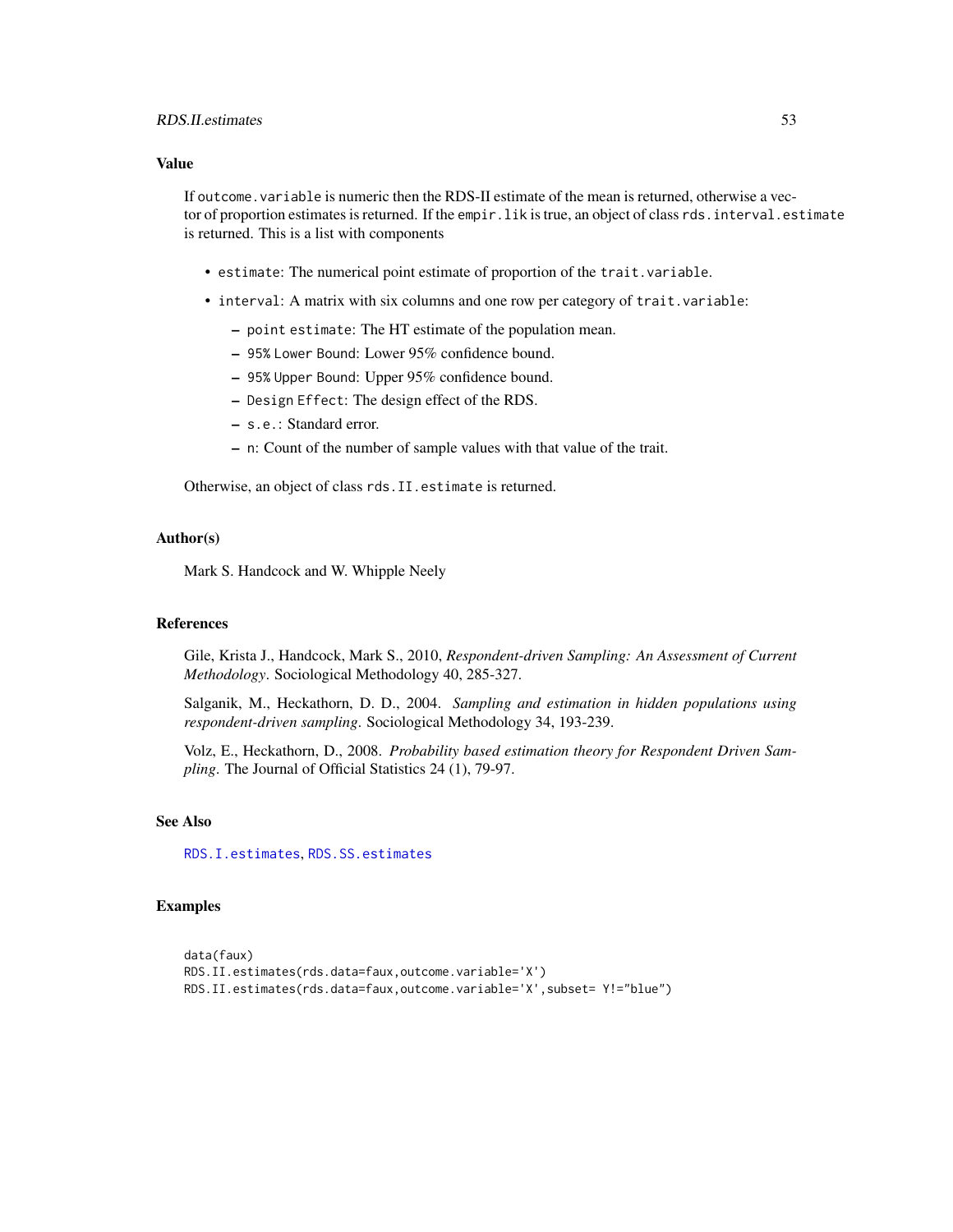<span id="page-53-0"></span>rds.interval.estimate *An object of class rds.interval.estimate*

### Description

This function creates an object of class rds.interval.estimate.

### Usage

```
rds.interval.estimate(
 estimate,
 outcome.variable,
 weight.type,
 uncertainty,
 weights,
 N = NULL,conf. level = 0.95,csubset = ")
```

| estimate         | The numerical point estimate of proportion of the trait. variable.                                                                                                                                                                                                                                                                                                     |  |
|------------------|------------------------------------------------------------------------------------------------------------------------------------------------------------------------------------------------------------------------------------------------------------------------------------------------------------------------------------------------------------------------|--|
| outcome.variable |                                                                                                                                                                                                                                                                                                                                                                        |  |
|                  | A string giving the name of the variable in the rds. data that contains a cate-<br>gorical variable to be analyzed.                                                                                                                                                                                                                                                    |  |
| weight.type      | A string giving the type of estimator to use. The options are "Gile's SS",<br>"RDS-I", "RDS-II", "RDS-I (DS)", and "Arithemic Mean". If NULL it defaults<br>to "Gile's SS".                                                                                                                                                                                            |  |
| uncertainty      | A string giving the type of uncertainty estimator to use. The options are "SRS",<br>"Gile" and "Salganik". This is usually determined by weight.type to be<br>consistent with the estimator's origins. The estimators RDS-I, RDS-I (DS), and<br>RDS-II default to "Salganik", "Arithmetic Mean" defaults to "SRS" and "Gile's<br>SS" defaults to the "Gile" bootstrap. |  |
| weights          | A numerical vector of sampling weights for the sample, in order of the sample.<br>They should be inversely proportional to the first-order inclusion probabilites,<br>although this is not assessed or inforced.                                                                                                                                                       |  |
| N                | An estimate of the number of members of the population being sampled. If<br>NULL it is read as the pop. size. mid attribute of the rds. data frame. If that is<br>missing it defaults to 1000.                                                                                                                                                                         |  |
| conf.level       | The confidence level for the confidence intervals. The default is 0.95 for 95%.                                                                                                                                                                                                                                                                                        |  |
| csubset          | A character string representing text to add to the output label. Typically this will<br>be the expression used it define the subset of the data used for the estimate.                                                                                                                                                                                                 |  |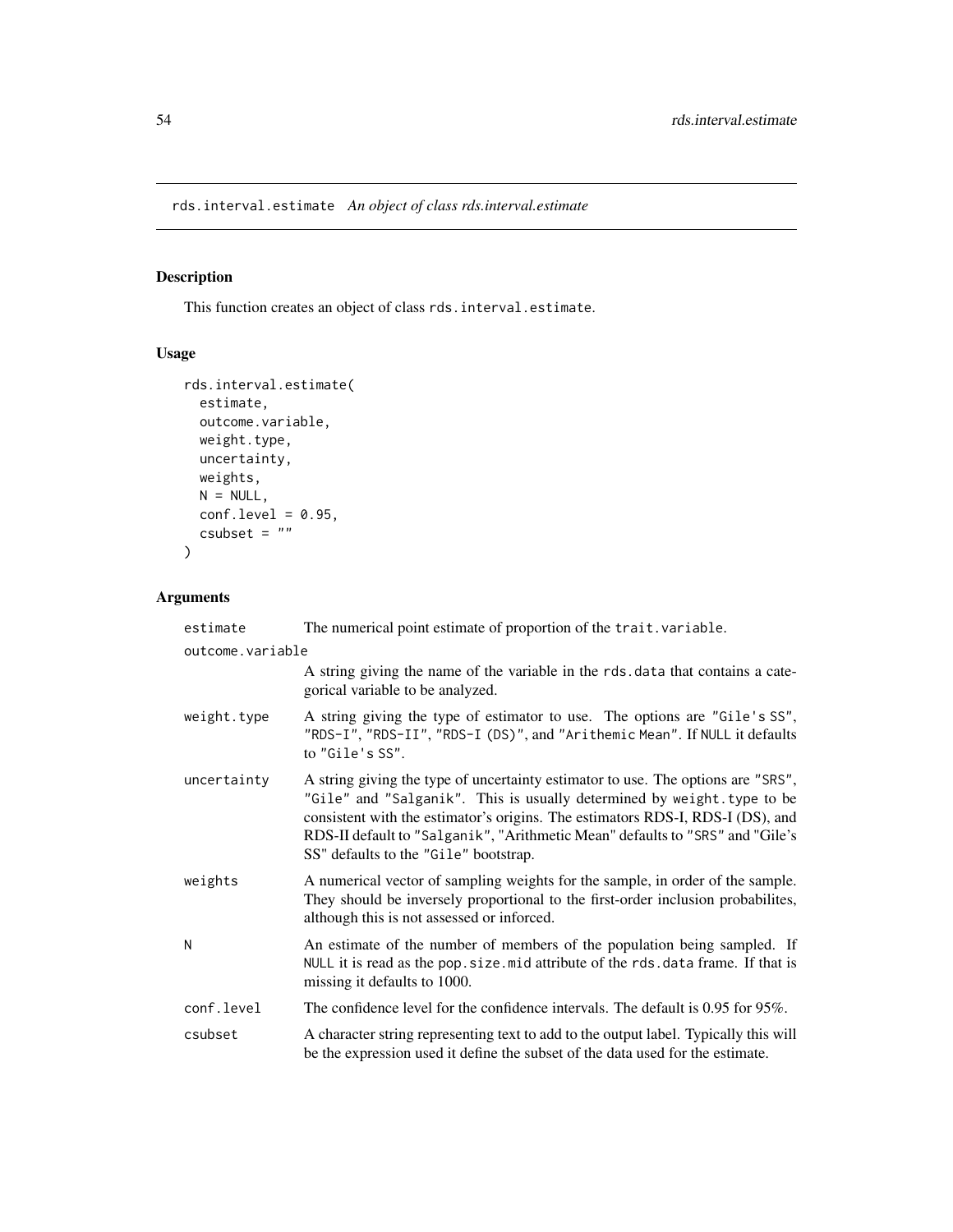#### <span id="page-54-0"></span>Value

An object of class rds.interval.estimate is returned. This is a list with components

- estimate: The numerical point estimate of proportion of the trait.variable.
- interval: A matrix with six columns and one row per category of trait.variable:
	- point estimate: The HT estimate of the population mean.
	- 95% Lower Bound: Lower 95% confidence bound.
	- 95% Upper Bound: Upper 95% confidence bound.
	- Design Effect: The design effect of the RDS.
	- s.e.: Standard error.
	- n: Count of the number of sample values with that value of the trait.

#### Author(s)

Mark S. Handcock

- RDS.II.estimates[RDS.II.estimates](#page-51-1)
- RDS.SS.estimates[RDS.SS.estimates](#page-54-1)

#### References

Gile, Krista J., Handcock, Mark S., 2010, *Respondent-driven Sampling: An Assessment of Current Methodology*. Sociological Methodology 40, 285-327.

Salganik, M., Heckathorn, D. D., 2004. *Sampling and estimation in hidden populations using respondent-driven sampling*. Sociological Methodology 34, 193-239.

Volz, E., Heckathorn, D., 2008. *Probability based estimation theory for Respondent Driven Sampling*. The Journal of Official Statistics 24 (1), 79-97.

#### Examples

```
data(faux)
RDS.I.estimates(rds.data=faux,outcome.variable='X',smoothed=TRUE)
```
<span id="page-54-1"></span>RDS.SS.estimates *Gile's SS Estimates*

#### **Description**

This function computes the sequential sampling (SS) estimates for a categorical variable or numeric variable.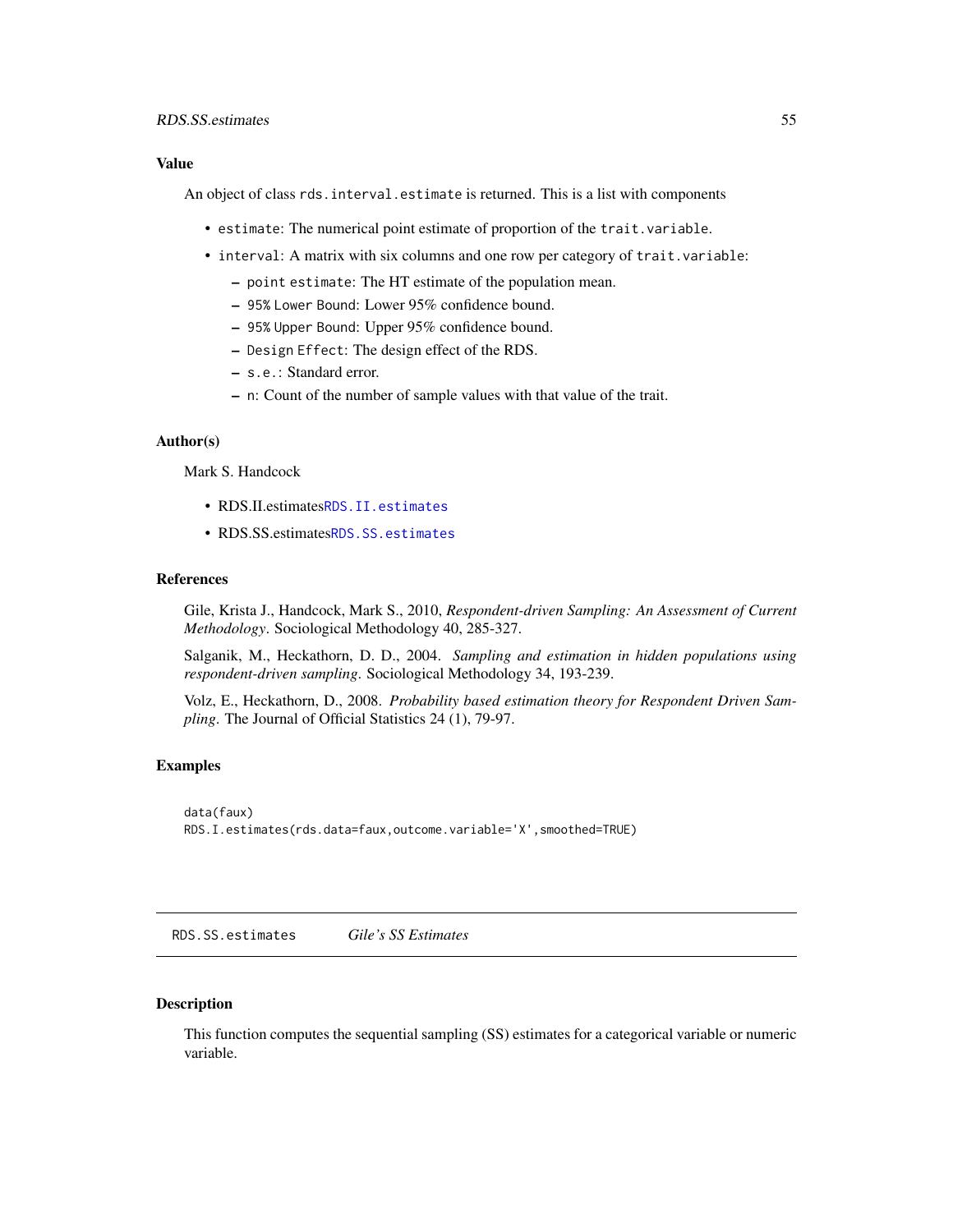### Usage

```
RDS.SS.estimates(
 rds.data,
 outcome.variable,
 N = NULL,subset = NULL,
 number.ss.samples.per.iteration = 500,
 number.ss.iterations = 5,
  control = control.rds.estimates(),
 hajek = TRUE,
 empir.lik = TRUE,
  to.factor = FALSE
)
```

| rds.data             | An rds.data.frame that indicates recruitment patterns by a pair of attributes<br>named "id" and "recruiter.id".                                                                                                                                                                                                                                                                                 |
|----------------------|-------------------------------------------------------------------------------------------------------------------------------------------------------------------------------------------------------------------------------------------------------------------------------------------------------------------------------------------------------------------------------------------------|
| outcome.variable     |                                                                                                                                                                                                                                                                                                                                                                                                 |
|                      | A string giving the name of the variable in the rds. data that contains a cate-<br>gorical or numeric variable to be analyzed.                                                                                                                                                                                                                                                                  |
| N                    | An estimate of the number of members of the population being sampled. If NULL<br>it is read as the population. size. mid attribute of the rds. data frame. If that<br>is missing it defaults to 1000.                                                                                                                                                                                           |
| subset               | An optional criterion to subset rds. data by. It is a character string giving an<br>R expression which, when evaluated, subset the data. In plain English, it can<br>be something like "seed $> 0$ " to exclude seeds. It can be the name of a logical<br>vector of the same length of the outcome variable where TRUE means include<br>it in the analysis. If NULL then no subsetting is done. |
|                      | number.ss.samples.per.iteration                                                                                                                                                                                                                                                                                                                                                                 |
|                      | The number of samples to take in estimating the inclusion probabilities in each it-<br>eration of the sequential sampling algorithm. If NULL it is read as the eponymous<br>attribute of rds. data. If that is missing it defaults to 5000.                                                                                                                                                     |
| number.ss.iterations |                                                                                                                                                                                                                                                                                                                                                                                                 |
|                      | The number of iterations of the sequential sampling algorithm. If that is missing<br>it defaults to 5.                                                                                                                                                                                                                                                                                          |
| control              | A list of control parameters for algorithm tuning. Constructed using<br>control.rds.estimates.                                                                                                                                                                                                                                                                                                  |
| hajek                | logical; Use the standard Hajek-type estimator of Gile (2011) or the standard<br>Hortitz-Thompson. The default is TRUE.                                                                                                                                                                                                                                                                         |
| empir.lik            | If true, and outcome.variable is numeric, standard errors based on empirical<br>likelihood will be given.                                                                                                                                                                                                                                                                                       |
| to.factor            | force variable to be a factor                                                                                                                                                                                                                                                                                                                                                                   |

<span id="page-55-0"></span>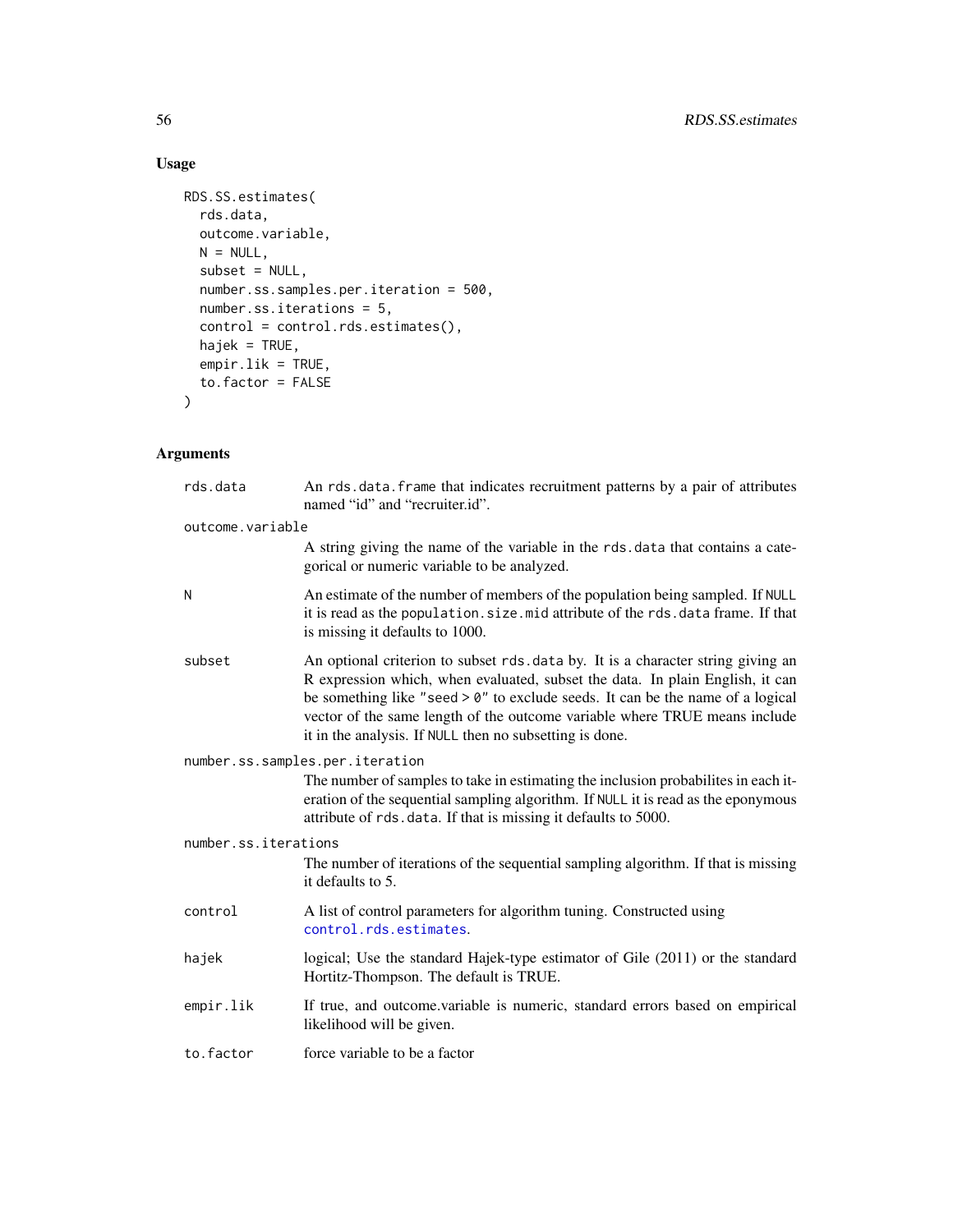#### <span id="page-56-0"></span>Value

If outcome.variable is numeric then the Gile SS estimate of the mean is returned, otherwise a vector of proportion estimates is returned. If the empir. lik is true, an object of class rds. interval.estimate is returned. This is a list with components

- estimate: The numerical point estimate of proportion of the trait.variable.
- interval: A matrix with six columns and one row per category of trait.variable:
	- point estimate: The HT estimate of the population mean.
	- 95% Lower Bound: Lower 95% confidence bound.
	- 95% Upper Bound: Upper 95% confidence bound.
	- Design Effect: The design effect of the RDS.
	- s.e.: Standard error.
	- n: Count of the number of sample values with that value of the trait.

Otherwise, an object of class rds.SS.estimate is returned.

#### Author(s)

Krista J. Gile with help from Mark S. Handcock

#### References

Gile, Krista J. 2011 *Improved Inference for Respondent-Driven Sampling Data with Application to HIV Prevalence Estimation*, *Journal of the American Statistical Association*, 106, 135-146.

Gile, Krista J., Handcock, Mark S., 2010 *Respondent-driven Sampling: An Assessment of Current Methodology*, *Sociological Methodology*, 40, 285-327.

Gile, Krista J., Handcock, Mark S., 2011 *Network Model-Assisted Inference from Respondent-Driven Sampling Data*, *ArXiv Preprint*.

Salganik, M., Heckathorn, D. D., 2004. *Sampling and estimation in hidden populations using respondent-driven sampling*. Sociological Methodology 34, 193-239.

Volz, E., Heckathorn, D., 2008. *Probability based estimation theory for Respondent Driven Sampling*. The Journal of Official Statistics 24 (1), 79-97.

### See Also

[RDS.I.estimates](#page-49-1), [RDS.II.estimates](#page-51-1)

#### Examples

```
data(fauxmadrona)
RDS.SS.estimates(rds.data=fauxmadrona,outcome.variable="disease",N=1000)
```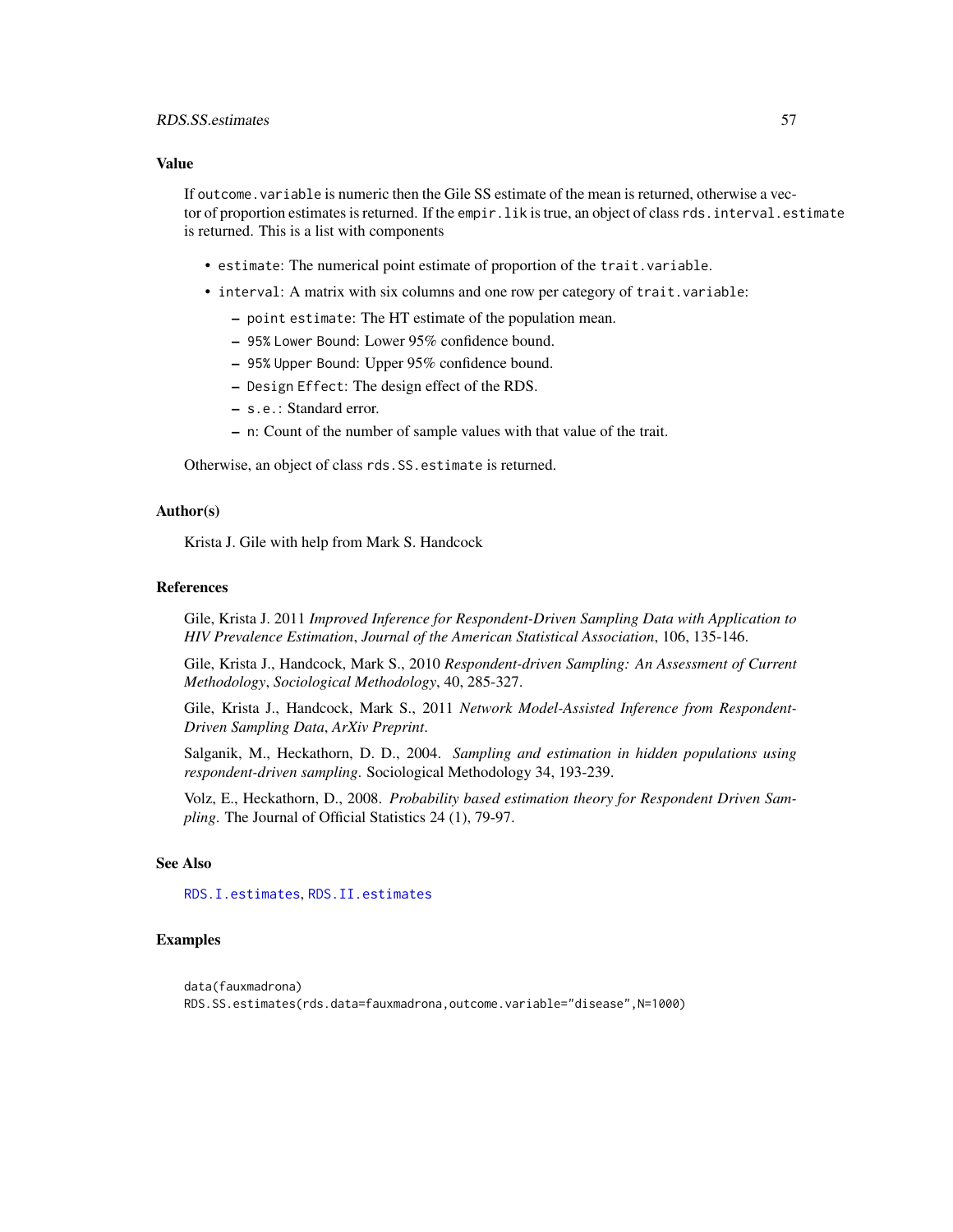<span id="page-57-0"></span>

### Description

Create RDS samples with given characteristics

### Usage

```
rdssampleC(
 net,
 nnodes = network.size(net),
 nsamp0,
 fixinitial,
 nsamp,
 replace,
 coupons,
  select = NULL,
 bias = NULL,
 rds.samp = NULL,
  seed.distribution = NULL,
 attrall = FALSE,
  trait.variable = "disease",
 nsims = 1,seeds = NULL,
 prob.network.recall = 1,
  verbose = TRUE
\mathcal{L}
```

| net               | the network object from which to draw a sample                                                                                                               |  |
|-------------------|--------------------------------------------------------------------------------------------------------------------------------------------------------------|--|
| nnodes            | the number of nodes in the network [at least as default]                                                                                                     |  |
| nsamp0            | the number of seeds to be drawn (i.e. the size of the 0th wave of sampling)                                                                                  |  |
| fixinitial        | a variable that indicates the distribution from which to draw the initial seeds, if<br>the seeds variable is NULL and the seed distribution variable is NULL |  |
| nsamp             | number of individuals in each RDS sample                                                                                                                     |  |
| replace           | sampling with replacement                                                                                                                                    |  |
| coupons           | number of coupons                                                                                                                                            |  |
| select            | not used                                                                                                                                                     |  |
| bias              | not used                                                                                                                                                     |  |
| rds.samp          | not used                                                                                                                                                     |  |
| seed.distribution |                                                                                                                                                              |  |
|                   | a variable [what kind?] that indicates the distribution from which to draw the<br>initial seeds                                                              |  |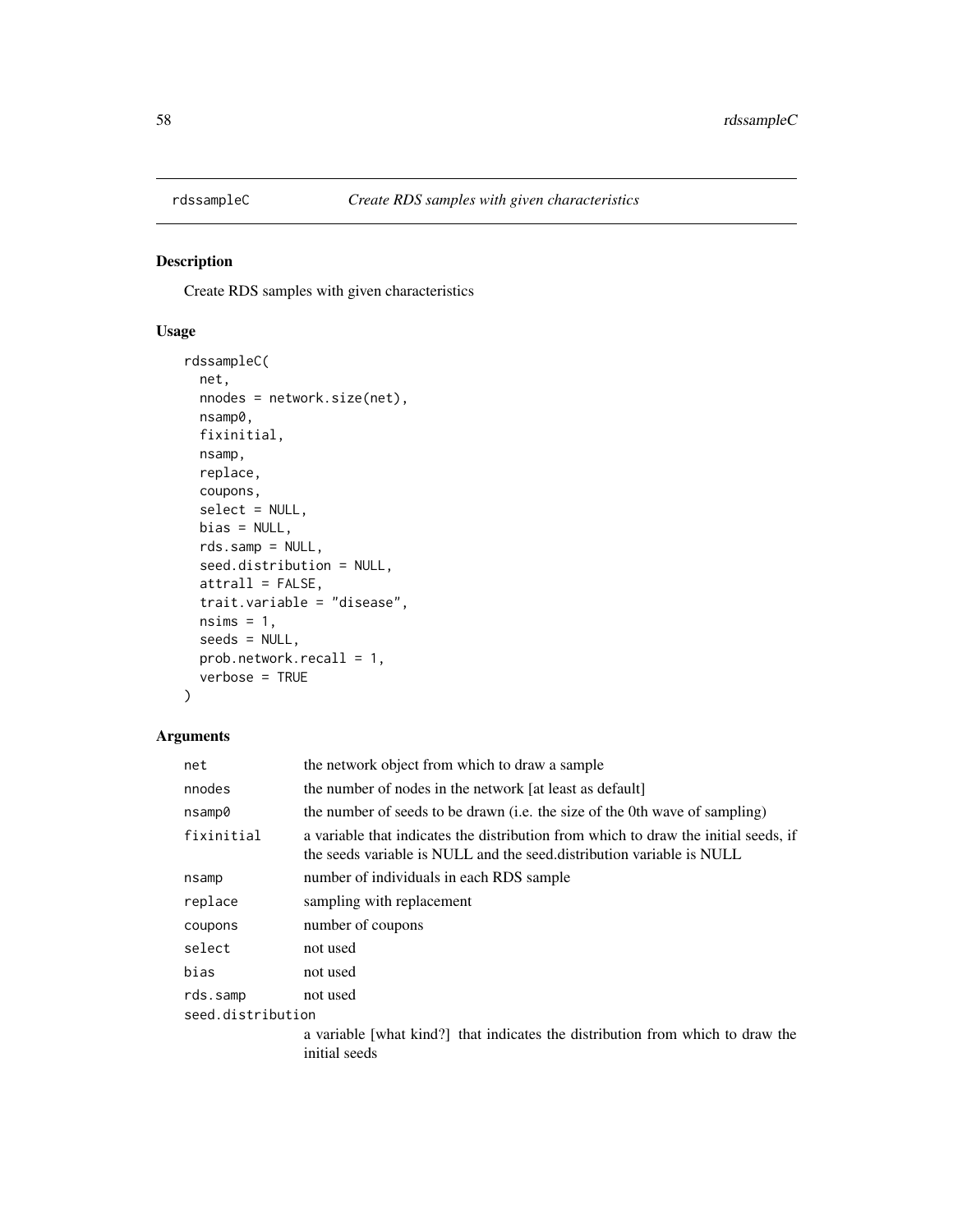#### <span id="page-58-0"></span>read.rdsat 59

| attrall             | Whether all the information about the sample should be returned [??]                                             |
|---------------------|------------------------------------------------------------------------------------------------------------------|
|                     | trait. variable attribute of interest                                                                            |
| nsims               | number of RDS samples to draw                                                                                    |
| seeds               | an array of seeds. Default is NULL, in which case the function draws the seeds<br>from the nodes of the network. |
| prob.network.recall |                                                                                                                  |
|                     | simulates the probability that an individual will remember any particular link                                   |
| verbose             | Print verbose output                                                                                             |

#### Value

A list with the following elements: nsample: vector of indices of sampled nodes wsample: vector of waves of each sampled node degsample: vector of degrees of sampled nodes attrsample: vector of attrs of sampled nodes toattr: vector of numbers of referrals to attrsd nodes tonoattr: vector of number of referrans to unattrsd nominators: recruiter of each sample

read.rdsat *Import data from the 'RDSAT' format as an* rds.data.frame

#### Description

This function imports RDSAT data files as rds.data.frame objects.

#### Usage

```
read.rdsat(file, delim = c("<i>auto</i>), "t", " " " " "", "), N = NULL)
```
### Arguments

| file  | the name of the file which the data are to be read from. If it does not contain<br>an absolute path, the file name is relative to the current working directory,<br>'getwd()'. Tilde-expansion is performed where supported. As from R 2.10.0<br>this can be a compressed file (see 'file') |
|-------|---------------------------------------------------------------------------------------------------------------------------------------------------------------------------------------------------------------------------------------------------------------------------------------------|
| delim | The seperator defining columns. <auto> will guess the delimitor based on the<br/>file.</auto>                                                                                                                                                                                               |
| Ν     | The population size (Optional).                                                                                                                                                                                                                                                             |

### Examples

```
fn <- paste0(path.package("RDS"),"/extdata/nyjazz.rdsat")
rd <- read.rdsat(fn)
plot(rd)
```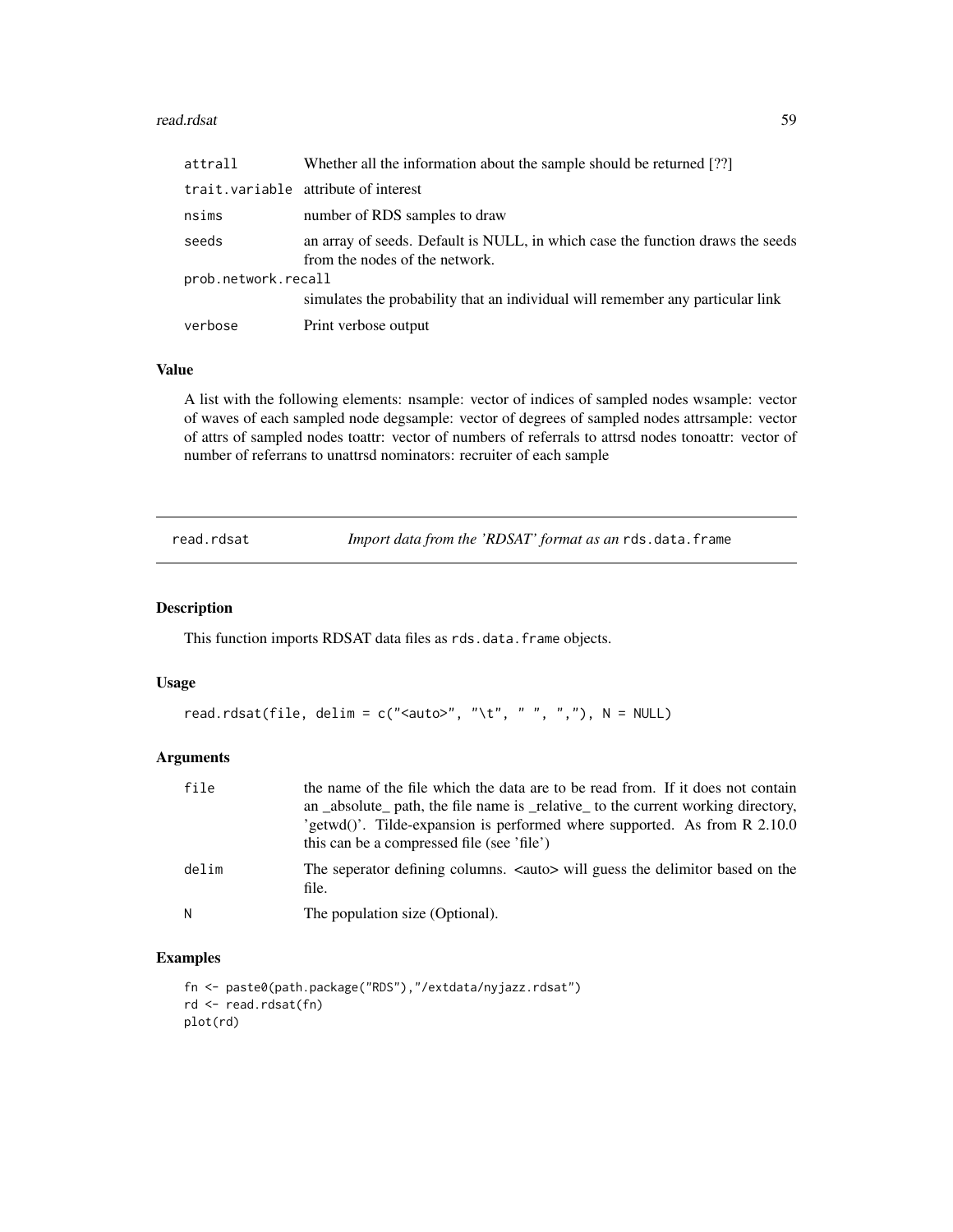<span id="page-59-0"></span>

### Description

Import data saved using write.rdsobj

#### Usage

read.rdsobj(file)

#### Arguments

file the name of the file which the data are to be read from. If it does not contain an \_absolute\_ path, the file name is \_relative\_ to the current working directory, 'getwd()'. Tilde-expansion is performed where supported. As from R 2.10.0 this can be a compressed file (see 'file')

reingold.tilford.plot *Plots the recruitment network using the Reingold Tilford algorithm.*

#### Description

Plots the recruitment network using the Reingold Tilford algorithm.

```
reingold.tilford.plot(
 x,
 vertex.color = NULL,
 vertex.color.scale = hue_pal(),
 vertex.size = 2,
 vertex.size.range = c(1, 5),
 edge.arrow.size = 0,
 vertex.label.cex = 0.2,
  vertex.frame.color = NA,
  vertexu = get.id(x),show.legend = TRUE,
 plot = TRUE,
  ...
)
```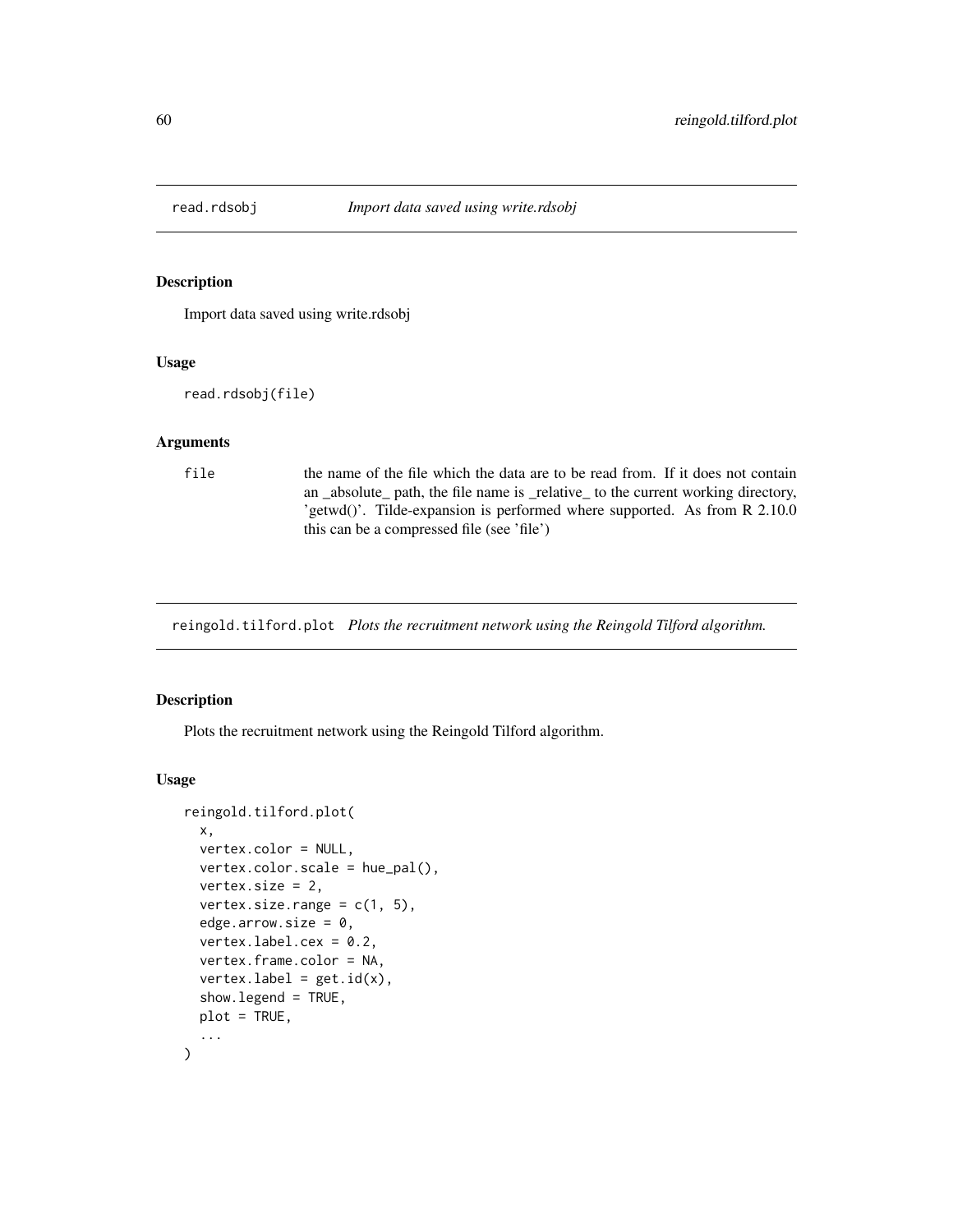### <span id="page-60-0"></span>rid.from.coupons 61

### Arguments

| X                  | An rds.data.frame                                                                                                                                |
|--------------------|--------------------------------------------------------------------------------------------------------------------------------------------------|
| vertex.color       | The name of the categorical variable in x to color the points with.                                                                              |
| vertex.color.scale |                                                                                                                                                  |
|                    | The scale to create the color palette.                                                                                                           |
| vertex.size        | The size of the vertex points, either a number or the name of a column of x.                                                                     |
| vertex.size.range  |                                                                                                                                                  |
|                    | If vertex size represents a variable, vertex size range is a vector of length 2 rep-<br>resenting the minimum and maximum cex for the points.    |
| edge.arrow.size    |                                                                                                                                                  |
|                    | The size of the arrow from recruiter to recruitee.                                                                                               |
| vertex.label.cex   |                                                                                                                                                  |
|                    | The size expansion factor for the vertex.labels.                                                                                                 |
| vertex.frame.color |                                                                                                                                                  |
|                    | the color of the outside of the vertex.points.                                                                                                   |
| vertex.label       | The name of a variable to use as vertex labels. NA implies no labels.                                                                            |
| show.legend        | If true and either vertex.color or vertex.size represent variables, legends will be<br>displayed at the bottom of the plot.                      |
| plot               | Logical, if TRUE then a plot is produced of recruitment tree. ratio statistic with<br>the observed statistics plotted as a vertical dashed line. |
| $\cdots$           | Additional parameters passed to plot. <i>igraph</i> .                                                                                            |

#### Value

A two-column vector of the positions of the nodes in the recruitment tree.

### Examples

```
## Not run:
data(fauxmadrona)
data(faux)
reingold.tilford.plot(faux)
reingold.tilford.plot(fauxmadrona,vertex.color="disease")
## End(Not run)
```
rid.from.coupons *Determines the recruiter.id from recruitment coupon information*

### Description

Determines the recruiter.id from recruitment coupon information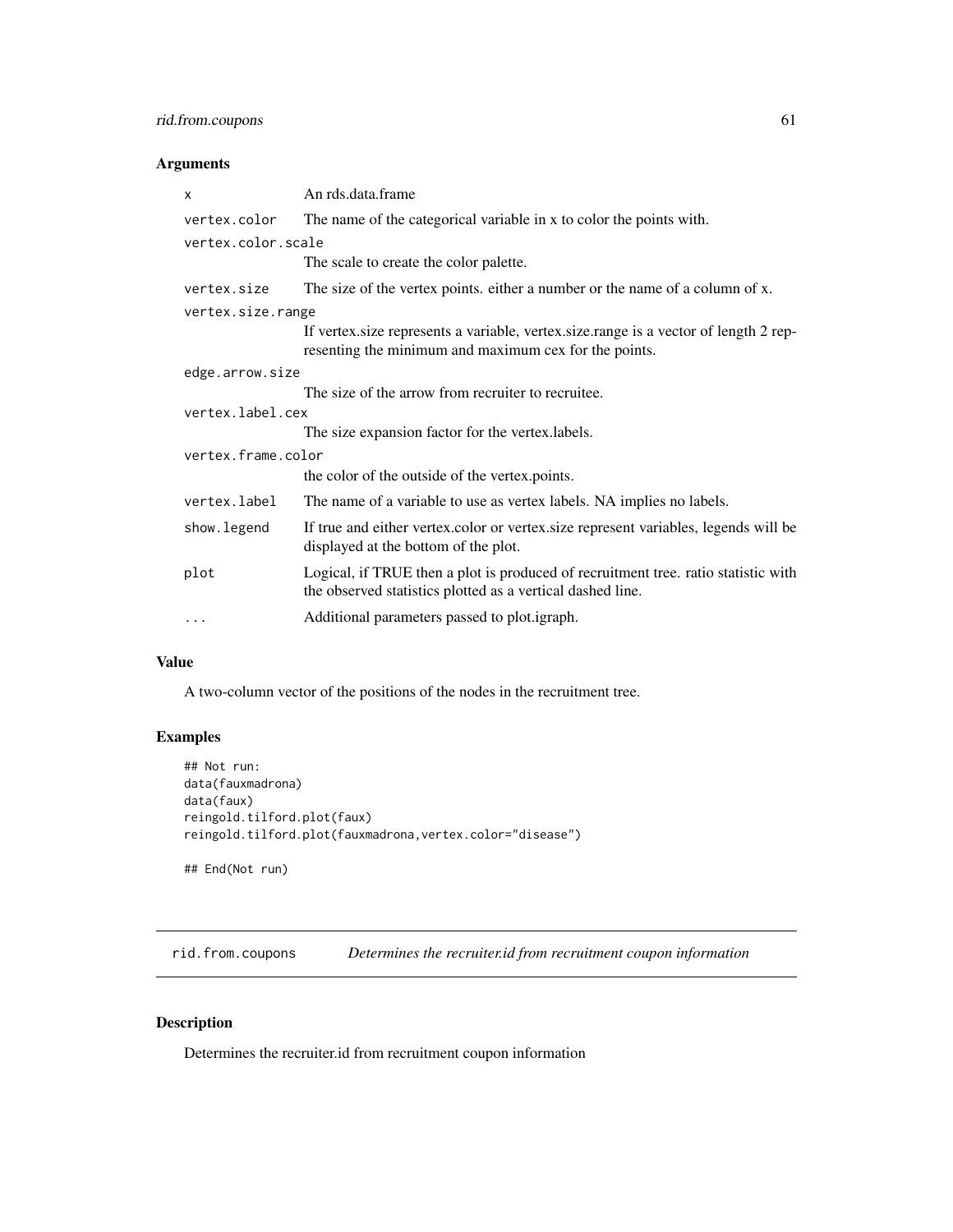#### Usage

```
rid.from.coupons(
  data,
  subject.coupon = NULL,
  coupon.variables,
  subject.id = NULL,seed.id = "seed"
)
```
### Arguments

| data             | a data.frame                                                            |
|------------------|-------------------------------------------------------------------------|
|                  | subject.coupon The variable representing the coupon returned by subject |
| coupon.variables |                                                                         |
|                  | The variable representing the coupon ids given to the subject           |
| subject.id       | The variable representing the subject's id.                             |
| seed.id          | The recruiter.id to assign to seed subjects.                            |

### Examples

```
fpath <- system.file("extdata", "nyjazz.csv", package="RDS")
dat <- read.csv(fpath)
dat$recruiter.id <- rid.from.coupons(dat,"own.coupon",
                      paste0("coupon.",1:7),"id")
```

```
#create and rds.data.frame
rds <- as.rds.data.frame(dat,network.size="network.size")
```
set.control.class *Set the class of the control list*

### Description

This function sets the class of the control list, with the default being the name of the calling function.

### Usage

```
set.control.class(
 myname = as.character(RDS::ult(sys.calls(), 2)[[1L]]),
 control = get("control", pos = parent.frame())
\lambda
```

| myname  | Name of the class to set.                                               |
|---------|-------------------------------------------------------------------------|
| control | Control list. Defaults to the control variable in the calling function. |

<span id="page-61-0"></span>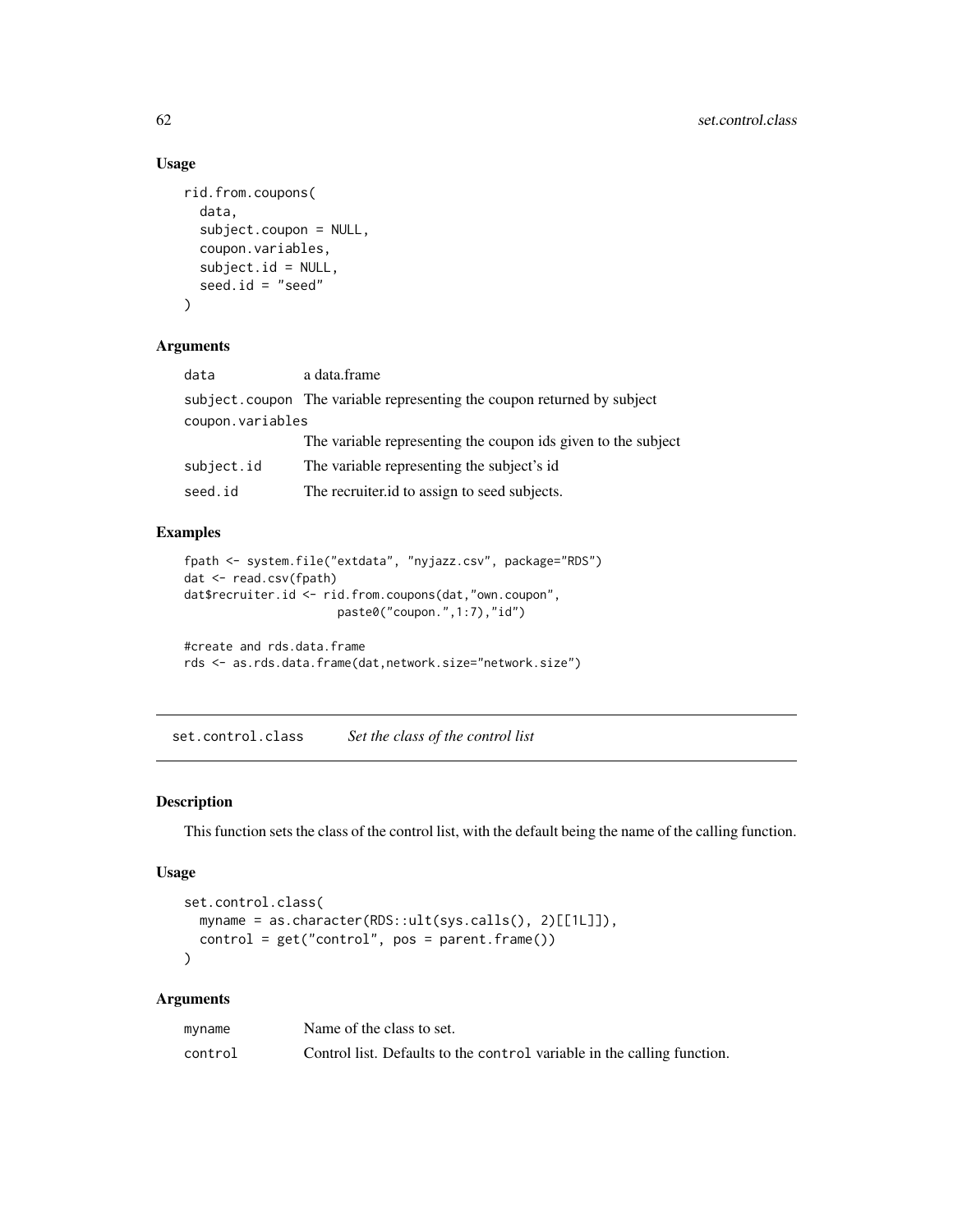### <span id="page-62-0"></span>Value

The control list with class set.

#### See Also

check.control.class, print.control.list

show.rds.data.frame *Displays an rds.data.frame*

### Description

Displays an rds.data.frame

#### Usage

show.rds.data.frame(x, ...)

#### Arguments

|          | an rds.data.frame object.                         |
|----------|---------------------------------------------------|
| $\cdots$ | additional parameters passed to print.data.frame. |

summary.svyglm.RDS *Summarizing Generalized Linear Model Fits with Odds Ratios for Survey Data*

### Description

RDS::summary.svyglm.RDS is a version of summary.svyglm that reports odds-ratios in place of coefficients in the summary table. This only applies for the binomial family. Otherwise it is identical to summary.svyglm. The default in summary.svyglm is to display the log-odds-ratios and this displays the exponetiated from and a 95 p-values are still displayed.

#### Usage

```
## S3 method for class 'svyglm.RDS'
summary(object, correlation = FALSE, df.resid = NULL, odds = TRUE, ...)
```

| object      | an object of class "svyglm", usually, a result of a call to svyglm.                              |  |
|-------------|--------------------------------------------------------------------------------------------------|--|
| correlation | logical; if TRUE, the correlation matrix of the estimated parameters is returned<br>and printed. |  |
| df.resid    | Optional denominator degrees of freedom for Wald tests.                                          |  |
| odds        | logical; Should the coefficients be reported as odds (rather than log-odds)?                     |  |
| $\cdots$    | further arguments passed to or from other methods.                                               |  |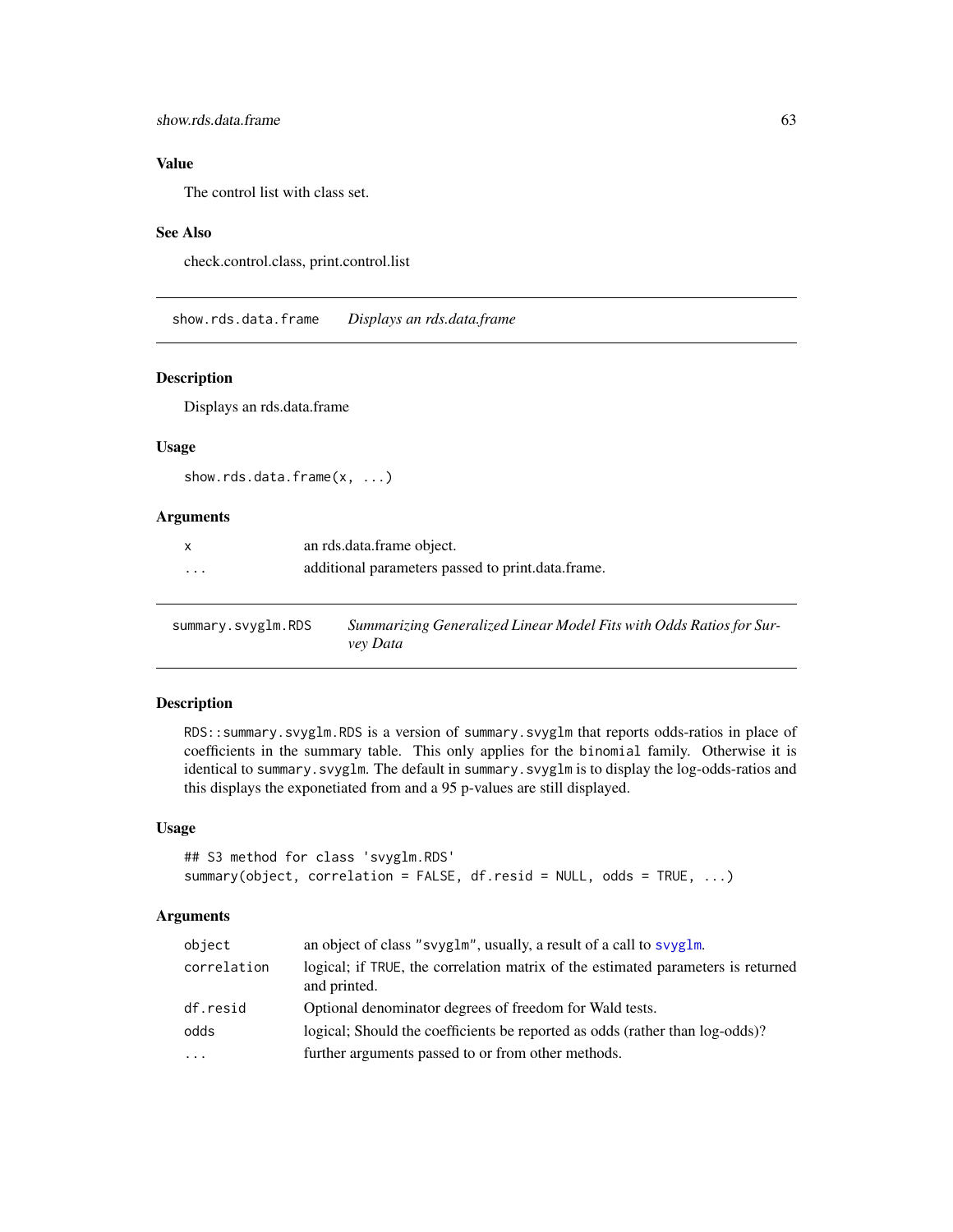### <span id="page-63-0"></span>Details

svyglm fits a generalised linear model to data from a complex survey design, with inverse-probability weighting and design-based standard errors.

There is no anova method for svyglm as the models are not fitted by maximum likelihood. See the manual page on svyglm for detail of that function.

### Value

RDS::summary.svyglm returns an object of class "summary.svyglm.RDS", a list with components

| the component from object.                                                                                                                    |
|-----------------------------------------------------------------------------------------------------------------------------------------------|
| the component from object.                                                                                                                    |
| the component from object.                                                                                                                    |
| the component from object.                                                                                                                    |
| the component from object.                                                                                                                    |
| the component from object.                                                                                                                    |
| the component from object.                                                                                                                    |
| deviance.resid the deviance residuals: see residuals.svyglm.                                                                                  |
| the matrix of coefficients, standard errors, z-values and p-values. Aliased coef-<br>ficients are omitted.                                    |
| named logical vector showing if the original coefficients are aliased.                                                                        |
| either the supplied argument or the inferred/estimated dispersion if the latter is<br>NULL.                                                   |
| a 3-vector of the rank of the model and the number of residual degrees of free-<br>dom, plus number of coefficients (including aliased ones). |
| the unscaled (dispersion = 1) estimated covariance matrix of the estimated co-<br>efficients.                                                 |
| ditto, scaled by dispersion.                                                                                                                  |
| (only if correlation is true.) The estimated correlations of the estimated coef-<br>ficients.                                                 |
| (only if correlation is true.) The value of the argument symbolic.cor.                                                                        |
| Are the coefficients reported as odds (rather than log-odds)?                                                                                 |
|                                                                                                                                               |

### See Also

[svyglm](#page-0-0), [summary](#page-0-0).

### Examples

## For examples see example(svyglm)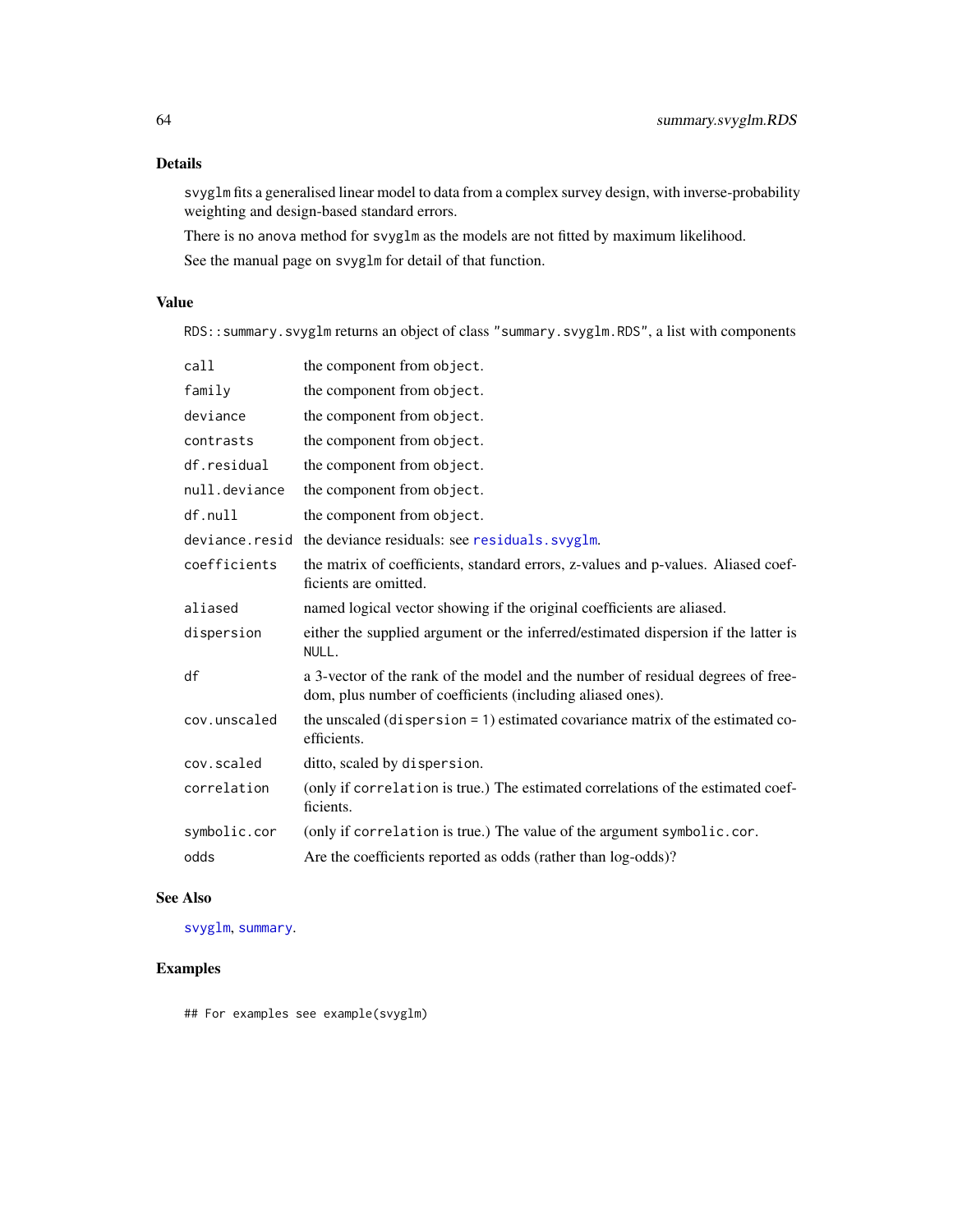<span id="page-64-0"></span>transition.counts.to.Markov.mle

*calculates the mle. i.e. the row proportions of the transition matrix*

### Description

calculates the mle. i.e. the row proportions of the transition matrix

### Usage

transition.counts.to.Markov.mle(transition.counts)

### Arguments

transition.counts

a matrix or table of transition counts

#### Details

depreicated. just use prop.table(transition.counts,1)

| ult | Extract or replace the *ult*imate (last) element of a vector or a list, |
|-----|-------------------------------------------------------------------------|
|     | or an element counting from the end.                                    |

### Description

Extract or replace the \*ult\*imate (last) element of a vector or a list, or an element counting from the end.

#### Usage

 $ult(x, i = 1L)$ 

### Arguments

| a vector or a list.                                                                  |
|--------------------------------------------------------------------------------------|
| index from the end of the list to extract or replace (where 1 is the last element, 2 |
| is the penultimate element, etc.).                                                   |

### Value

An element of 'x'.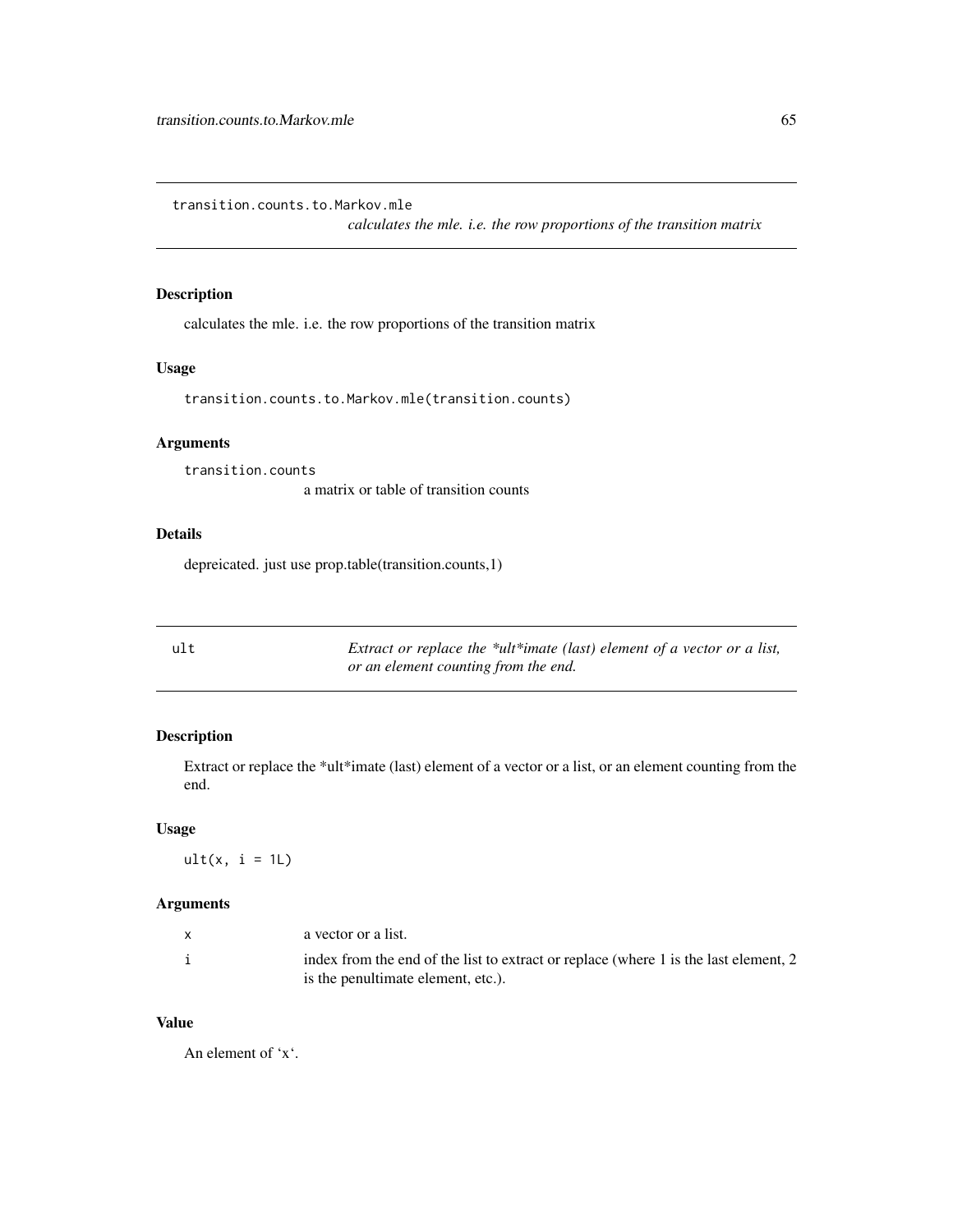### Examples

```
x \le -1:5(\text{last} \leftarrow \text{ult}(x))(penultimate \leftarrow ult(x, 2)) # 2nd last.
```
<span id="page-65-1"></span>vh.weights *Volz-Heckathorn (RDS-II) weights*

### Description

Volz-Heckathorn (RDS-II) weights

### Usage

vh.weights(degs, N = NULL)

### Arguments

| degs | The degrees ( <i>i.e.</i> network sizes) of the sample units. |
|------|---------------------------------------------------------------|
| N    | Population size                                               |

write.graphviz *writes an rds.data.frame recruitment tree as a GraphViz file*

### Description

writes an rds.data.frame recruitment tree as a GraphViz file

### Usage

write.graphviz(x, file)

|      | An rds.data.frame.                       |
|------|------------------------------------------|
| file | A character vector representing the file |

<span id="page-65-0"></span>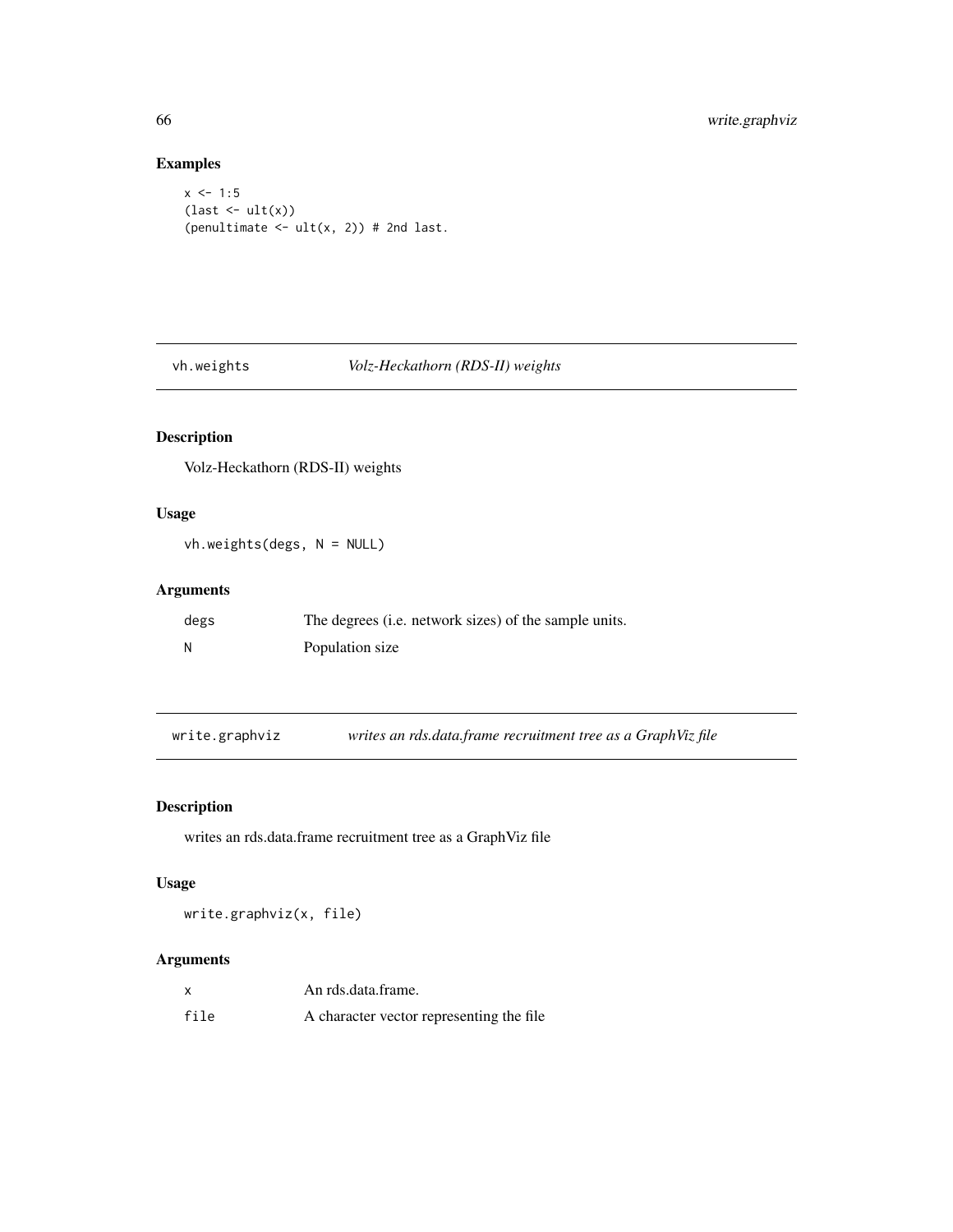<span id="page-66-0"></span>

### Description

Writes out the RDS tree in NetDraw format

#### Usage

write.netdraw(x, file = NULL, by.seed = FALSE)

### Arguments

| x       | An rds.data.frame.                                     |
|---------|--------------------------------------------------------|
| file    | a character vector representing a file.                |
| by.seed | If true, seperate files will be created for each seed. |

### Details

If by.seed is false, two files are created using 'file' as a base name. paste0(file,".DL") contains the edge information, and paste0(file,".vna") contains the nodal attributes

write.rdsat *Writes out the RDS tree in RDSAT format*

### Description

Writes out the RDS tree in RDSAT format

### Usage

write.rdsat(x, file = NULL)

|      | An rds.data.frame.                      |
|------|-----------------------------------------|
| file | a character vector representing a file. |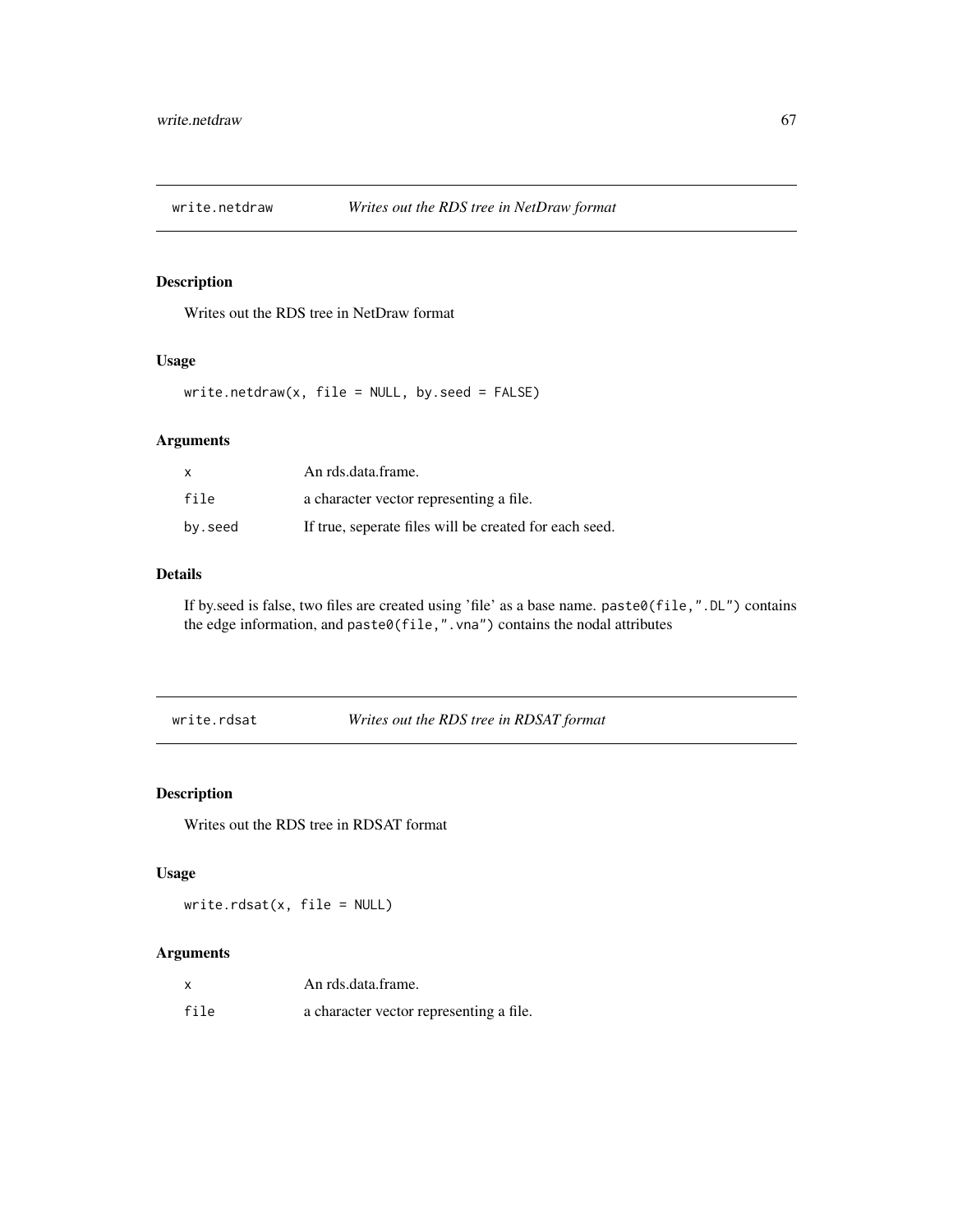<span id="page-67-0"></span>

#### Description

Export an rds.data.frame to file

### Usage

write.rdsobj(x, file)

### Arguments

| x    | The rds.data.frame to export    |
|------|---------------------------------|
| file | The name of the file to create. |

[.rds.data.frame *indexing*

#### Description

indexing

#### Usage

## S3 method for class 'rds.data.frame'  $x[i, j, ..., drop, warn = TRUE]$ 

### Arguments

| X    | object                            |
|------|-----------------------------------|
| i    | indices                           |
| j    | indices                           |
|      | unused                            |
| drop | drop                              |
| warn | Warn if any new seeds are created |

### Details

Subsetting of RDS recruitment trees does not always yield a full RDS tree. In this case, subjects whose recruiter is no longer in the dataset are considered seeds. is issued if the 'warn' parameter is TRUE. dat <- data.frame( $id = c(1, 2, 3, 4, 5)$ , recruiter. $id = c(2, -1, 2, -1, 4)$ , network.size.variable= $c(4, 8, 8, 2, 3)$ ) r <- as.rds.data.frame(dat) r[1:3,] # A valid pruning of the RDS tree. r[c(1,5),warn=FALSE] # recruiter.id of last row set to -1 (i.e. a seed) to maintain validity of tree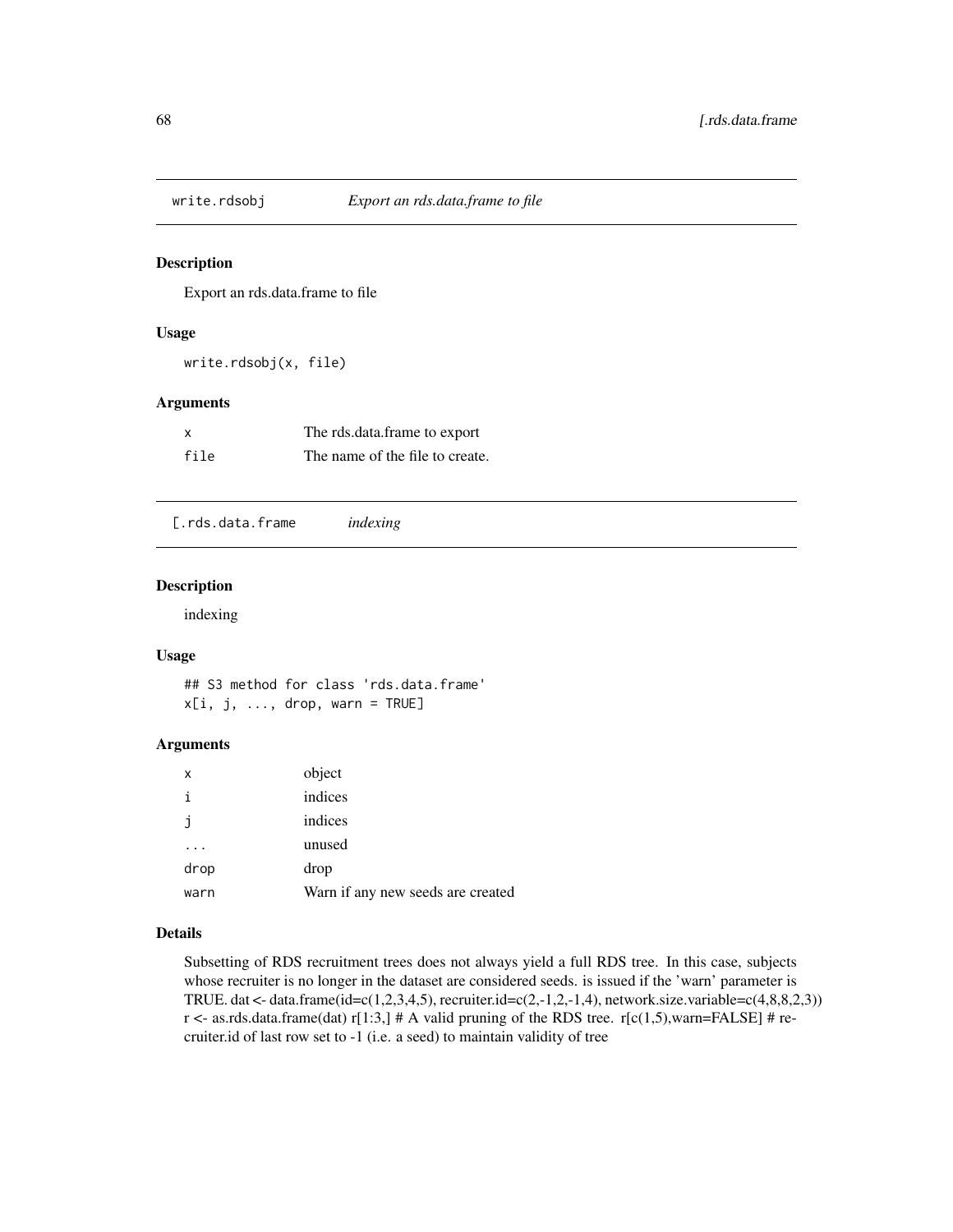<span id="page-68-0"></span>[<-.rds.data.frame *indexing*

### Description

indexing

### Usage

## S3 replacement method for class 'rds.data.frame' x[i, j] <- value

### Arguments

| x     | object  |
|-------|---------|
| i     | indices |
| j     | indices |
| value | value   |

#### Details

Indexed assignment. If the result is not a valid rds.data.frame, an error is emitted.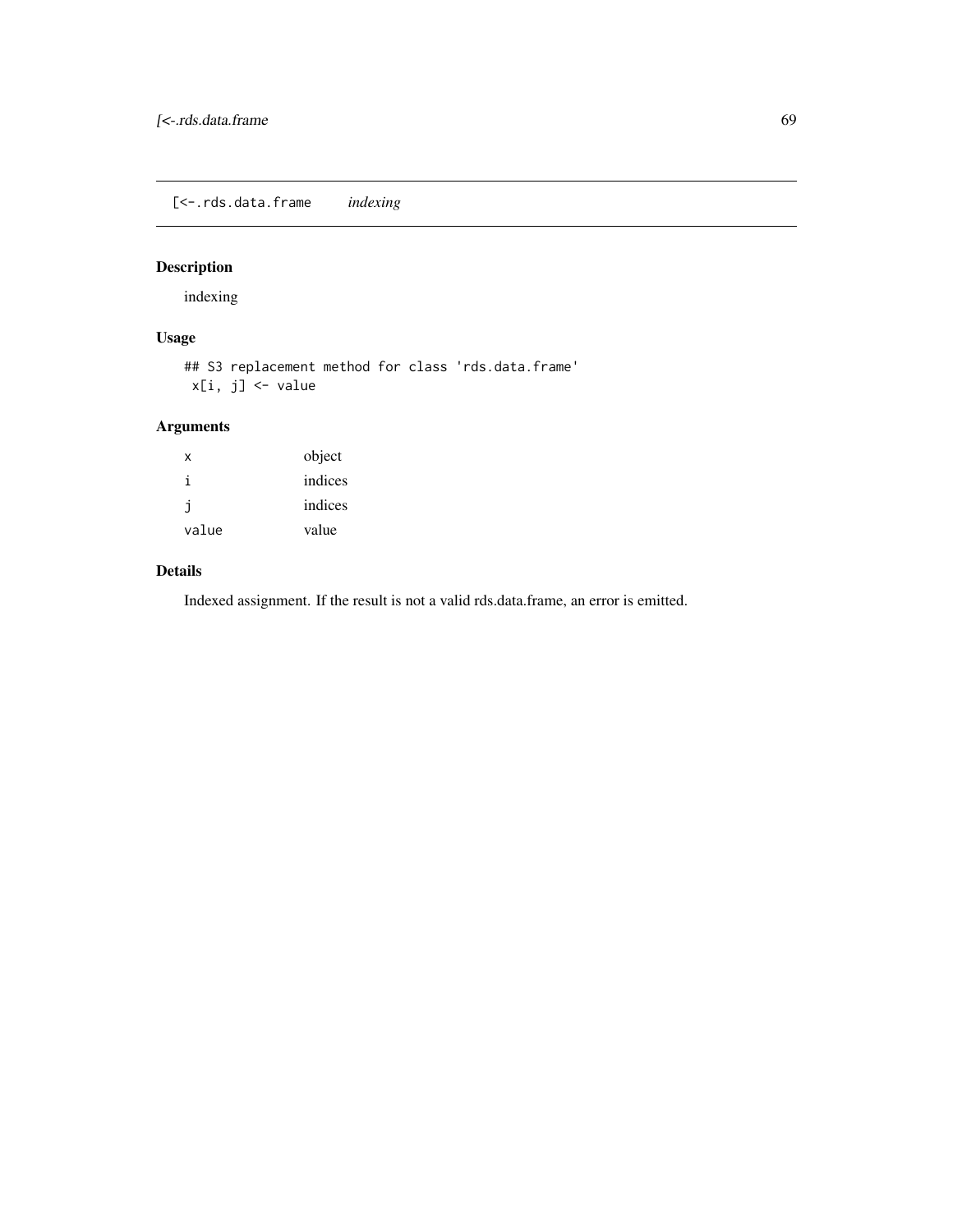# <span id="page-69-0"></span>**Index**

∗ datasets faux, [15](#page-14-0) fauxmadrona, [15](#page-14-0) fauxsycamore, [16](#page-15-0) fauxtime, [17](#page-16-0) ∗ manip LRT.trend.test, [33](#page-32-0) LRT.value.trend, [35](#page-34-0) MA.estimates, [36](#page-35-0) RDS.bootstrap.intervals, [44](#page-43-0) RDS.I.estimates, [50](#page-49-0) RDS.II.estimates, [52](#page-51-0) rds.interval.estimate, [54](#page-53-0) RDS.SS.estimates, [55](#page-54-0) ∗ models control.rds.estimates, [10](#page-9-0) print.summary.svyglm.RDS, [43](#page-42-0) summary.svyglm.RDS, [63](#page-62-0) ∗ regression print.summary.svyglm.RDS, [43](#page-42-0) summary.svyglm.RDS, [63](#page-62-0) ∗ survey LRT.trend.test. [33](#page-32-0) LRT.value.trend, [35](#page-34-0) MA.estimates, [36](#page-35-0) RDS.bootstrap.intervals, [44](#page-43-0) RDS.I.estimates, [50](#page-49-0) RDS.II.estimates, [52](#page-51-0) rds.interval.estimate, [54](#page-53-0) RDS.SS.estimates, [55](#page-54-0) ∗ utilities set.control.class, [62](#page-61-0) [,rds.data.frame-method *(*[.rds.data.frame*)*, [68](#page-67-0) [.rds.data.frame, [68](#page-67-0) [<-.rds.data.frame, [69](#page-68-0) [<-,rds.data.frame-method *(*[<-.rds.data.frame*)*, [69](#page-68-0)

as.char, [3](#page-2-0)

as.rds.data.frame, [4](#page-3-0) assert.valid.rds.data.frame, [5](#page-4-0) bootstrap.contingency.test, [5](#page-4-0) bootstrap.incidence, [6](#page-5-0) bottleneck.plot, [8](#page-7-0) compute.weights, [9](#page-8-0) control.rds.estimates, *[9](#page-8-0)*, [10,](#page-9-0) *[45](#page-44-0)*, *[56](#page-55-0)* convergence.plot, [11](#page-10-0) count.transitions, [12](#page-11-0) cumulative.estimate, [13](#page-12-0) differential.activity.estimates, [13](#page-12-0) export.rds.interval.estimate, [14](#page-13-0) faux, [15,](#page-14-0) *[16,](#page-15-0) [17](#page-16-0)* fauxmadrona, *[15](#page-14-0)*, [15,](#page-14-0) *[17](#page-16-0)* fauxsycamore, *[15,](#page-14-0) [16](#page-15-0)*, [16,](#page-15-0) *[17](#page-16-0)* fauxtime, [17](#page-16-0) get.h.hat, [18](#page-17-0) get.id, [18](#page-17-0) get.net.size, [19](#page-18-0) get.number.of.recruits, [19](#page-18-0) get.population.size, [20](#page-19-0) get.recruitment.time, [20](#page-19-0) get.rid, [21](#page-20-0) get.seed.id, [21](#page-20-0) get.seed.rid, [22](#page-21-0) get.stationary.distribution, [22](#page-21-0) get.wave, [23](#page-22-0) gile.ss.weights, *[9](#page-8-0)*, [23](#page-22-0) has.recruitment.time, [24](#page-23-0) hcg.weights, [24](#page-23-0)

homophily.estimates, [25](#page-24-0) impute.degree, [28](#page-27-0)

impute.visibility\_mle, [29](#page-28-0)